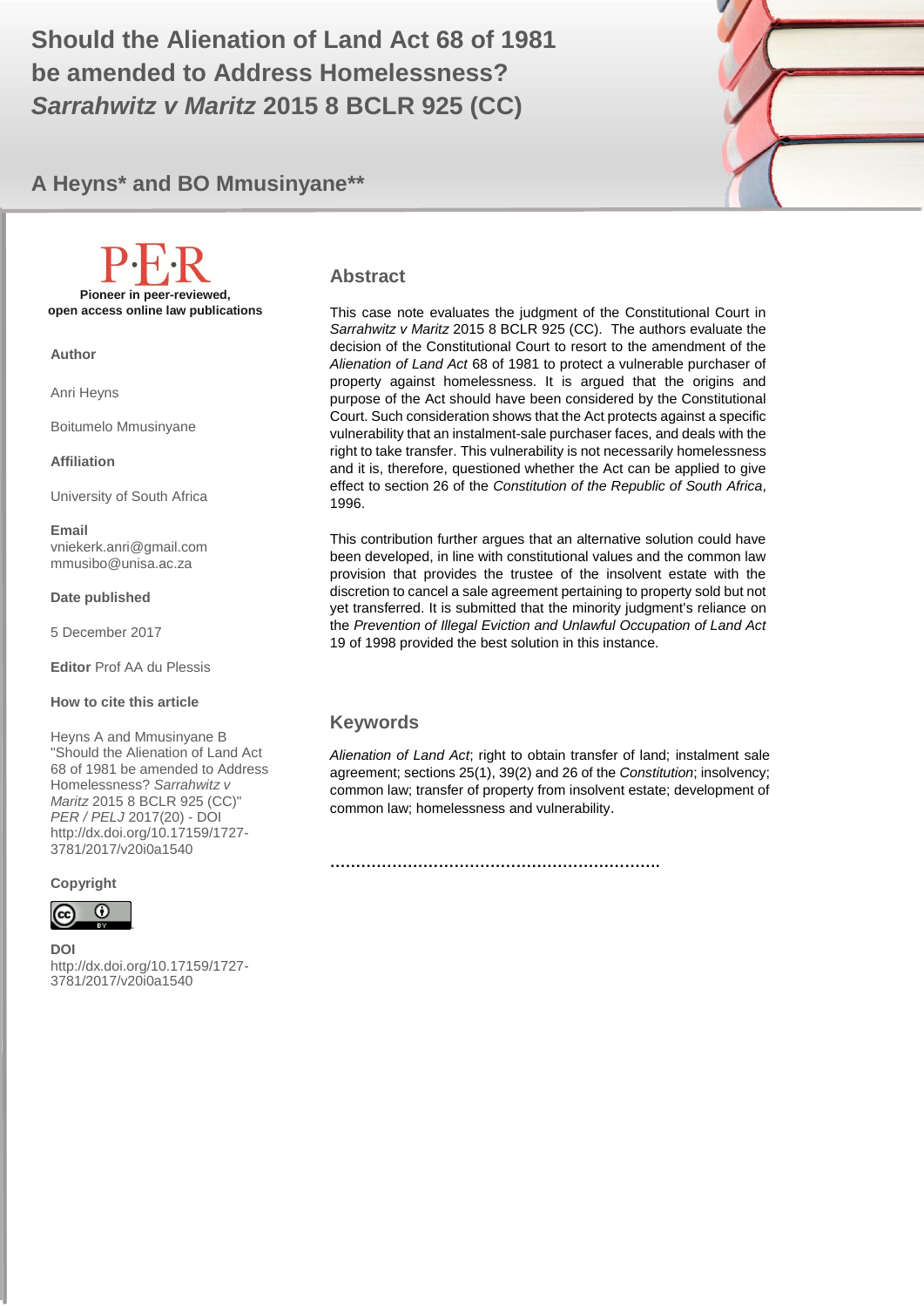# **1 Introduction**

This contribution evaluates the judgment of the Constitutional Court (hereafter the CC) in *Sarrahwitz v Maritz*. <sup>1</sup> As a result of Ms Virginia Sarrahwitz's (hereafter Sarrahwitz) homelessness and vulnerability, the CC ruled that certain sections of the *Alienation of Land Act*<sup>2</sup> had to be amended to protect a vulnerable purchaser of property against the effects of the common law, where the seller becomes insolvent before the transfer of the property has taken place.<sup>3</sup>

The common law determines that the trustee of the insolvent estate of an owner who has sold but not yet transferred property has the discretion to give effect to the sale or to cancel it.<sup>4</sup> Sections 21 and 22 of the *Land Act* protect the interests of the purchaser in such a situation by providing that if the purchaser bought the property in terms of a "contract"<sup>5</sup> - where payment of the purchase price is made in instalments - such a purchaser is entitled to take transfer of the property.<sup>6</sup> After the CC's judgment in *Sarrahwitz*, this protection has been extended to a purchaser who paid the purchase price in a once-off payment. The CC held that the differentiation by the *Land Act* between instalment-sale purchasers and purchasers such as the applicant infringed the right to equality before the law and the equal protection of the law. The differentiation also infringed the applicant's constitutional right of access to adequate housing (section 26).<sup>7</sup>

l Anri Heyns. B Com (Law) (UP) LLB (UP) LLM (UP). Lecturer in Private Law at the University of South Africa. E-mail: vniekerk.anri@gmail.com.

<sup>\*\*</sup> Boitumelo Mmusinyane. LLB (Vista) LLM (UP) LLD (UNISA). Senior Lecturer in Private Law University of South Africa, Diploma in Human Rights Law (Abo Akademi University); Advanced Programme in Labour Law (UNISA). Email mmusibo@unisa.ac.za. The authors whould like to thank Jeannie van Wyk for her extensive guidance and support in finalising this publication.

<sup>1</sup> *Sarrahwitz v Maritz* 2015 8 BCLR 925 (CC) (hereafter *Sarrahwitz*).

<sup>2</sup> *Alienation of Land Act* 68 of 1981 (hereafter the *Land Act*).

<sup>3</sup> *Sarrahwitz* par 69.

<sup>4</sup> *Gordon v Standard Merchant Bank Ltd* 1980 2 All SA 213 (C) 215, 219-220 (hereafter *Gordon*). Also see *Harris v Trustee of Buissinne* (1828-1849) 2 Menz 106, 108, 109 (hereafter *Harris*).

<sup>5</sup> Before amendment in terms of the CC's judgment in *Sarrahwitz*, "contract" was defined in s 1 of the *Land Act* as "a deed of alienation under which land is sold against payment by the purchaser to, or to any person on behalf of, the seller of an amount of money in more than two instalments over a period exceeding one year". It furthermore "includes any agreement or agreements which together have the same import, whatever form the agreement or agreements may take".

<sup>6</sup> Section 22(1) of the *Land Act*. The purchaser, however, must arrange for the payment of certain costs as set out in s 22(1) and s 22(2).

<sup>7</sup> *Sarrahwitz* pars 66-68.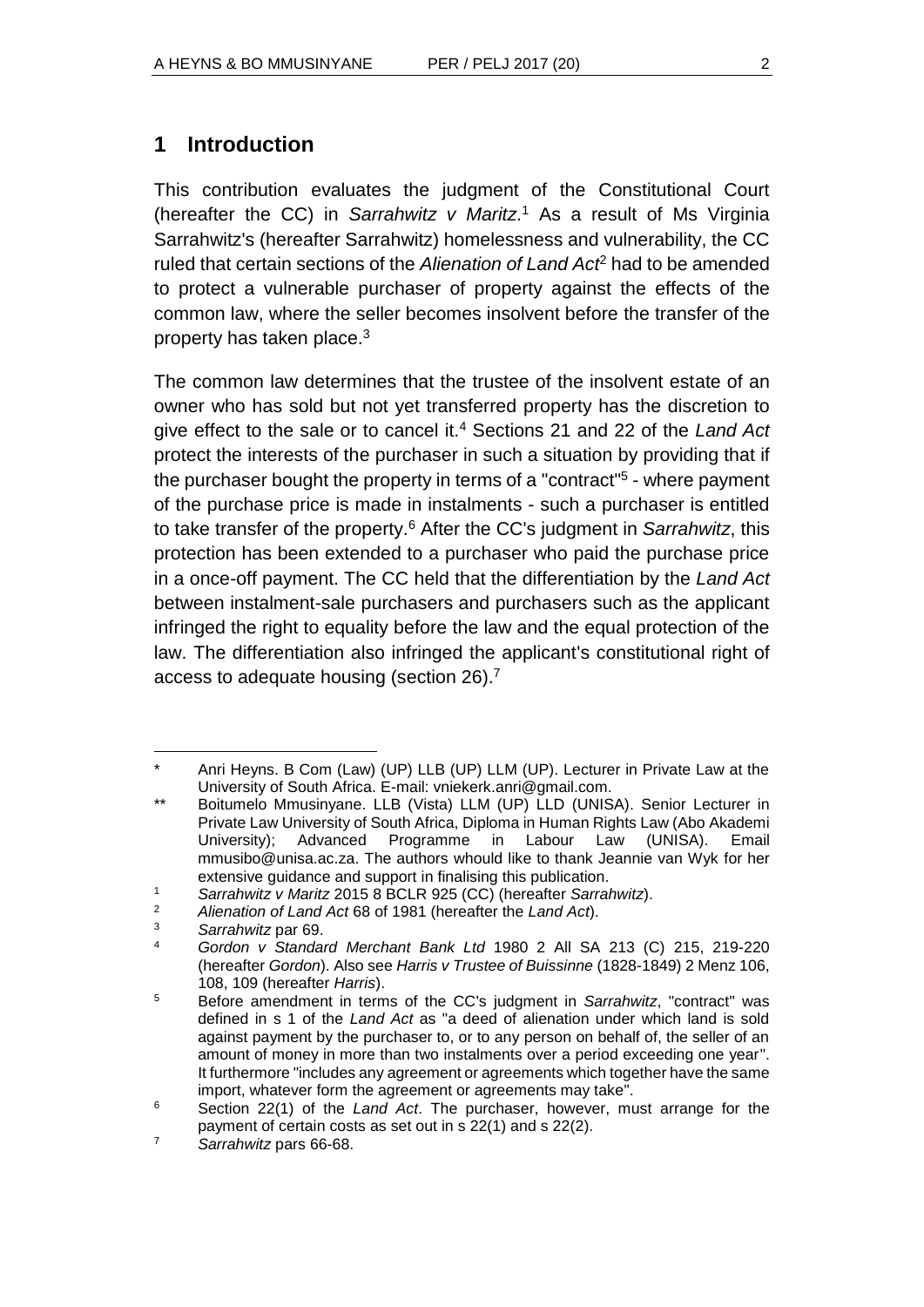Homelessness and inequality remain major unresolved problems in the South African society despite the protection afforded by the *Constitution*<sup>8</sup> to the rights to equality (section 9) and access to adequate housing (section 26). *Sarrahwitz*<sup>9</sup> confirms that the realisation of these rights underpins the right to human dignity (section 10). This decision shows that the CC, as the guardian of the Bill of Rights, can be expected to embrace every opportunity to combat and prevent both homelessness and inequality.

This contribution critically analyses the view of the majority judgment that uninformed, financially constrained purchasers, vulnerable because they face homelessness, should fall within the ambit of sections 21 and 22 of the Land Act irrespective of the method of payment of the purchase price.<sup>10</sup> It is argued that the legislator made patent provision for the protection of instalment-sale purchasers, to the exclusion of other purchasers, for a specific reason. It is also argued that the *Land Act* in general and sections 21 and 22 in particular essentially deal with the transfer of property. These legislative provisions are, therefore, not suitable to give effect to section 26 of the *Constitution* either by providing housing or avoiding illegal eviction. The right to claim transfer - as a possible section 25 property right<sup>11</sup> - ought to be distinguished from the right to access to adequate housing and the right not to be evicted without a court order as provided for under section 26 of the *Constitution*. Moreover, as was argued in the minority judgment, suitable legislation to protect against homelessness already exists. By applying the *Prevention of Illegal Eviction and Unlawful Occupation Act*, 12 the trustee's discretion would have been aligned with the values that underlie the *Constitution*. 13

This contribution also considers the role of section 39(2) of the *Constitution* and contemplates how the CC should have considered the development of the common law in this case.<sup>14</sup>

 $\overline{a}$ <sup>8</sup> *Constitution of the Republic of South Africa*, 1996 (hereafter the *Constitution*).

<sup>9</sup> *Sarrahwitz* par 42; *Jaftha v Schoeman; Van Rooyen v Stolz* 2005 2 SA 140 (CC) (hereafter *Jaftha*); *Government of the Republic of South Africa v Grootboom* 2001 1 SA 46 (CC) (hereafter *Grootboom*).

<sup>10</sup> *Sarrahwitz* pars 34-39.

<sup>11</sup> See the discussion at 5 below.

<sup>12</sup> *Prevention of Illegal Eviction from and Unlawful Occupation of Land Act* 19 of 1998 (hereafter PIE).

<sup>13</sup> In compliance with s 39(2) of the *Constitution*, which provides that every court, tribunal or forum must promote the values and purpose of the Bill of Rights when it interprets legislation or develops the common law or customary law.

<sup>14</sup> See fn 13 above.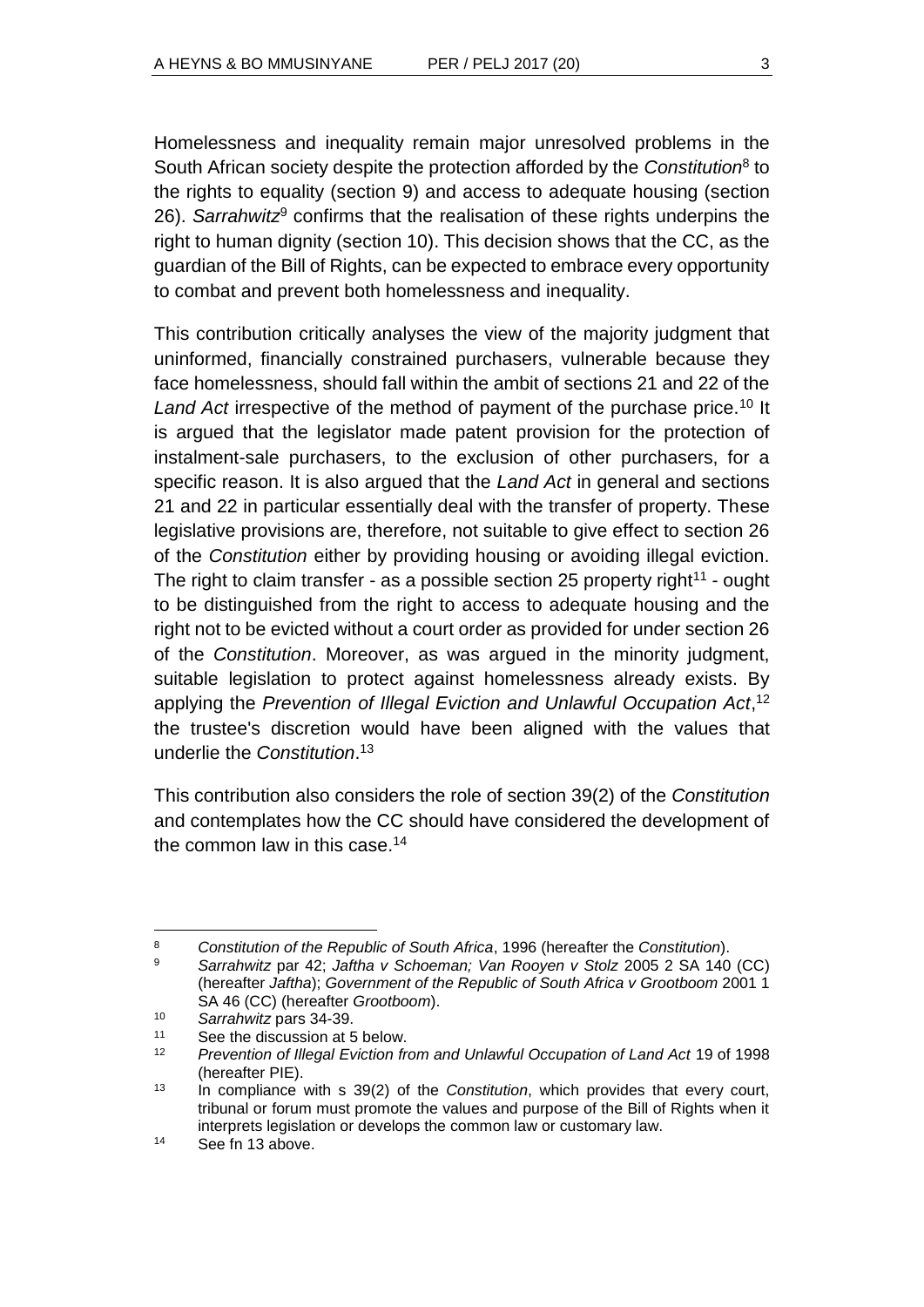Sarrahwitz was a poor woman who, when the matter was heard, was unemployed and headed a household comprising her daughter and granddaughter. She entered into a written deed of sale with Reynier Posthumus (hereafter Posthumus) on 17 September 2002 in terms of which she purchased a property in Booysens Park, Port Elizabeth (hereafter the property). She took occupation of the property on 1 October 2002 and paid R 40 000 as the full purchase price, which she borrowed from her employer. Posthumus undertook to arrange for transfer into her name. After countless attempts to follow up with the attorneys appointed by Posthumus, and more than a year after the deed of sale was entered into, Sarrahwitz had still not received any feedback. 15

In 2005 Sarrahwitz instructed attorneys to determine the reason for the delay in the transfer. It transpired that while Posthumus had signed all the transfer documents his municipal accounts were in arrears. As a result, the municipal rates clearance certificate could not be issued, barring the transfer of the property. Sarrahwitz paid the outstanding amount in instalments, but instead of crediting the payments against the municipal account for the property Sarrahwitz had purchased, the payments were credited to the accounts of other properties owned by Posthumus.<sup>16</sup>

Posthumus's estate was sequestrated on 18 April 2006 and Maritz, the respondent in this case, was appointed as the trustee (hereafter the Trustee) of the insolvent estate. On various occasions Sarrahwitz attempted to have the Trustee authorise the transfer of the property. Having been unsuccessful, she launched an application in the Eastern Cape High Court (hereafter the HC) in 2012, seeking an order directing the Trustee to perform in terms of the deed of sale and to have the property transferred into her name in terms of sections 21 and 22 of the *Land Act*. <sup>17</sup> The HC held that the *Land Act* was not applicable and that transfer had to take place in terms of the common law, providing the Trustee with the prerogative to cancel the sale agreement.<sup>18</sup>

Sarrahwitz then applied for leave to appeal to the full bench of the HC and the Supreme Court of Appeal (hereafter the SCA). It was only at this stage

<sup>15</sup> *Sarrahwitz* par 5.

<sup>16</sup> *Sarrahwitz* pars 6, 7.

<sup>17</sup> *Sarrahwitz v Maritz* 2013 ZAECGHC 10 (7 February 2013).

<sup>18</sup> *Sarrahwitz v Maritz* 2013 ZAECGHC 10 (7 February 2013) par 14. Also see *Sarrahwitz* par 9.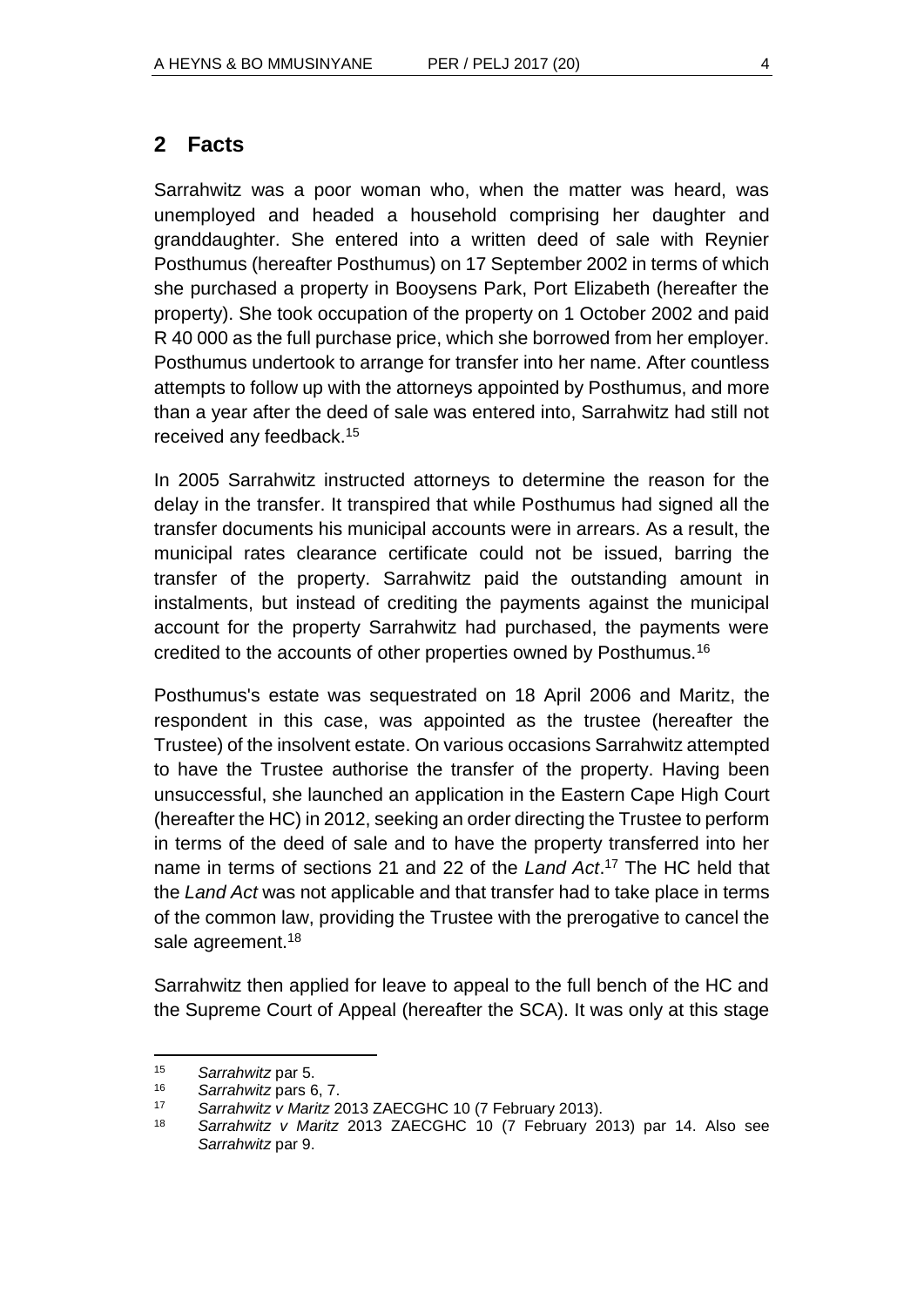that she argued for the development of the common law based on certain constitutional grounds.<sup>19</sup> She was denied leave to appeal because the Trustee, the HC and SCA had not had the opportunity to consider the arguments based on the development of the common law. Sarrahwitz subsequently made an application to the CC.<sup>20</sup>

Mogoeng CJ's majority judgment found in favour of Sarrahwitz. The CC held that the exclusion by the *Land Act* of the transfer of a house from an insolvent estate to a vulnerable purchaser such as Sarrahwitz, who had paid for it within one year, was unconstitutional and accordingly invalid. The decision was made because this exclusion caused the homelessness of a vulnerable person such as Sarrahwitz. $21$  The CC held that sections 21 and 22 of the *Land Act* irrationally differentiated between a person in Sarrahwitz's position and an instalment-sale purchaser. In the court's view, the differentiation justified the severance and reading-in of words into the Land Act to address the constitutional invalidity.<sup>22</sup>

The discussion of the CC's approach to the *Land Act* and the manner in which it has been amended is preceded by a brief outline of the history and purpose of the *Land Act*.

# **3 The Alienation of Land Act**

### *3.1 Introduction*

Sarrahwitz was prevented from taking transfer of the property for a period of four years until the seller's estate was sequestrated. One can agree with the underlying sentiment expressed in the judgment that the *Constitution* should somehow come to the aid of a person such as Sarrahwitz. However, it is argued that the amendment of the *Land Act* was not necessarily a suitable remedy. Mogoeng CJ confirmed that the matter pivoted on "vulnerability and homelessness" and used these notions to justify the amendment of the *Land Act* to assist Sarrahwitz.<sup>23</sup> Two questions arise in this regard: What kind of vulnerability are the protective measures of the *Land Act* aimed at and does the purpose of the *Land Act* include the prevention of homelessness? Both questions involve determining the reason why the impugned sections of the *Land Act* applied to instalment-

<sup>19</sup> *Sarrahwitz* par 10 fn 5. The challenge was based on ss 9-10, 25-26 and 33 of the *Constitution*.

<sup>20</sup> *Sarrahwitz* par 11.

<sup>21</sup> *Sarrahwitz* pars 67-68.

<sup>22</sup> *Sarrahwitz* par 70.

<sup>23</sup> *Sarrahwitz* par 1.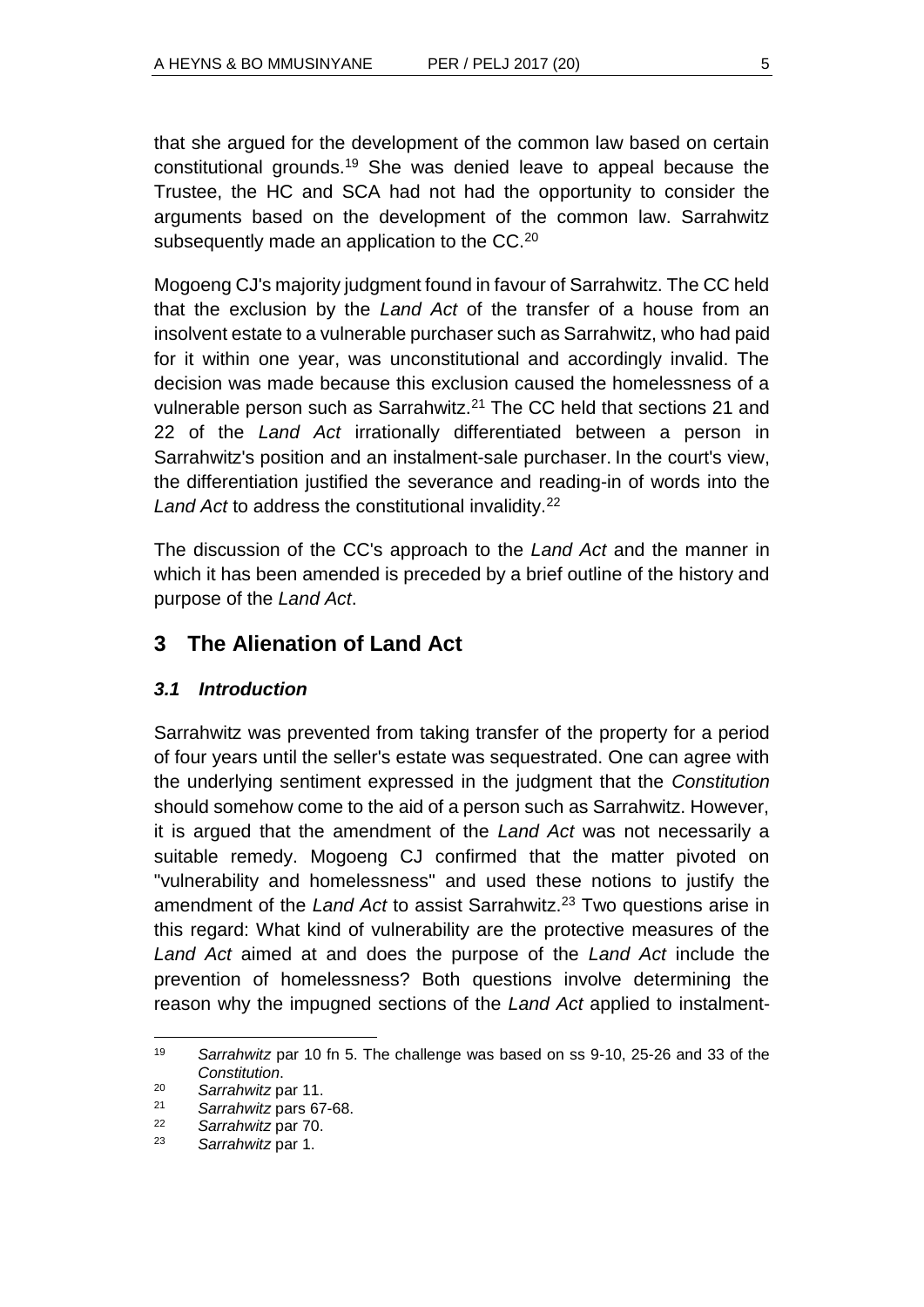sale purchasers only, and not to purchasers who paid the full purchase price in a one-off payment.

The judgment needs to be investigated for the effect it has on the operation of the *Land Act* and the jurisprudence it creates. Therefore, the history and purpose of the *Land Act*, specifically sections 21 and 22, as well as the context within which the *Land Act* and its predecessors were created, is described. The CC's reason for focussing on the *Land Act* as providing Sarrahwitz with a remedy is considered. In this regard, the difference between the forfeiture of a right to take transfer of a property and homelessness is discussed and the possible effects of the amendment ordered are examined.

# **3.2** *History and purpose of the Land Act*

The *Land Act* has its origins in the *General Law Amendment Act*, <sup>24</sup> which was the first statute to prescribe formalities for the sale of land in all four provinces.<sup>25</sup> At that time, purchasers of land on instalments acquired protection in terms of section 72 of the *Insolvency Act* of 1916.<sup>26</sup> To enforce this provision, an instalment-sale purchaser had to have paid a substantial part of the purchase price while the seller was still solvent. The instalmentsale purchaser, therefore, was not protected against the most substantial risk it faced: that the seller became insolvent before the purchaser became entitled to claim transfer of the land.<sup>27</sup>

The *General Law Amendment Act* was repealed by the *Formalities in Respect of Contracts of Sale of Land Act*. <sup>28</sup> Both statutes were aimed at preventing disputes relating to the sale of land.<sup>29</sup> At that stage, however, the law did not contain real protection for purchasers, as it did not explicitly provide for the consequences of non-compliance with the formalities

l <sup>24</sup> *General Law Amendment Act* 68 of 1957.

<sup>25</sup> Cohen *Section 19 of the Alienation of Land Act* 7-8; Van Rensburg and Treisman *Practitioners' Guide to Alienation of Land Act* 22. Legislation dating before the unification of South Africa in 1910 regulating the formalities for the alienation of land was concerned mostly with the payment of transfer duty. Since the enactment of the *Transfer Duty Act* 40 of 1949, however, fiscal matters and the formalities for the alienation of land have been regulated in separate legislation.

<sup>26</sup> *Insolvency Act* 39 of 1916. The *Insolvency Act* 24 of 1936 did not repeal this section initially. Cohen *Section 19 of the Alienation of Land Act* 11-12

<sup>27</sup> Cohen *Section 19 of the Alienation of Land Act* 12.

<sup>28</sup> *Formalities in Respect of Contracts of Sale of Land Act* 71 of 1969 (hereafter *Formalities Act*).

<sup>29</sup> Cohen *Section 19 of the Alienation of Land Act* 15.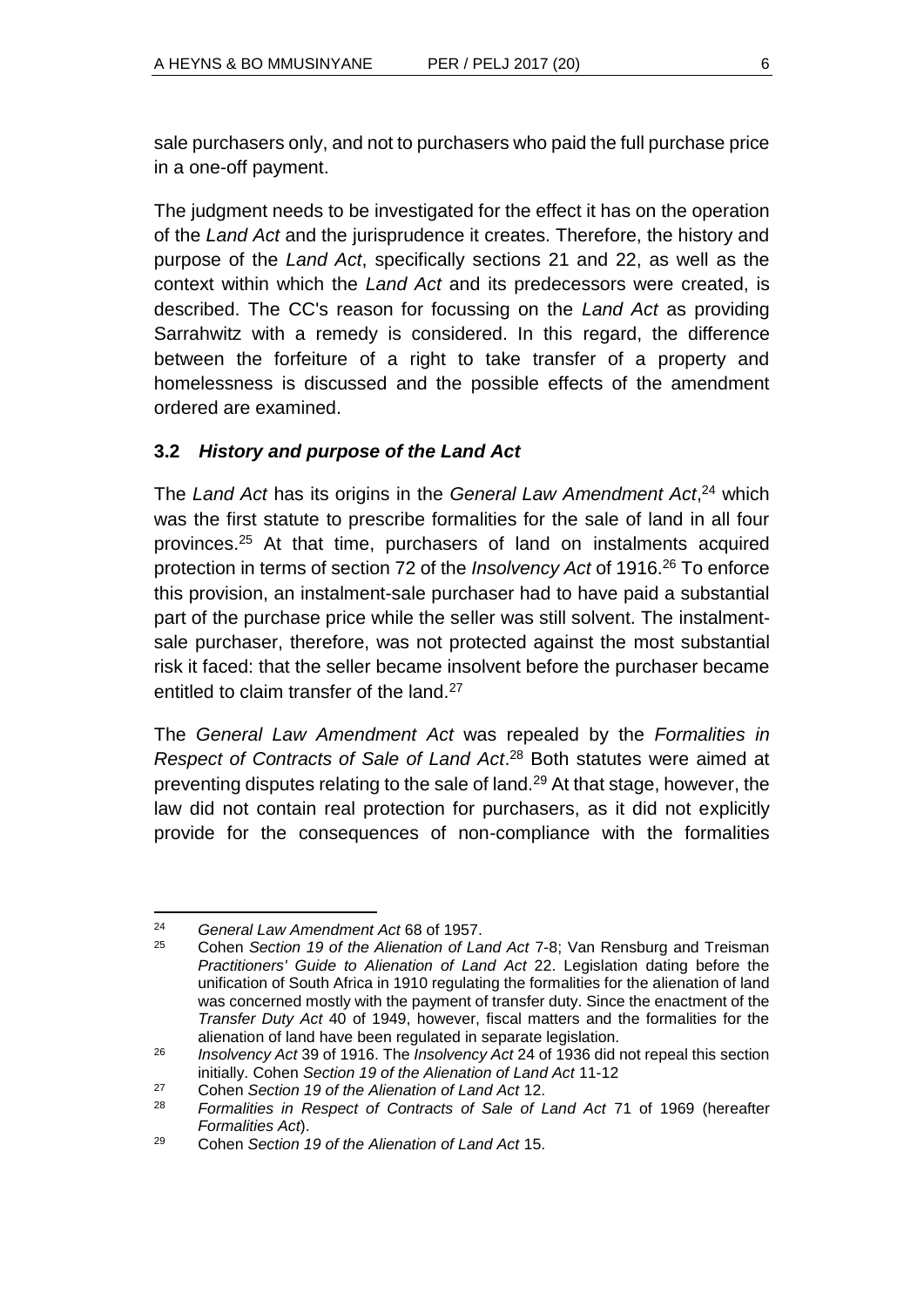prescribed.<sup>30</sup> Moreover, it did not provide for purchasers paying in instalments who were unable to obtain transfer when the seller became insolvent.<sup>31</sup>

During the 1960s South Africa's economy experienced increased growth, 32 which created a greater demand for township development and a resultant increase in the use of instalment-sale agreements.<sup>33</sup> Instalment-sale agreements were often opted for because of the difficulty of acquiring finance for purchasing property.<sup>34</sup> Many new entrants into the market were not necessarily aware of the risks associated with instalment-sale agreements.<sup>35</sup> Standard forms of contracts were used that did not provide protection for purchasers.<sup>36</sup> The *Instalments Act* was subsequently enacted in 1971.<sup>37</sup> Its long title read as follows:

To regulate contracts of purchase and sale of certain kinds of land under which the purchase price is payable in instalments over a period of one year or longer and to provide for matters incidental thereto.<sup>38</sup>

In line with Brand AJ's depiction of the *Land Act* and its predecessor as consumer protection legislation in *Merry Hill (Pty) Ltd v Engelbrecht*, <sup>39</sup> the purpose of the *Instalments Act* has been compared to that ascribed to the

<sup>31</sup> Cohen *Section 19 of the Alienation of Land Act* 17.

l <sup>30</sup> Cohen *Section 19 of the Alienation of Land Act* 16; Van Rensburg and Treisman *Practitioners' Guide to the Alienation of Land Act* 73.

Natrass and Seekings "Economy and Poverty"; De Vynck 2003 http://www.rode.co.za/publications/demos/RT\_2003-1\_-\_07\_-\_Property\_C.pdf.

<sup>33</sup> Cohen *Section 19 of the Alienation of Land Act* 14.

<sup>&</sup>lt;sup>34</sup> Brummer 1993 http://www.housingfinance.org/uploads/Publicationsmanager/9306\_Sou.pdf. At that point, mortgage finance could be obtained from a building society. Unlike banks, building societies are mutual institutions, meaning that the persons using the services of the society are also members of the society. Barclays, a commercial bank, started providing mortgage finance in South Africa only after the mid-1960's, which meant the end of building societies. Verhoef "Financial Intermediaries in Settler Economies" 424.

<sup>35</sup> Van Rensburg and Treisman *Practitioners' Guide to the Alienation of Land Act* 4-5. As illustrated in *Sarrahwitz*, the common-law principle providing the trustee of the insolvent estate with the discretion to abide by the instalment-sale agreement or not puts the purchaser in a precarious position.

<sup>36</sup> Cohen *Section 19 of the Alienation of Land Act* 15.

<sup>37</sup> *Sale of Land on Instalments Act* 72 of 1971 (hereafter *Instalments Act*). Cohen *Section 19 of the Alienation of Land Act* 16; Van Rensburg and Treisman *Practitioners' Guide to Alienation of Land Act* 4.

<sup>38</sup> Cohen *Section 19 of the Alienation of Land Act* 17.

<sup>39</sup> *Merry Hill (Pty) Ltd v Engelbrecht* 2008 2 SA 544 (SCA) par 13 (hereafter *Merry Hill*). On the Act's being depicted as consumer-protection legislation, see further 3.3 below.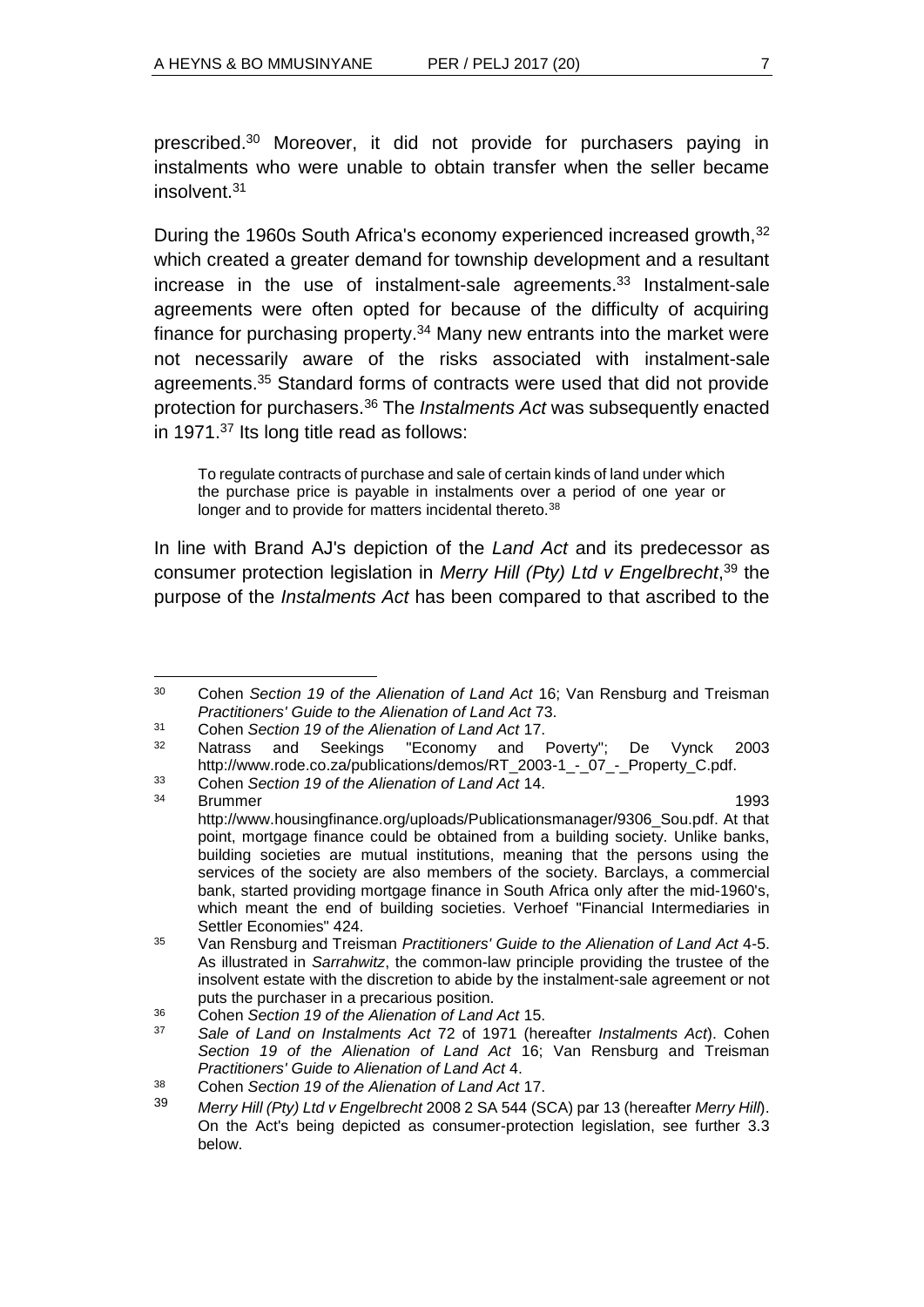Hire Purchase Act<sup>40</sup> by Millin J in Smit and Venter v Fourie,<sup>41</sup> namely to protect against

the mischief of poor persons being enticed into shops and being sold goods of more or less value at prices which they can ill afford to pay, and on terms which are harsh and unconscionable, and it was intended to give protection to such persons against their own improvidence and folly.

The *Instalments Act* contained section 14, which specifically protected the rights of the instalment-sale purchaser where the seller became insolvent<sup>42</sup> in the same manner that sections 21 and 22 of the *Land Act* do.<sup>43</sup> It also made provision for the recording of the contract<sup>44</sup> by the Registrar of Deeds, providing the purchaser with a preferential claim in respect of the proceeds from the sale of land in the event of a sale in execution due to the insolvency of the seller.<sup>45</sup>

The *Instalments Act* was not without its problems, however, <sup>46</sup> and was amended on a number of occasions.<sup>47</sup> The legislation faced its most challenging test when the property industry experienced a significant downward turn in the 1970s, $48$  causing the collapse of many townshipdevelopment companies.<sup>49</sup> It became evident that the *Instalments Act* was not able to fulfil its purpose, which was to protect purchasers against abuse by large property developers.<sup>50</sup> In 1982 it was repealed by the *Land Act*<sup>51</sup>

<sup>40</sup> *Hire Purchase Act* 36 of 1942.

<sup>41</sup> *Smit and Venter v Fourie* 1946 WLD 9; Cohen *Section 19 of the Alienation of Land Act* 17.

<sup>42</sup> Cohen *Section 19 of the Alienation of Land Act* 18; Van Rensburg and Treisman *Practitioners' Guide to the Alienation of Land Act* 6.

<sup>43</sup> *Sarrahwitz* par 36.

<sup>44</sup> Section 20 of the *Instalments Act*.

<sup>45</sup> Cohen *Section 19 of the Alienation of Land Act* 19.

<sup>46</sup> *Botha v Rich* 2014 4 SA 124 (CC) (hereafter *Botha*) par 30.

<sup>47</sup> Van Rensburg and Treisman *Practitioners' Guide to the Alienation of Land Act* 1. The *Instalments Act* was amended almost immediately after coming into effect by Act 72 of 1972 to rectify certain drafting errors. A further *Amendment Act* 49 of 1975 replaced eight of the sections of the original *Instalments Act*.

<sup>48</sup> Cohen *Section 19 of the Alienation of Land Act* 21; Van Rensburg and Treisman *Practitioners' Guide to the Alienation of Land Act* 2.

<sup>49</sup> *Botha* par 30.

<sup>50</sup> Cohen *Section 19 of the Alienation of Land Act* 21; Van Rensburg and Treisman *Practitioners' Guide to the Alienation of Land Act* 2, 7-9. Also see Otto 2010 *Fundamina* 266.

<sup>51</sup> The discussion on the *Land Act* which follows refers to the Act before the amendments were made in terms of *Sarrahwitz*.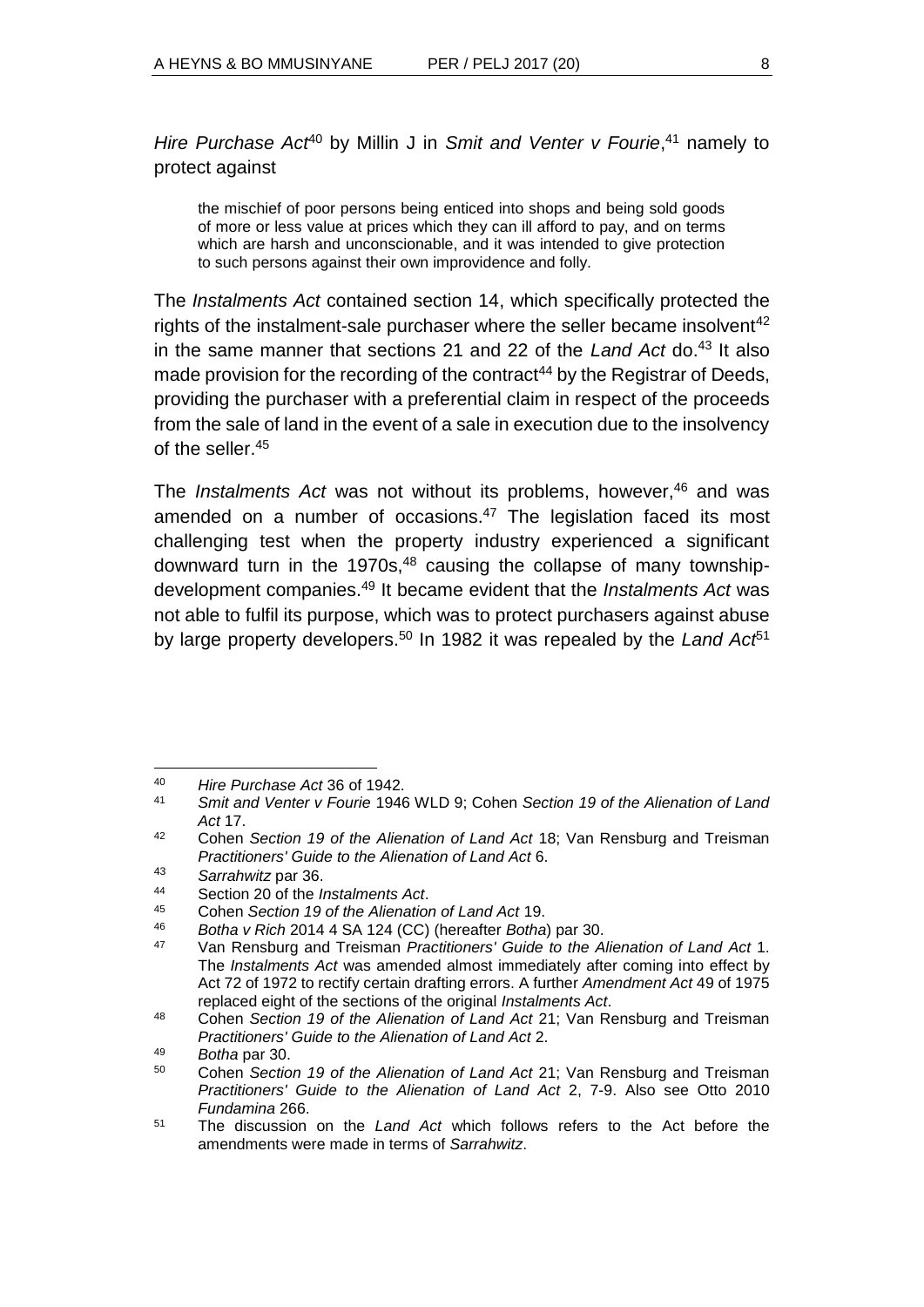as a result of the recommendations of a commission of inquiry appointed to investigate its efficacy.<sup>52</sup>

The preamble of the *Land Act* determines that its purpose is:

(T)o regulate the alienation of land in certain circumstances and to provide for matters connected therewith.

"Alienate" is defined as to sell, exchange or donate land irrespective of the sale, exchange or donation being subject to a suspensive or resolutive condition.<sup>53</sup> The meaning of "land" depends on the relevant chapter of the *Land Act*. In other words, not all the chapters of the *Land Act* are applicable to all the categories of land. For the purposes of Chapter II - that contains sections 21 and 22 - land refers mainly to land used for residential purposes, as was also confirmed by Mogoeng CJ in *Sarrahwitz*. <sup>54</sup> The meaning of "certain circumstances" in the preamble to the *Land Act*, therefore, will depend on the chapter of the *Land Act* that is relevant.

Since the preamble to the *Instalments Act* (and its title) made specific mention of instalment-purchase agreements, it follows that the ambit of the *Land Act* is broader than that of the *Instalments Act*. The distinction between an instalment sale and a once-off payment sale, however, remains.

The *Land Act* differentiates between a "deed of alienation" and a "contract". <sup>55</sup> A "deed of alienation" is a document or documents in terms of which land is alienated. A "contract" is a deed of alienation whereby the purchase price is paid in more than two instalments over a period exceeding one year.<sup>56</sup> Thus, whereas a contract is always a deed of alienation, a deed of alienation is not always a contract. The provisions of the *Land Act* referring to a deed of alienation, therefore, will include contracts. Where the *Land Act* specifically refers to contracts, the provision will however be applicable only to a "contract"; namely, where the purchase price is paid in more than two instalments over a period exceeding one year.

The structure of the *Land Act* also confirms this differentiation. Chapter I deals with the formalities in respect of the deed of alienation that would

<sup>52</sup> *Botha* par 31; Van Rensburg and Treisman *Practitioners' Guide to the Alienation of Land Act* 2. The *Development Schemes Bill* (GN 1964 in GG 5745 of 23 September 1977) attempted to address the inadequacies of the *Instalments Act*. The Commission of Inquiry into the *Development Schemes Bill* was created to investigate the subject matter of the bill and the *Land Act* was the result of these investigations.

<sup>53</sup> Section 1(1) of the *Land Act*.

<sup>54</sup> Section 1(1) of the *Land Act*, definition of "land"; *Sarrahwitz* par 34.

<sup>55</sup> Section 1(1) of the *Land Act*.

<sup>56</sup> The definition as it was before the amendments ordered in *Sarrahwitz*.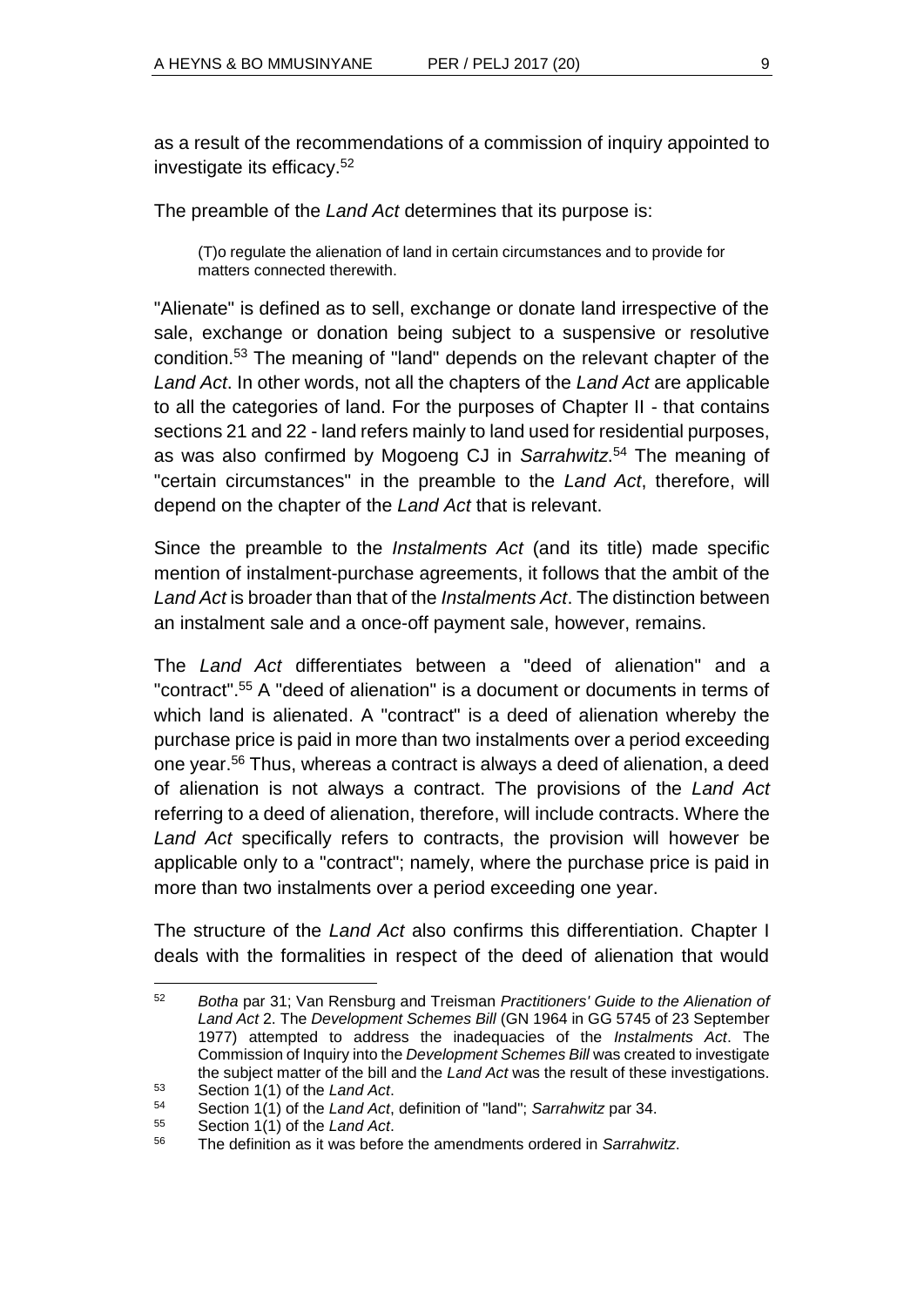include a "contract". Chapter II's heading states that it deals with the sale of land on instalments, yet throughout the chapter, reference is made to a contract. Consequently, only contracts, or instalment sales, will fall within the ambit of Chapter II.<sup>57</sup>

Section 20 determines that a contract must be recorded by the registrar of deeds within a certain time. If a contract is recorded, the registrar may not register the transfer of land to which the contract relates to any person other than the purchaser.<sup>58</sup> The recording of a contract also provides the purchaser with a preferential claim in certain instances regarding the proceeds of the sale of the land to which the contract relates. <sup>59</sup> Sections 21 and 22 provide protection for persons who purchase land in terms of a contract where the land becomes attached or the owner becomes insolvent.

Chapter III includes general provisions, which pertain to deeds of alienation. Section 27, which forms part of Chapter III, provides for the right of the purchaser who has paid at least 50 per cent of the purchase price to demand from the seller the transfer of the land. $60$ 

The legislative development leading up to the *Land Act* and the current structure of the *Land Act* articulate a certain kind of vulnerability that the legislator attempted to protect. In *Botha v Rich*, <sup>61</sup> the only other case that required the interpretation of the *Land Act* by the CC, Nkabinde J considered the background and reason for the enactment of the Act.<sup>62</sup> She concluded that the *Land Act*, and specifically section 27(1), is aimed at the protection of the rights of a purchaser who has paid the purchase price for immovable property in part. $63$ 

The structure provided by the *Land Act* is still often used by property developers to earn interest on their capital investment or to pay off a

l <sup>57</sup> Van Rensburg and Treisman *Practitioners' Guide to the Alienation of Land Act* 91 confirms that the objective of Chapter II is to afford instalment-sale purchasers protection against the hardships caused for such purchasers, specifically where the seller becomes insolvent or if the land is attached by a judgment creditor of the owner.

<sup>58</sup> Section 20(2)(b) of the *Land Act*.

Section 20 of the *Land Act*.

<sup>60</sup> Section 27 of the *Land Act*.

<sup>61</sup> *Botha v Rich* 2014 4 SA 124 (CC).The CC had to interpret s 27 of the *Land Act*. It provides for the right of a purchaser to demand transfer of the land purchased and paid for in instalments, if it has paid not less than 50 per cent of the purchase price. <sup>62</sup> *Botha* pars 30-31.

<sup>63</sup> *Botha* par 40. Nkabinde J confirmed that the "(Land) Act is premised on an instalment-sale agreement of immovable property between a purchaser and seller".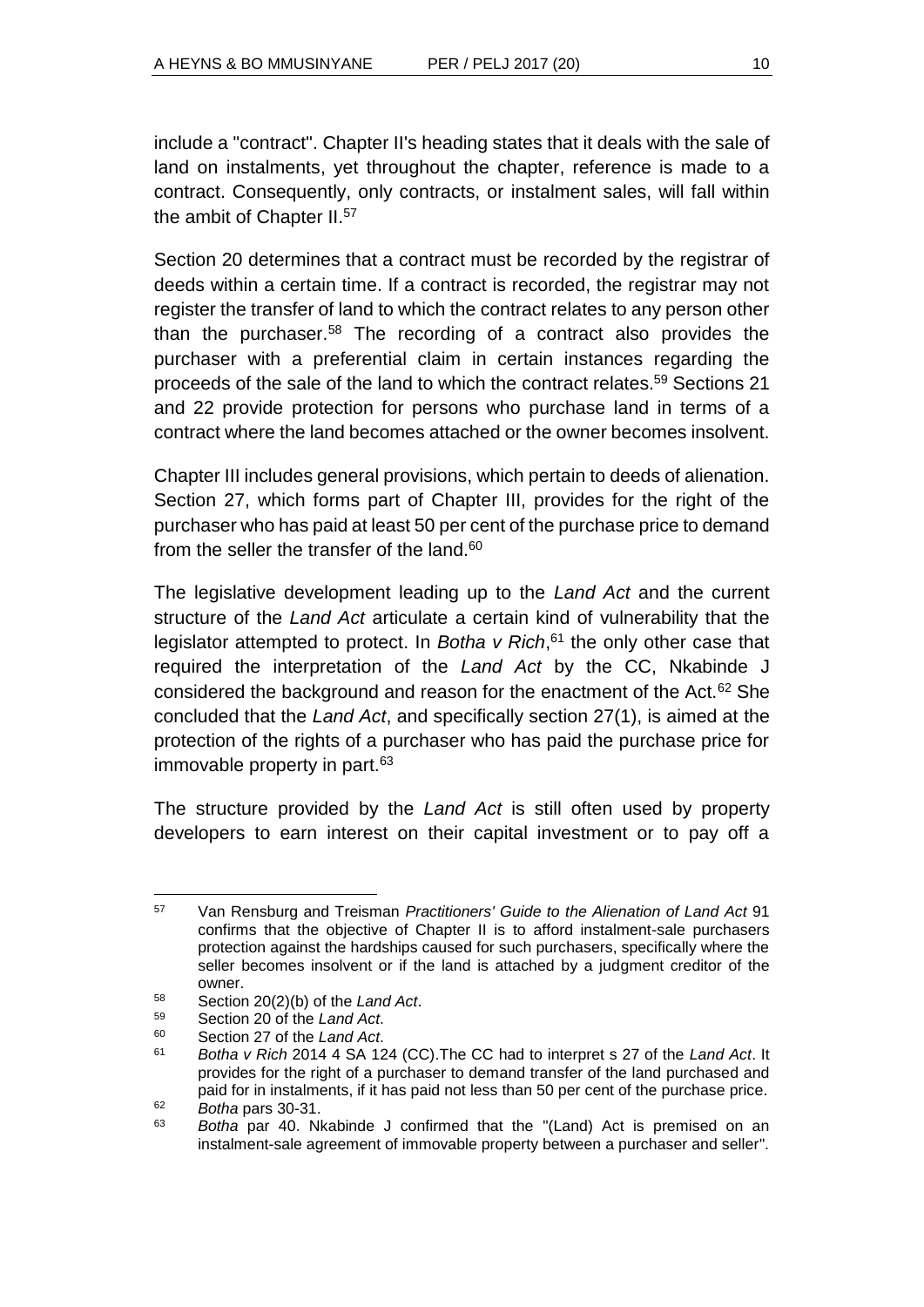development bond where a development takes place in phases.<sup>64</sup> Purchasers opt for purchasing property in terms of instalment-sale agreements when finance cannot be obtained from a commercial bank due to the stringent requirements of the *National Credit Act* 34 of 2005, or if sufficient cash for a deposit required by a commercial bank before finance is provided is unavailable.<sup>65</sup> The *Land Act* and the instalment-sale mechanism it provides, therefore, serve an important purpose today still, to provide access to the property market to many who would otherwise not be able to enter it. 66

# **3.3** *The CC's approach to the Land Act*

In *Sarrahwitz* Mogoeng CJ bases his understanding of the vulnerability for which the Land Act provides on *Glen Anil Finance (Pty) Ltd v Joint Liquidators, Glen Anil Development Corporation Ltd (in liquidation)*<sup>67</sup> and *Merry Hill.*<sup>68</sup> These cases refer specifically to "contracts" as defined in the *Instalments Act*<sup>69</sup> and *Land Act<sup>70</sup>* respectively, namely contracts in terms of which the purchase price is paid in at least two instalments over a period of longer than a year. Although both *Glen Anil<sup>71</sup>* and *Merry Hill<sup>72</sup>* refer to the hardship and misfortune coupled with losing a residential stand, it seems as if these cases associate the unfortunate consequences of the common-law provision specifically with instalment-sale purchasers.

In *Glen Anil,* Trengove AJ scrutinised section 14 of the *Instalments Act*. According to him, the "mischief" at which it was directed was to avoid the hardship and misfortune suffered by the purchasers of residential property because of the common law (as it was before the enactment of the *Instalments Act*).<sup>73</sup> The common law caused an instalment-sale purchaser to be at risk of losing the land and the instalments already paid where the

<sup>64</sup> Krűger *Instalment Sales Agreement* 48, 49.

<sup>65</sup> Krűger *Instalment Sales Agreement* 15, 41.

<sup>66</sup> See in general Krűger *Instalment Sales Agreement.*

<sup>67</sup> *Glen Anil Finance (Pty) Ltd v Joint Liquidators, Glen Anil Development Corporation Ltd (in liquidation)* 1981 1 SA 171 (A) (hereafter *Glen Anil*); *Sarrahwitz* par 36. In *Glen Anil* the court had to determine the rights and duties of a cessionary of the rights of an owner of land subject to a deed of sale falling within the definition of a "contract" provided for in the *Instalments Act*.

<sup>68</sup> *Sarrahwitz* par 37.

<sup>69</sup> In *Glen Anil.*

<sup>70</sup> In *Merry Hill.*

<sup>71</sup> *Glen Anil* 183F-H.

<sup>72</sup> *Merry Hill* par 13.

<sup>73</sup> *Glen Anil* 183G; *Sarrahwitz* par 36. In *Glen Anil* the court had to determine the rights and duties of a cessionary of the rights of an owner of land subject to a deed of sale falling within the definition of a "contract" provided for in the *Instalments Act*.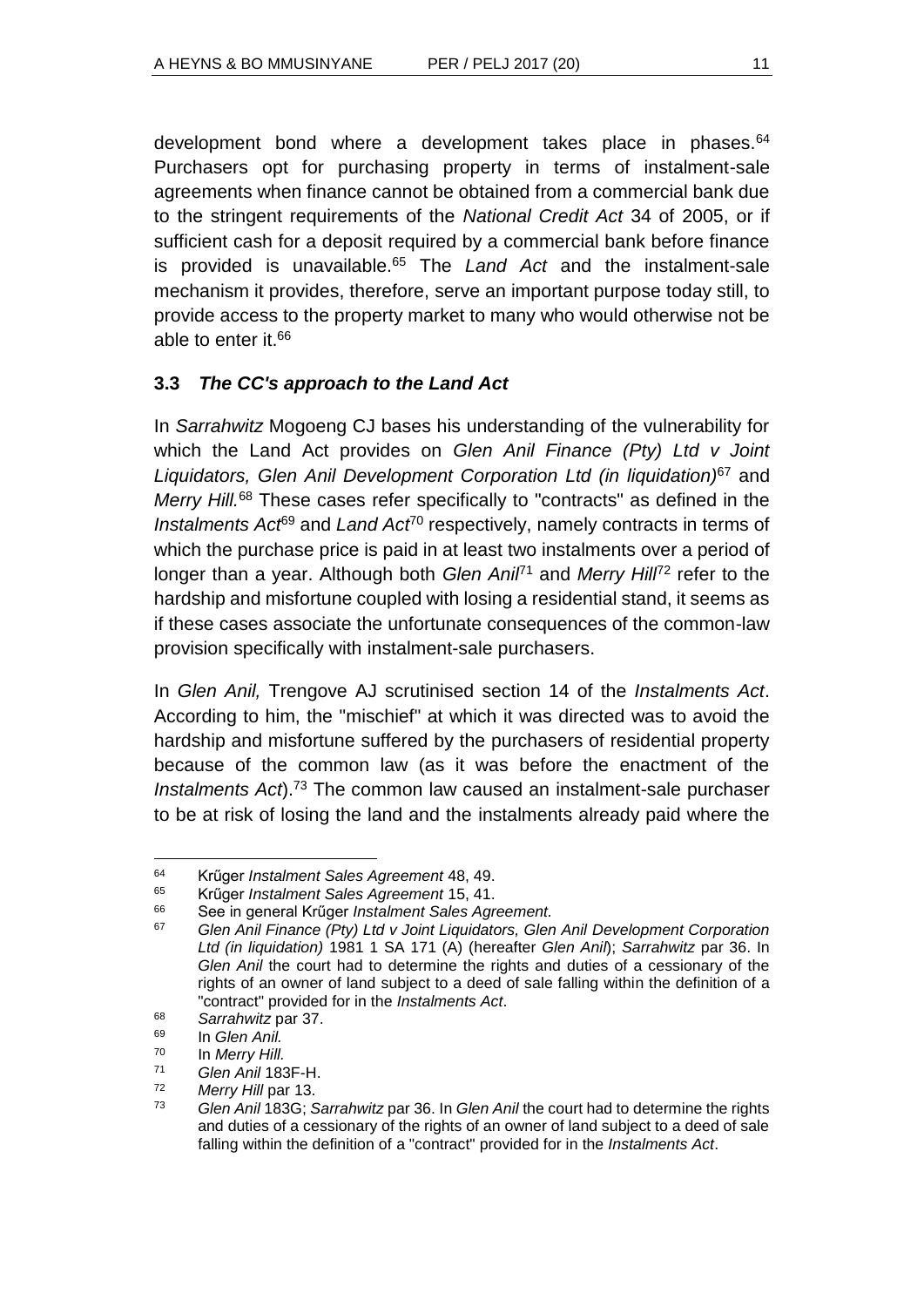seller of the land became insolvent or where the relevant land was sold in execution.<sup>74</sup> Trengove AJ found that Parliament changed the law with the intention to provide for contracts where land to be used for residential purposes<sup>75</sup> was sold and the purchase price paid in more than two instalments over a period of more than one year.<sup>76</sup> Mogoeng CJ agreed with Trengove AJ's description of the "mischief" at which the Instalments Act was directed.<sup>77</sup> However, he only emphasised the section speaking to the use of the property purchased for residential purposes – no mention is made of the fact that Trengove AJ's argument also pertained specifically to instalmentsale purchasers.<sup>78</sup>

In *Merry Hill* Brand AJ held that Chapter II of the *Land Act*, containing sections 21 and 22, specifically protects a purchaser paying in instalments for land to be used for residential purposes.<sup>79</sup> He described the Act as "consumer protection legislation" that ought to protect "the vulnerable, uninformed small buyer of residential property who is no match for the large developer in a bargaining situation".<sup>80</sup>

Consequently, the *Land Act* can be compared with legislation such as the Consumer Protection Act,<sup>81</sup> the National Credit Act,<sup>82</sup> the Rental Housing Act<sup>83</sup> and other consumer protection legislation.<sup>84</sup> Each of these statutes identifies a specific "consumer", usually based on such a person's vulnerable position because of the nature of the transaction it enters into and its potential lack of knowledge.<sup>85</sup> Consumer protection legislation serves to protect consumers against exploitation by the industry to which the specific legislation applies.<sup>86</sup> The *National Credit Act* and the *Consumer* 

<sup>74</sup> *Glen Anil* 183F-H; *Sarrahwitz* par 36.

<sup>75</sup> Section 1 of the *Instalments Act*, definition of "land".

<sup>76</sup> *Glen Anil* 183H.

<sup>77</sup> *Sarrahwitz* par 38; s 1 of the *Instalments Act*, definition of "land".

<sup>78</sup> *Sarrahwitz* par 36.

<sup>79</sup> *Merry Hill* par 13. Brand AJ also referred to Trengove JA in *Glen Anil*.

Merry Hill par 13.

<sup>81</sup> *Consumer Protection Act* 68 of 2008.

<sup>82</sup> *National Credit Act* 34 of 2005.

<sup>83</sup> *Rental Housing Act* 50 of 1999.

<sup>84</sup> The *Long Term Insurance Act* 52 of 1998 and the *Short Term Insurance Act* 53 of 1998.

<sup>85</sup> Woker 2010 *Obiter* 226; Otto 2010 *Fundamina* 266. An instalment-sale purchaser is, for instance, a consumer protected in terms of the *Land Act* against, amongst other things, unfair contract terms, abuses and malpractices similar to those to which hirepurchasers have been subjected, and the insolvency or liquidation of the seller.

<sup>86</sup> For instance, in terms of s 3 of the *National Credit Act* the purposes of the Act include, amongst other aspects, "addressing and correcting imbalances in negotiating power between consumers and credit providers" ((3)(e)), "improving consumer credit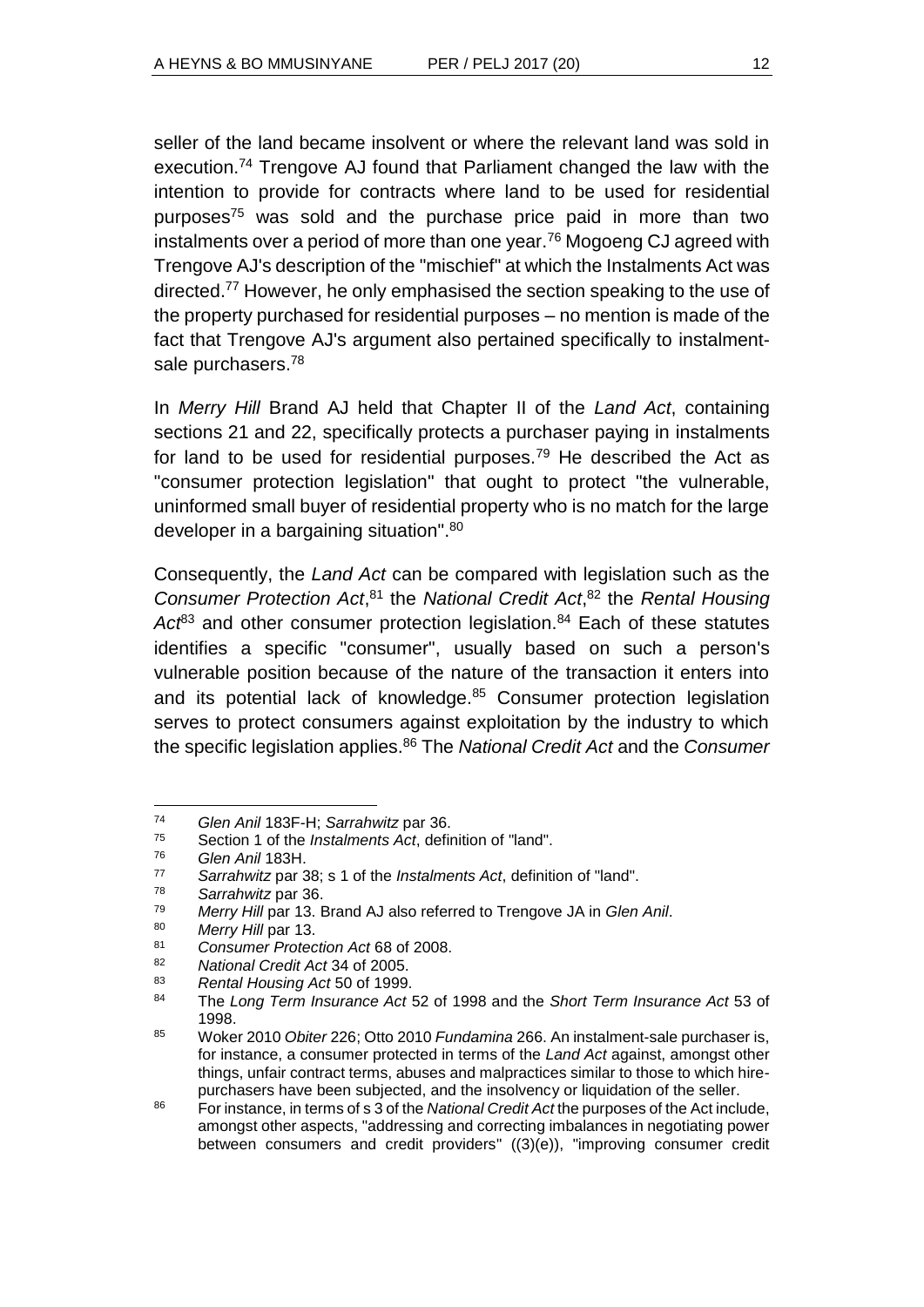*Protection Act,* were introduced after the enactment of the *Constitution* and operate from a basis of constitutional values.<sup>87</sup> Nevertheless, these acts cannot protect against vulnerability in the broadest sense possible. Each of them identifies a specific consumer who is vulnerable in a specific manner, and lays down mechanisms to protect the rights afforded to such a consumer.

The authors agree with Mogoeng CJ that the "uninformed small buyer" referred to by Brand AJ in *Merry Hill* may "have spent the little money they had to secure residential property, in terms of an instalment-sale agreement, when the seller of that property became insolvent" and may very well be a "vulnerable and financially constrained buyer".<sup>88</sup> Is there not, however, a specific risk the instalment-sale purchaser faces that creates a specific kind of vulnerability the *Land Act* wishes to address? A purchaser paying the purchase price for land in instalments faces a risk that is different from a purchaser paying the purchase price in one lump sum. Whereas a lump-sum purchaser can claim transfer immediately after payment of the purchase price, years can go by before an instalment-sale purchaser has paid all the instalments and becomes eligible to take transfer. <sup>89</sup> The chances of the seller's becoming insolvent during the period between entering into the sale agreement and the payment of the final instalment are therefore bigger than in the case of a lump-sum purchaser. A lump sum or cash purchaser can claim transfer upon payment, thereby mitigating the risk of being exposed to the seller's insolvency.<sup>90</sup> Clearly, an instalment purchaser requires specific protection that a purchaser making a lump-sum payment does not necessarily require.

information" and "addressing and preventing over-indebtedness of consumers"  $((3(a))$ .

<sup>87</sup> Chapter 2 of the *Consumer Protection Act* provides for the consumer's fundamental rights and s 8(1) refers to the right to equality protected in terms of s 9 of the *Constitution*. The *National Credit Act* acknowledges historically disadvantaged persons, disadvantaged by unfair discrimination on the basis of race, in so far as it relates to the credit industry, and refers to the *Constitution* in this regard in s 2(6).

<sup>88</sup> *Sarrahwitz* par 38.

<sup>89</sup> In terms of the *Land Act*, a transaction will qualify as a "contract" if payments are made over more than one year. It can therefore be assumed that the period over which instalments are paid will be longer than one year.

<sup>90</sup> Van Rensburg and Treisman *Practitioners' Guide to the Alienation of Land Act* 183; *Ghandi v SMP Properties (Pty) Ltd* 1983 1 SA 1154 (D) pars 1157F-1158E confirmed that if a contract determines that a purchase price is payable in cash, the purchaser will effect payment of the purchase price against the transfer of the land into the purchaser's name, except if the contract includes a provision which explicitly provides to the contrary. The obligation of the purchaser may be fulfilled by providing the seller with an acceptable guarantee.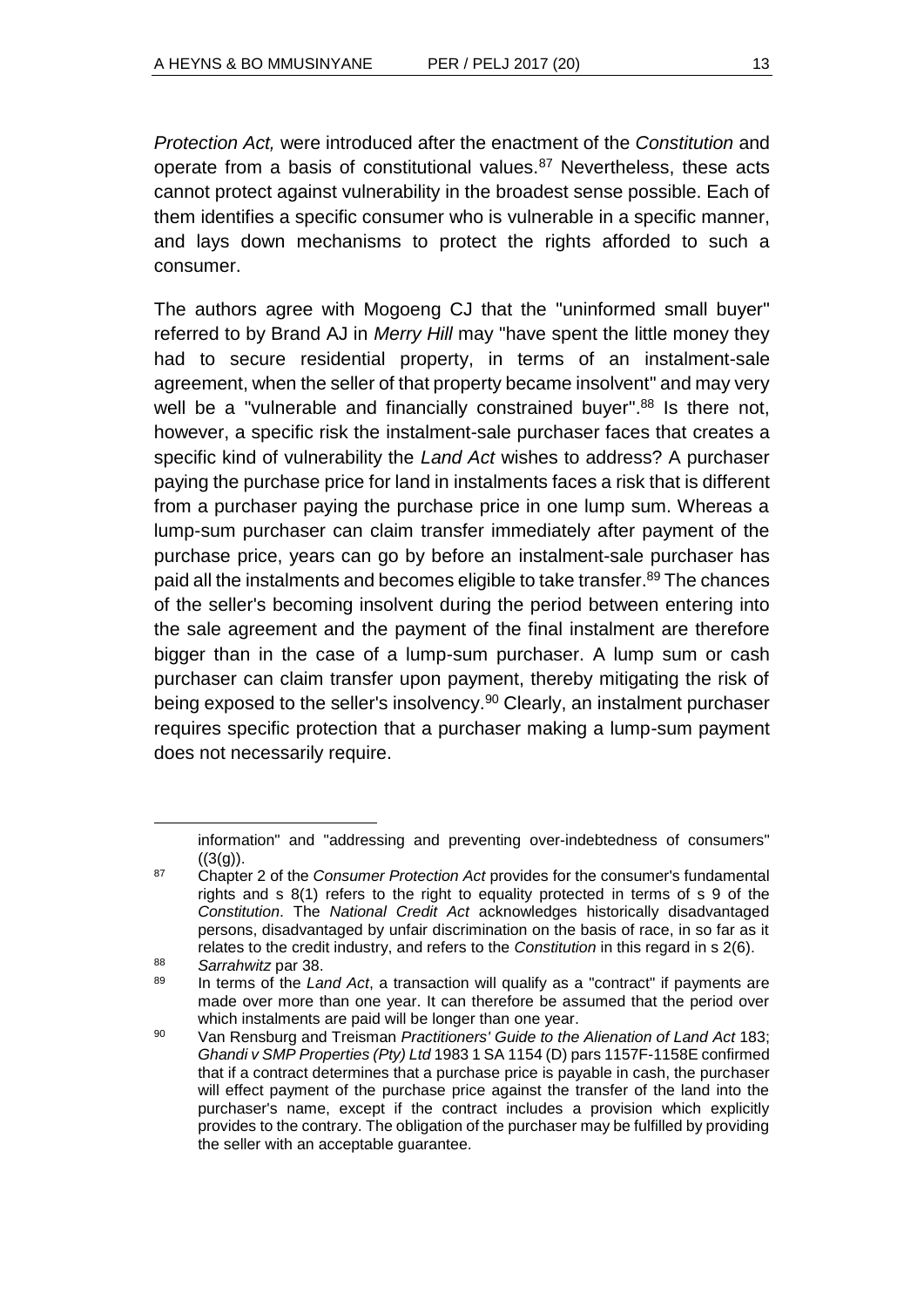It could be argued, however, that once the seller does, in fact, become insolvent and transfer has not yet taken place, the lump-sum purchaser is in the same or even worse position than the instalment-sale purchaser. Upon the insolvency of the seller, the lump-sum purchaser stands to lose not only the opportunity to own the property it has purchased, but also the entire purchase price already paid, as was the case in *Sarrahwitz*.

Could the latter argument then justify extending the protection of Chapter II of the *Land Act* to a vulnerable lump-sum purchaser? It has to be emphasised once again that Chapter II of the *Land Act* is a response to a specific situation where purchasers cannot obtain finance to purchase property. <sup>91</sup> The structure of Chapter II, therefore, is aimed at instalment-sale purchases. To extend the protection provided for in Chapter II to a purchaser in Sarrahwitz's situation would be nonsensical, as is explained in section 3.4 below. If the *Land Act* is to provide for lump-sum purchasers as well, it cannot do so in Chapter II. Qualifying the inclusion to pertain to a purchaser who is able to pay the entire purchase price "within one year of the contract" <sup>92</sup> and who would face homelessness because of the seller's insolvency<sup>93</sup> also does not justify an extension. As will be arqued in section 5 below, the legislation in place to prevent homelessness will be more suitable to provide protection to someone in Sarrahwitz's situation.

It can be argued further that while the CC in its majority decision has broadened the purpose of the *Land Act* by making provision for vulnerable lump-sum purchasers, it has simultaneously narrowed the purpose of the *Land Act*. Mogoeng CJ argues that the purpose of the *Land Act* could never have been to protect all instalment-sale purchasers, irrespective of their financial situation.<sup>94</sup> The protection the *Land Act* affords is meant only for "vulnerable people who have no other place they could call home or lack the resources to acquire another". <sup>95</sup> Is it possible, however, for the CC to reformulate the purpose of the *Land Act* in this manner? Firstly, by providing for instalment-sale purchasers Chapter II of the *Land Act* already caters for persons with limited financial means, who cannot obtain finance to purchase property. As indicated earlier, it is quite clear that the *Land Act* provides for a specific kind of vulnerability that instalment-sale purchasers face.

<sup>91</sup> See s 3.2 above.

 $92$  The definition of "contract" was amended to include "residential property paid for in full within one year of the contract, by a vulnerable purchaser" at the end of paragraph (a).

<sup>93</sup> The definition of "vulnerable purchaser".

<sup>94</sup> *Sarrahwitz* par 35.

<sup>95</sup> *Sarrahwitz* par 35.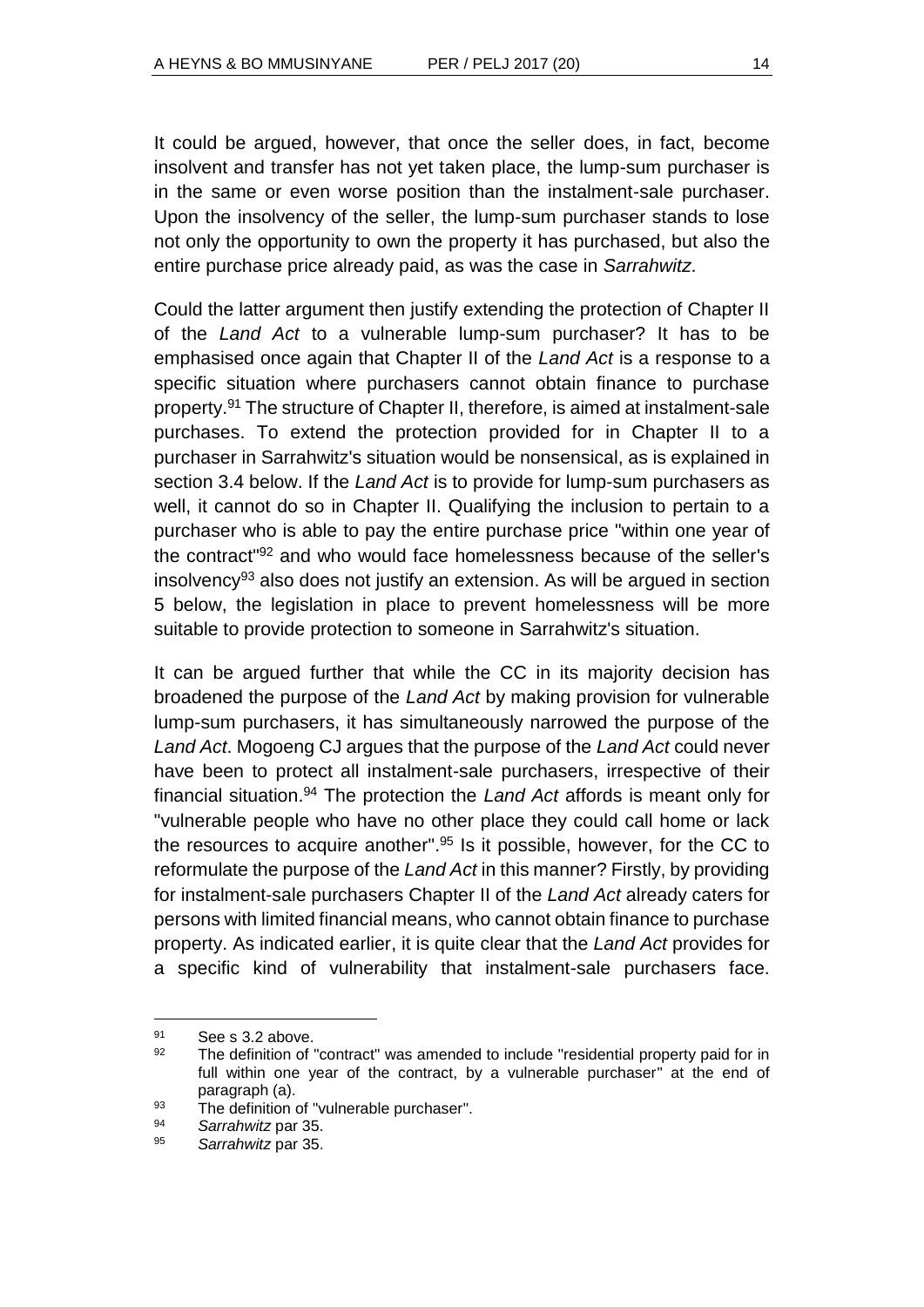Secondly, to argue that homelessness justifies the reformulation of the purpose of the *Land Act* is also problematic, as is discussed below.

While Mogoeng CJ indicated that "a contextual and purposive interpretation" of the *Land Act* identifies its purpose, he considered the legislative history of the *Land Act* only as it had been dealt with in *Glen Anil* and *Merry Hill*. <sup>96</sup> He did not attempt to describe the structure of the *Land Act* or sections 21 and 22, or the context within which the *Land Act* and the sections came into being. These aspects all clearly show an intention to provide specifically for instalment-sale purchasers. It is equally surprising that *Botha v Rich,*<sup>97</sup> the only other case that required the CC to interpret the *Land Act*, was not referred to, especially in view of the fact that the CC had emphasised the importance of the purpose and background of the *Land Act*, and that its legislative history could assist in interpreting the impugned legislative provision.<sup>98</sup>

It is submitted that the CC should have performed a deeper analysis of the purpose of the *Land Act*, the policy considerations that resulted in its (and its predecessors') creation, and the vulnerability for which the *Land Act* provides. Only then would the CC have been qualified to consider extending the scope of the *Land Act* in the manner it did in *Sarrahwitz*.

# **3.4** *Effect of the amendment ordered by the CC*

The CC ordered that certain words be severed from and others read into the *Land Act*. <sup>99</sup> These amendments took effect on 4 June 2015. Mogoeng CJ held that the remedy should not "seek to determine an exhaustive list of instances to be accommodated" but had to be "flexible and applicable to diverse purchasing options left out of the Land Act's protection".<sup>100</sup> Without providing any guidance on the practical effect thereof in future and in the case of *Sarrahwitz*, Mogoeng CJ also held that regard had to be given to the interests of the creditors of the sequestrated estate.<sup>101</sup>

The *Land Act* was accordingly amended as follows: The definition of "contract" was amended by adding the words "including residential property

<sup>96</sup> *Sarrahwitz* par 39.

<sup>97</sup> The CC had to interpret s 27 of the *Land Act*. It provides for the right of a purchaser to demand the transfer of the land purchased and paid for in instalments, if it has paid not less than 50 per cent of the purchase price.

<sup>98</sup> *Botha* par 29; Van Rensburg and Treisman *Practitioners' Guide to Alienation of Land Act*.

<sup>99</sup> *Sarrahwitz* pars 70-78.

<sup>100</sup> *Sarrahwitz* par 73.

<sup>101</sup> *Sarrahwitz* par 73.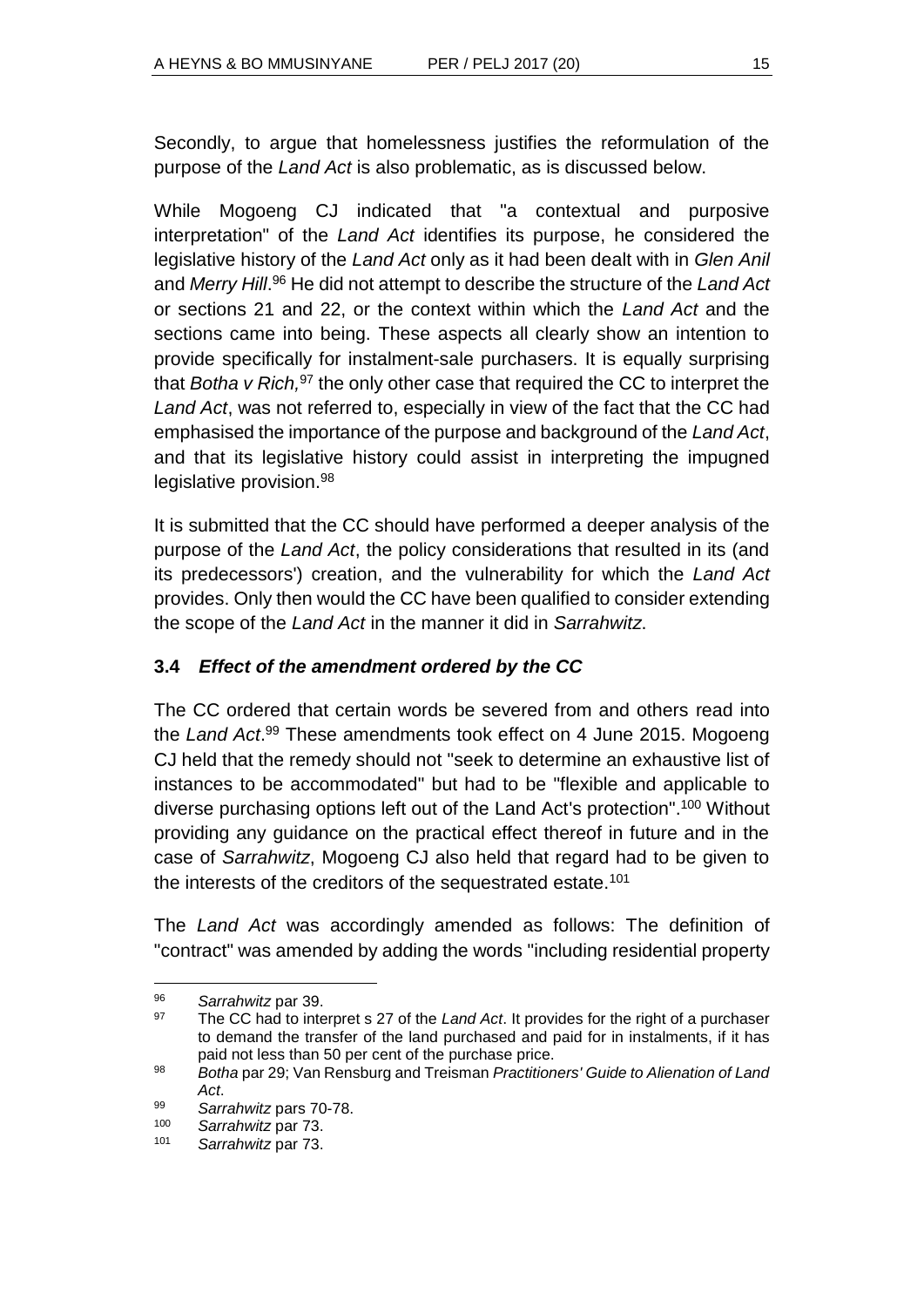paid for in full within one year of the contract, by a vulnerable purchaser" to the end of paragraph (a) of the definition.<sup>102</sup> Section 1 now includes the definition of "vulnerable purchaser" as "a purchaser who runs the risk of being rendered homeless by a seller's insolvency". Chapter II was amended by the removal of the words "on instalments" in the title of the chapter, to now read: "Sale of Land", indicating that the chapter no longer exclusively deals with instalment-sale agreements. Section 4 was amended by adding subsection (2) which reads:

Sections 21(2) and 22 shall, however, apply, with the necessary changes, to a deed of alienation in terms of which a vulnerable purchaser of residential property paid the full purchase price within one year of the contract, before the seller's insolvency.<sup>103</sup>

As a result, Chapter II now regulates the transaction entered into by a vulnerable purchaser with a seller where the purchase price is paid over a period of less than one year, because such a transaction is included in the definition of "contract". It is uncertain, however, why the new section 4(2) is necessary. Does section 4(2) imply that the transaction of the vulnerable purchaser paying the purchase price in less than one year is regarded as a contract for the purposes of sections 21(2) and 22 only, and not for the purposes of the rest of Chapter II? Alternatively, is section 4(2) an exception to the position reflected in section  $4(1)$ ?<sup>104</sup> Why does section  $4(2)$  speak of the "deed of alienation" entered into by the vulnerable person if the definition of contract includes this type of deed of alienation?

The definition of a "vulnerable purchaser" causes a further complication. It is not clear at which point the purchaser will qualify as vulnerable or when it must be assessed if the purchaser is in fact vulnerable. Should a basic financial means test be performed upon entering into the contract and whose responsibility is it to ensure that this assessment is performed? The *Land Act* does not at present provide for this. Alternatively, it may be that sections 21(2) and 22 become applicable only if it becomes apparent upon the impending insolvency of the seller that the purchaser is vulnerable (because he or she risks becoming homeless). In other words, the pending

<sup>102</sup> *Sarrahwitz* par 74.

Sarrahwitz par 77.

<sup>104</sup> Section 4(1) determines that Chapter II is not applicable to contracts in terms of which the state, the Community Development Board established in terms of the *Community Development Act* 3 of 1966, the National Housing Commission mentioned in s 5 of the *Housing Act* 4 of 1966 or the local authority is the seller. The *Housing Act* of 1966 has been repealed and the *Land Act* does not refer to the *Housing Act* 107 of 1997, which is based on s 26 of the *Constitution* and deals with the housing development process.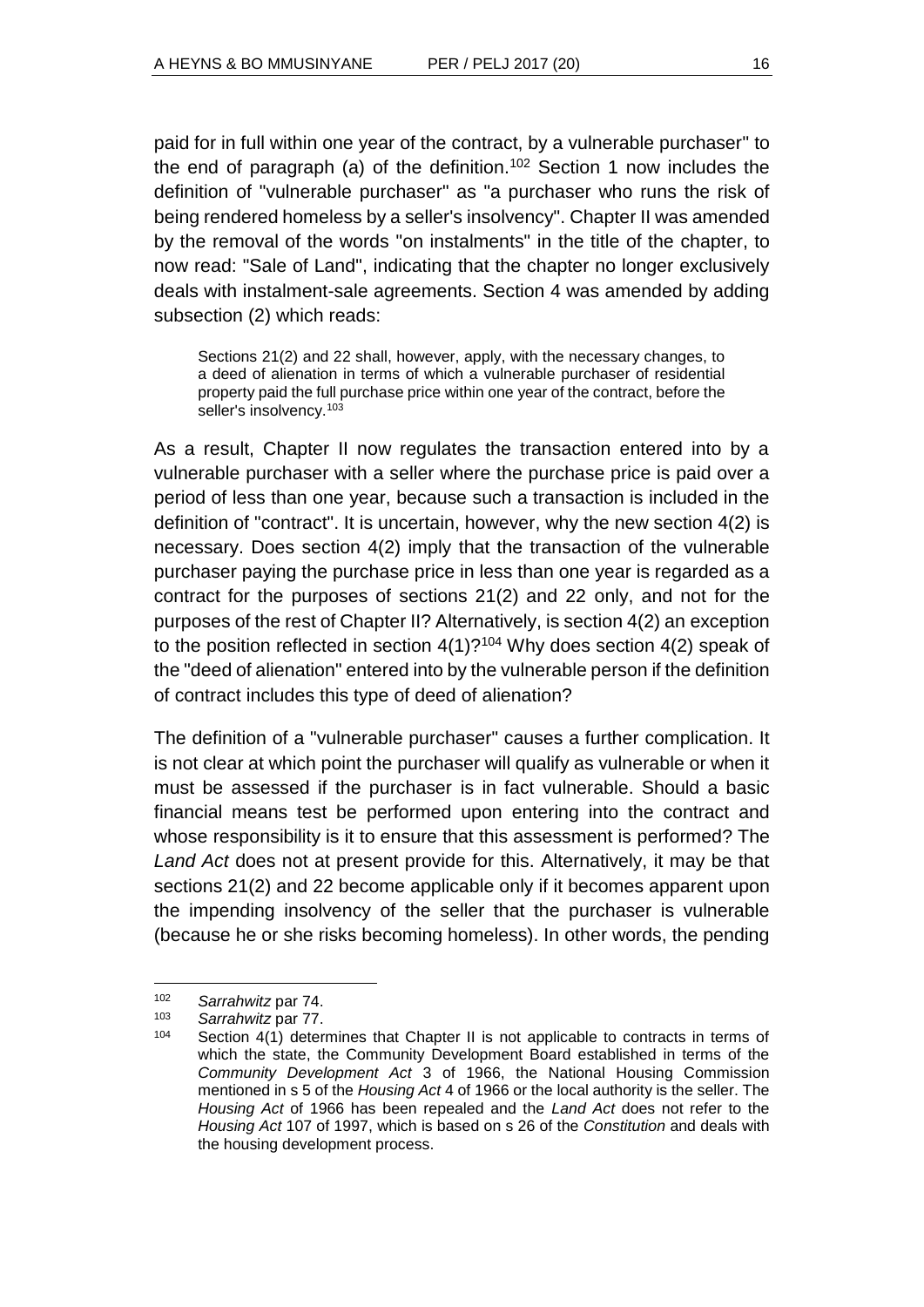insolvency may be the event triggering the application of the *Land Act*. The latter interpretation is probably more accurate, if we take into consideration that the order of the CC is based on the failure of the *Land Act* to provide for the transfer of the property from the insolvent estate to avoid homelessness.

It is then not clear why the vulnerable purchaser's transaction is included as a contract. Without an explicit indication to the contrary, it must be accepted that the entire Chapter II (and any other provision of the *Land Act* dealing with contracts) will be applicable to the vulnerable purchaser's transaction. On the latter assumption, section 20 of the *Land Act* would then also be applicable. As a result, the seller must see to the recording of the contract at the Registrar of Deeds within a period of 90 days of the contract. In *Sarrahwitz* this would have been absurd because at that stage she was already entitled to take transfer of the property. It may therefore not make sense if Chapter II in its entirety applies to a vulnerable purchaser.

The argument that a lump-sum purchaser should be included within the ambit of the *Land Act* because it faces an even bigger risk than the instalment-sale purchaser faces upon the insolvency of the seller, therefore, cannot stand. The structure of Chapter II is clearly aimed at an instalmentsale purchaser, and incorporating lump-sum purchasers by merely tweaking definitions does not change this fact. It actually creates uncertainty as to how the act should be implemented. If the CC wished to redefine the purpose of the act by changing the purpose from regulating the alienation of land to preventing homelessness, it would have made more sense to provide a separate provision regulating such instances. Moreover, it can be asked if it is suitable for the CC to partake in such a redefinition exercise, given that there is legislation in place to protect against homelessness.

The minority judgment pointed out that by extending the protection provided by the *Land Act*, as was done by the majority judgment, the potential for more differentiation and possibly even discrimination was created.<sup>105</sup> For example: A purchaser, making a once-off payment for a property who struggles to obtain transfer of the property because of a delay on the part of the seller, but who does not necessarily face homelessness as a result of the insolvency of the purchaser will be excluded from the protection of the amended *Land Act*. This purchaser may also have expended all available financial means to purchase the property but may be able to acquire assistance from a family member to avoid homelessness. If the purpose of

<sup>105</sup> *Sarrahwitz* par 86.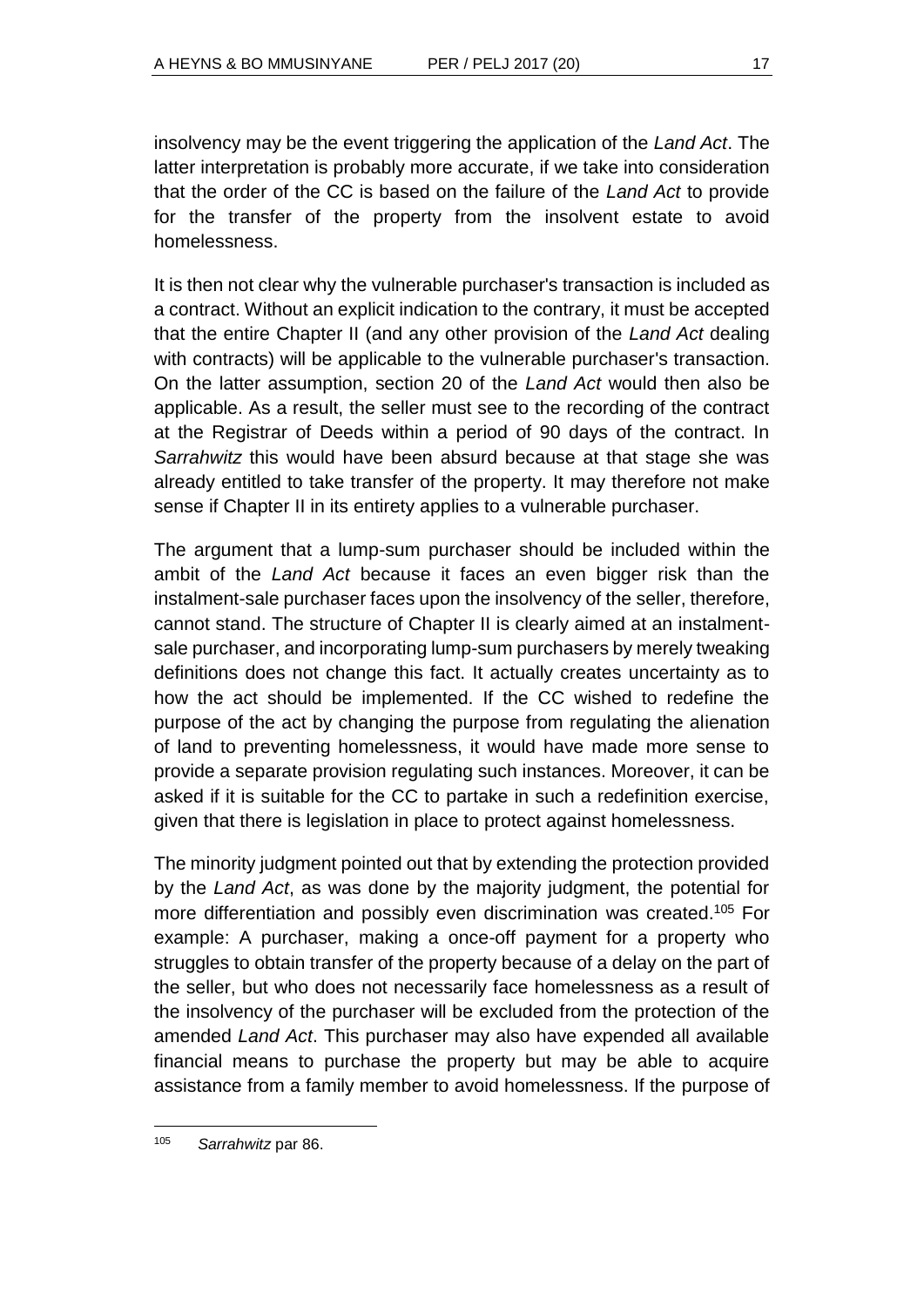the *Land Act* is considered,<sup>106</sup> the differentiation between the latter type of purchaser and one such as Sarrahwitz cannot be justified purely because the first mentioned purchaser does not technically face homelessness.

The amendments create many questions, not all of which can be considered here. These questions not only point to the uncertainty caused by the amendments but also emphasise the fact that the amendment of the *Land Act* was not the suitable remedy here. Perhaps it is not the *Land Act* that caused Sarrahwitz's unfortunate position, but rather the common law. The next section interrogates issues around the development of the common law.

# **4 The common law**

Mogoeng CJ regarded Sarrahwitz's application to have the common law developed as a "desperation-born attempt" and aligned it with the proposal of the Minister of Trade and Industry to amend the *Land Act* by showing that her case had always been about the proper interpretation of sections 21 and 22.<sup>107</sup> Consequently, the CC did not deal with the particulars of Sarrahwitz's application for the development of the common law. It considered neither the purpose of the common law principle nor whether it is unconstitutional for the reasons alleged by Sarrahwitz. The CC furthermore did not consider how and if the common law principle could possibly be developed.

It is submitted that it is the common law principle that could violate Sarrahwitz's right to access to adequate housing and her right to take transfer of the property she had purchased. If it is accepted that the *Land Act* causes differentiation for a legitimate purpose, which does not include protection against homelessness, it also follows that it is not necessarily the *Land Act* that caused Sarrahwitz to face homelessness. The common law principle, which affords the trustee of an insolvent estate the discretion to cancel the sale agreement,<sup>108</sup> seems to be the more obvious culprit, and requires consideration.

Sarrahwitz also realised this after her application based on sections 21 and 22 was denied by the HC.<sup>109</sup> She subsequently based her case before the CC on the alleged unconstitutionality of the common law for excluding

<sup>106</sup> See 3.3 above.

<sup>107</sup> *Sarrahwitz* pars 10, 26; fn 5.

<sup>108</sup> *Gordon* 219-220. Also see *Harris* 108-109.

<sup>109</sup> *Sarrahwitz* par 9. The High Court held that the common law and not the *Land Act* applied to Sarrahwitz's situation.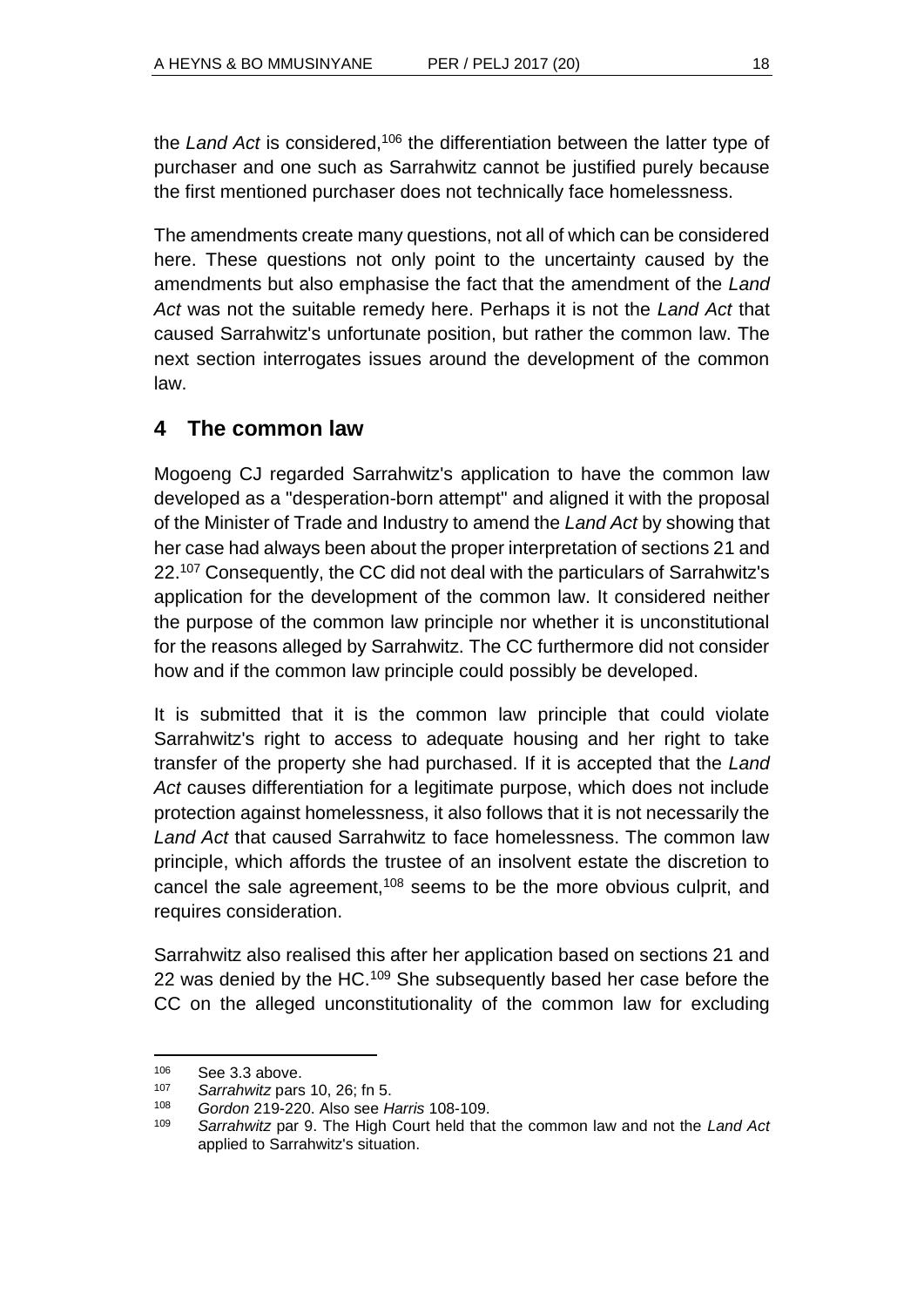someone in her position from a group of purchasers of residential property, who, in spite of the seller's insolvency, is entitled to take transfer of the property purchased.<sup>110</sup> She also argued that the alleged unconstitutionality was even more evident from the fact that legislation such as the *Land Act* and its predecessors was enacted to exclude only certain persons from the effects of the common-law position.<sup>111</sup> Consequently, an entitlement to transfer property from an insolvent seller's estate was conferred on some vulnerable instalment-sale purchasers while leaving purchasers like her unprotected. This differentiation also denied her equal protection and benefit of the law and was inconsistent with the right to equality.<sup>112</sup>

If the CC were to have dealt with the application for the development of the common law, it would have done so as a court of first and last instance. Mogoeng CJ acknowledged that the CC would act as such in exceptional circumstances only, <sup>113</sup> but seemingly avoided this situation by directing the focus to the *Land Act*. <sup>114</sup> *Sarrahwitz*, however, was not the first time that the CC had had to consider the development of the common law as a court of first instance.<sup>115</sup> In *Carmichele v Minister of Safety and Security*<sup>116</sup> the CC proceeded as a court of first instance because, although it could have grave disadvantages, the question before it raised issues of considerable importance for the development of common law in line with constitutional values.<sup>117</sup> The CC's judgment in *Carmichele* has been lauded for providing a basis for reforming the law and for imagining the *Constitution*'s impact on the common law.<sup>118</sup> It also confirmed that the court has a "general obligation" to develop the common law in an appropriate manner whenever "it (the common law) … is deficient in promoting the section 39(2) objectives". 119

<sup>110</sup> *Sarrahwitz* par 18.

<sup>111</sup> *Sarrahwitz* par 19.

<sup>112</sup> *Sarrahwitz* par 19.

<sup>113</sup> *Sarrahwitz* par 21.

<sup>114</sup> *Sarrahwitz* pars 20-21; *Everfresh Market Virginia (Pty) Ltd v Shoprite Checkers (Pty) Ltd* 2012 1 SA 256 (CC) par 52.

<sup>115</sup> Dugard 2006 *SAJHR* 266-267, 272-273, 275, 278, 281-282.

Carmichele v Minister of Safety and Security 2001 4 SA 938 (CC) (hereafter *Carmichele*). In this case, the courts *a quo* (the High Court and the Supreme Court of Appeal) failed to consider the development of the common law by broadening the concept of "wrongfulness" in the law of delict in the light of the state's constitutional duty to protect women and children. Davis and Klare 2010 *SAJHR* 413*.*

<sup>117</sup> *Carmichele* par 50.

<sup>118</sup> Davis and Klare 2010 *SAJHR* 413, 414.

<sup>119</sup> *Carmichele* par 39; Davis and Klare 2010 *SAJHR* 424. S 39(2) provides that every court, tribunal or forum must promote the values and purpose of the Bill of Rights when it interprets legislation or develops the common law or customary law.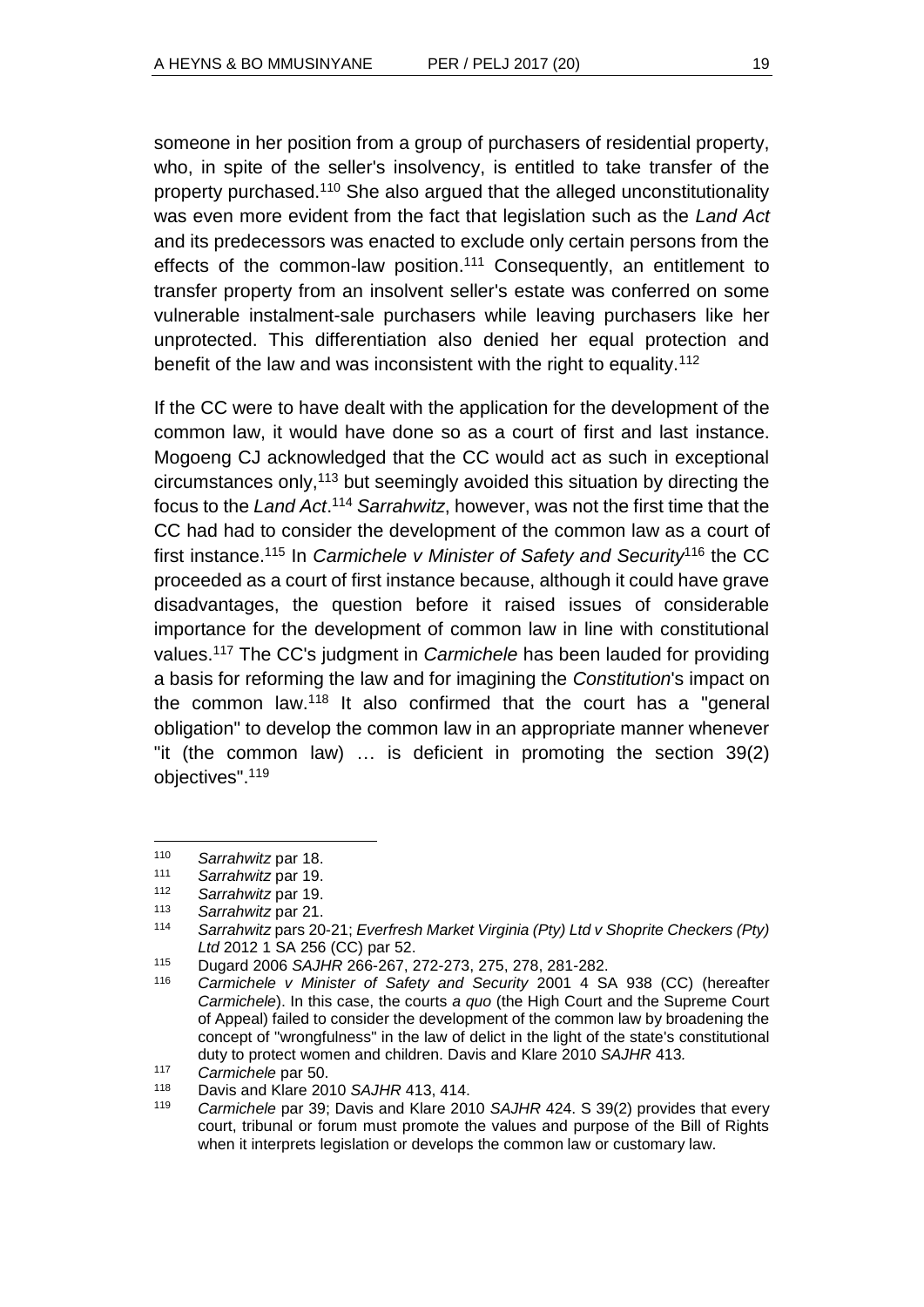Nevertheless, not every common-law problem will necessarily have a specific "transformative" solution to be extracted from the *Constitution*'s values.<sup>120</sup> As Davis and Klare<sup>121</sup> put it, section 39(2) is not an "oracle" and does not determine solutions or remedies, but is rather concerned with how legal problems are framed and which values and sensitivities are considered in addressing these problems.

If, as argued here, the *Land Act* ought not to have been utilised to provide relief for Sarrahwitz, should the CC be criticised for not entertaining the development of the common-law argument? The justification provided for not considering the development of the common law seems rather thin. Mogoeng CJ noted the CC's duty as provided for in section 39(2), but did not indicate whether this duty related to the interpretation of the legislation or the development of the common law.<sup>122</sup> It was the (unarticulated) policy considerations for the enactment of the *Land Act* and its predecessors referred to by the Minister of Trade and Industry that justified the inclusion of someone in Sarrahwitz's position in the group of purchasers protected by the *Land Act*. <sup>123</sup> As a result, Sarrahwitz's argument for the development of the common law was converted into a constitutional attack of the *Land Act*, based on the infringement of section 26 of the *Constitution*, before the argument was discussed in any detail, making it unclear how she proposed that the common law should be developed.

However, in the instance where the infringement of a constitutional right is averred, a litigant cannot directly resort to the relevant provision in the *Constitution* if it means that legislation, enacted to give effect to the constitutional provision would be bypassed.<sup>124</sup> Furthermore, if there already is legislation enacted to address or remedy a common-law defect, the

<sup>120</sup> Davis and Klare 2010 *SAJHR* 412.<br>121 Davis and Klare 2010 *SAJHR 412*.

<sup>121</sup> Davis and Klare 2010 *SAJHR* 412.

<sup>122</sup> *Sarrahwitz* pars 27-29.

Sarrahwitz pars 22, 24. By the time that the matter came before the CC, the Trustee had withdrawn from the matter. The submissions of the Minister therefore were the only submissions available for the CC's consideration.

<sup>124</sup> Van der Walt 2008 *CCR* 100-101; *South African National Defence Union v Minister of Defence* 2007 5 SA 400 (CC) (hereafter *SANDU*) pars 51-52; *Chirwa v Transnet Ltd* 2008 2 SA 24 (CC) (hereafter *Chirwa*) par 59 (Skweyiya J), 69 (Ngcobo J); *Sidumo v Rustenburg Platinum Mines Ltd* 2008 2 SA 24 (CC) (hereafter *Sidumo*) par 248.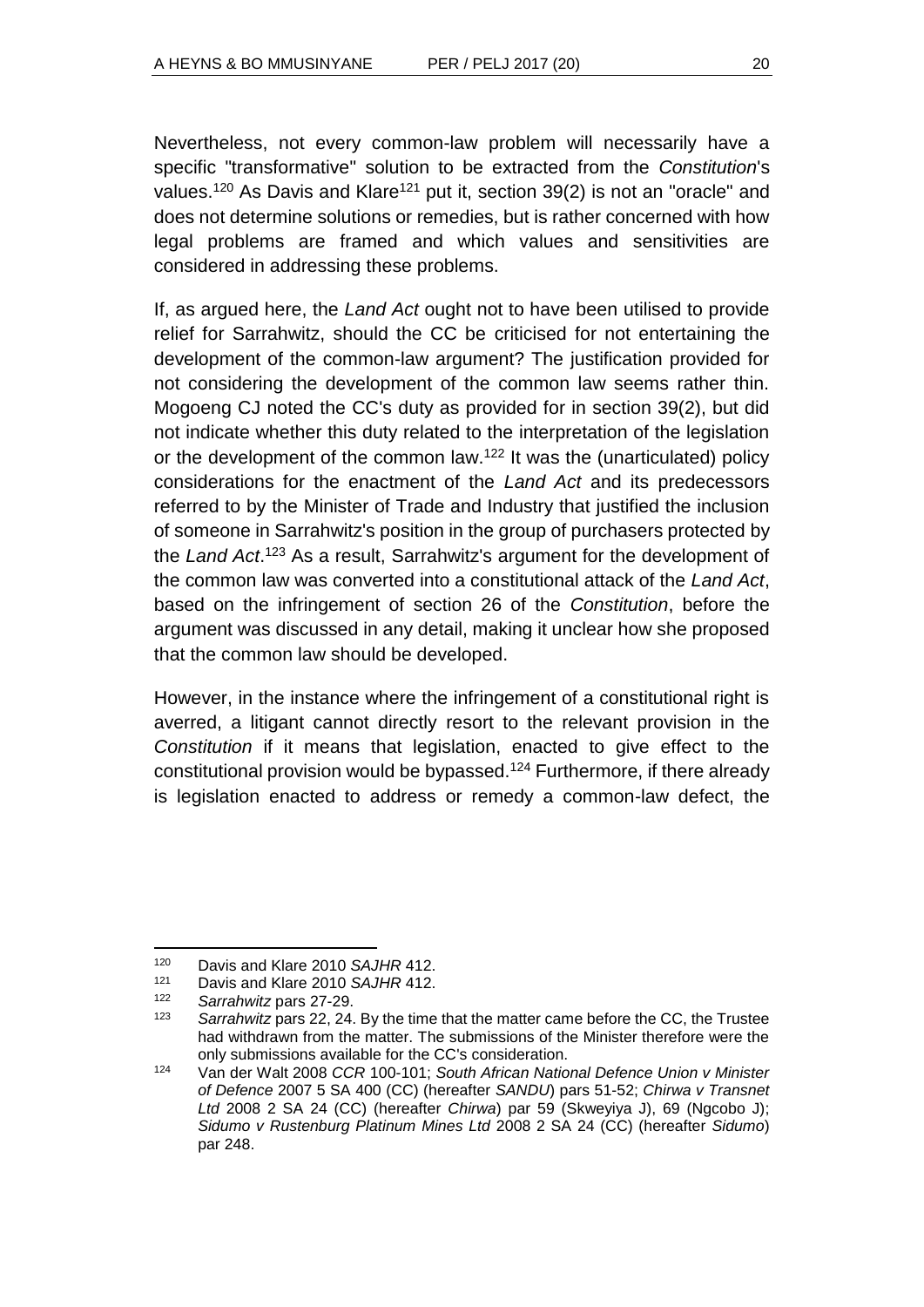litigant must rely on the legislative provision concerned and not the common law,<sup>125</sup> as per the subsidiarity principle.<sup>126</sup>

Applied to Sarrahwitz's case, the subsidiarity principle can work on two levels. First, where the *Land Act* is attacked for creating homelessness and therefore infringing section 26 of the *Constitution*, the subsidiarity principle requires that it be determined whether there is existing legislation that protects against homelessness. If such legislation exits, a claim cannot be made in terms of section 26.<sup>127</sup> Only if it is argued that such legislation contravenes a constitutional principle can its validity be challenged by directly invoking the relevant constitutional principle.<sup>128</sup>

Second, the subsidiarity principle influences Sarrahwitz's case in the following manner. If legislation has been enacted to protect a constitutional right, the application or development of the common law is excluded.<sup>129</sup> That is not to say that the common law does not matter. As far as it is consistent with the *Constitution*, it should be used to interpret the relevant legislation in accordance with section 39(2) of the *Constitution*, and therefore to promote the Bill of Rights.<sup>130</sup>

A good example of legislation enacted to protect a constitutional right is the *PIE Act,* as it specifically aims to give effect to section 26(3) of the *Constitution*. <sup>131</sup> Since the judgment very clearly focuses on homelessness, the effect of the subsidiarity principle in Sarrahwitz's case is therefore that the *PIE Act* is the relevant legislation that should have been focused on. The CC, however, did not follow its own jurisprudence<sup>132</sup> regarding

l <sup>125</sup> Van der Walt 2008 *CCR* 100-101; *Chirwa* par 23, 103; *Bato Star Fishing (Pty) Ltd v Minister of Environmental Affairs* 2004 4 SA 490 (CC) (hereafter *Bato Star*) par 25.

<sup>126</sup> Van der Walt 2008 *CCR* 99, 104. Van der Walt refers to Lourens du Plessis' notion of the subsidiarity principle implying that a court will avoid making a decision that can be made by a lower court or will avoid taking a constitutional issue where the issue can be addressed on a non-constitutional basis. See Du Plessis 2000 *Stell LR* 385- 394, 388-389.

<sup>127</sup> *SANDU* pars 51-52; Van der Walt 2008 *CCR* 100.

<sup>128</sup> Van der Walt 2008 *CCR* 101.

<sup>129</sup> Van der Walt 2008 *CCR* 103; *Chirwa* par 23; *Fuel Retailers Association of Southern Africa v Director-General: Environmental Management, Department of Agriculture, Conservation and Environment, Mpumalanga Province* 2007 6 SA 4 (CC) par 37; *Bato Star* par 25; *Minister of Health v New Clicks South Africa (Pty) Ltd (Treatment Action Campaign as Amici Curiae)* 2006 2 SA 311 (CC) (hereafter *New Clicks*) par 96.

<sup>130</sup> Van der Walt 2008 *CCR* 103.

<sup>131</sup> Van der Walt 2008 *CCR* 104.

<sup>132</sup> *SANDU*; *MEC for Education: KwaZulu-Natal v Pillay* 2008 1 SA 474 (CC); *Chirwa*; *Walele v City of Cape Town* 2008 6 SA 129 (CC); *Nokotyana v Ekurhuleni Metropolitan Municipality* 2010 4 BCLR 312 (CC); *New Clicks; Sidumo*; *Engelbrecht v Road Accident Fund* 2007 6 SA 96 (CC).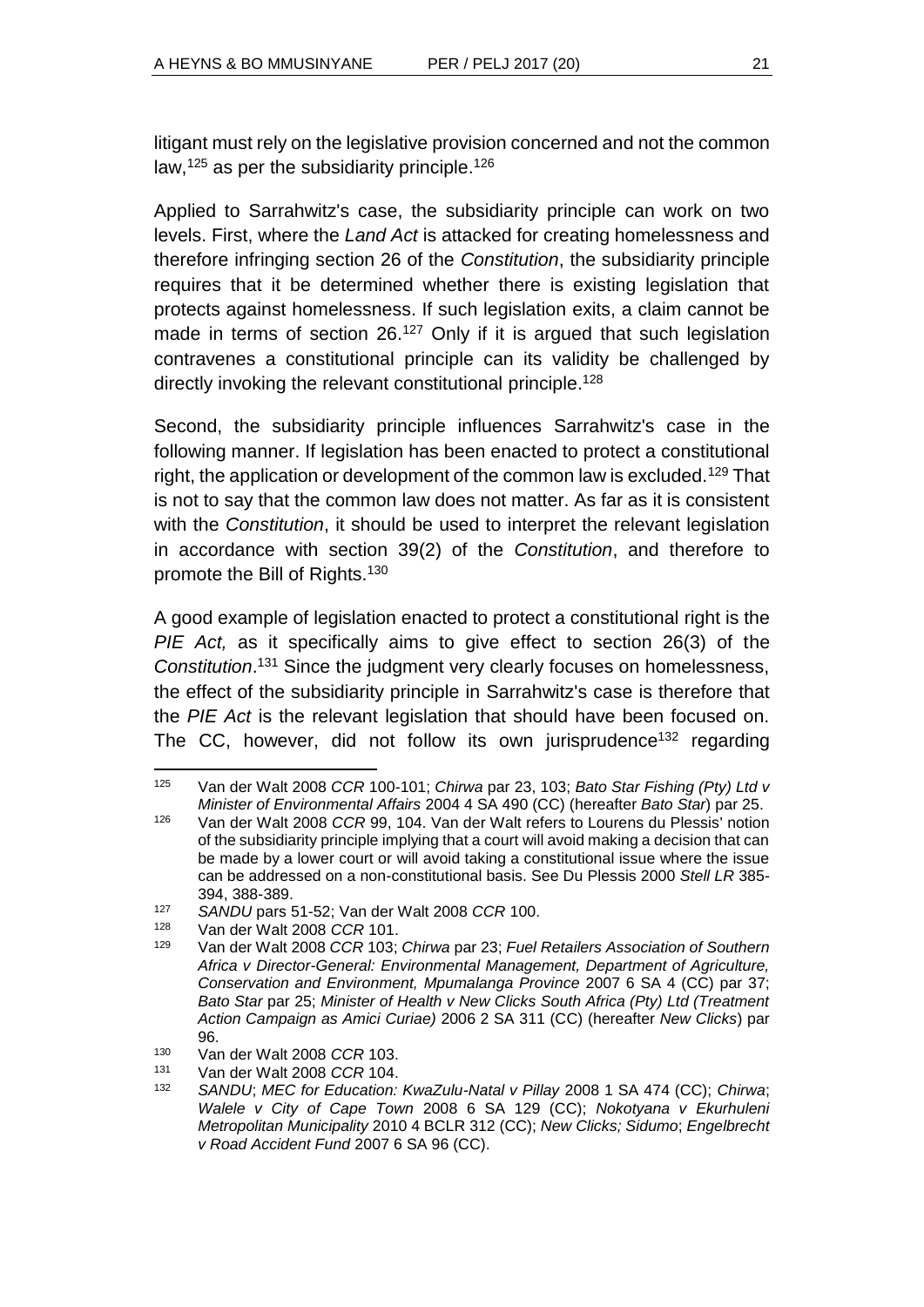subsidiarity. Sarrahwitz's case was based on the argument that the *Land Act* had to protect against homelessness. As has been reiterated throughout this piece, the *Land Act* does not have the purpose of protecting against homelessness. Directing an attack in terms of section 26 against the *Land Act* is therefore contrary to the subsidiarity principle, since the *PIE Act* is the existing legislation to prevent homelessness and give effect to section 26(3) of the *Constitution*. The development of the common law was therefore not necessary.

The manner in which Sarrahwitz framed the legal problem, as relayed by Mogoeng CJ, further confirms that the development of the common law would not have been suitable in this instance. Sarrahwitz argued that the common law excludes someone in her position from the group of persons who can take transfer of a property purchased from a seller who has become insolvent.<sup>133</sup> It is difficult to see how the common-law principle itself creates this distinction. In terms of the common law, property sold but not yet transferred, will upon the insolvency of the seller vest in the trustee of the insolvent estate. The trustee acquires the prerogative to either give effect to the sale agreement and to transfer the property to the purchaser or to cancel the agreement. Should a trustee elect to cancel the sale agreement, the purchaser has a concurrent claim against the insolvent estate only for the restitution of the money already paid to the seller and the damages incurred as a result of the breach.<sup>134</sup> The common law principle provides protection to the creditors of the insolvent estate<sup>135</sup> and, therefore, does not differentiate between different purchasers. The *Land Act* and its predecessors effectively took a group of purchasers out of the ambit of the common-law provision, but for a specific reason, as has been illustrated above.

The CC acknowledged its duty to approach the court papers of a vulnerable party "with a measure of compassion when it is in the interests of justice to do so". <sup>136</sup> In doing so, it is possible that the CC realised that it would have been difficult to pursue the development of the common-law argument along the lines set out in Sarrahwitz's application. If the common-law principle does not create different classes of purchasers, can it be challenged for infringing Sarrahwitz's constitutional right to equality and subsequently causing an infringement of her right to access to adequate housing and

<sup>133</sup> *Sarrahwitz* par 18.

<sup>134</sup> *Gordon* 215, *Harris* 108.

<sup>135</sup> *Harris* 109.

<sup>136</sup> *Sarrahwitz* par 27.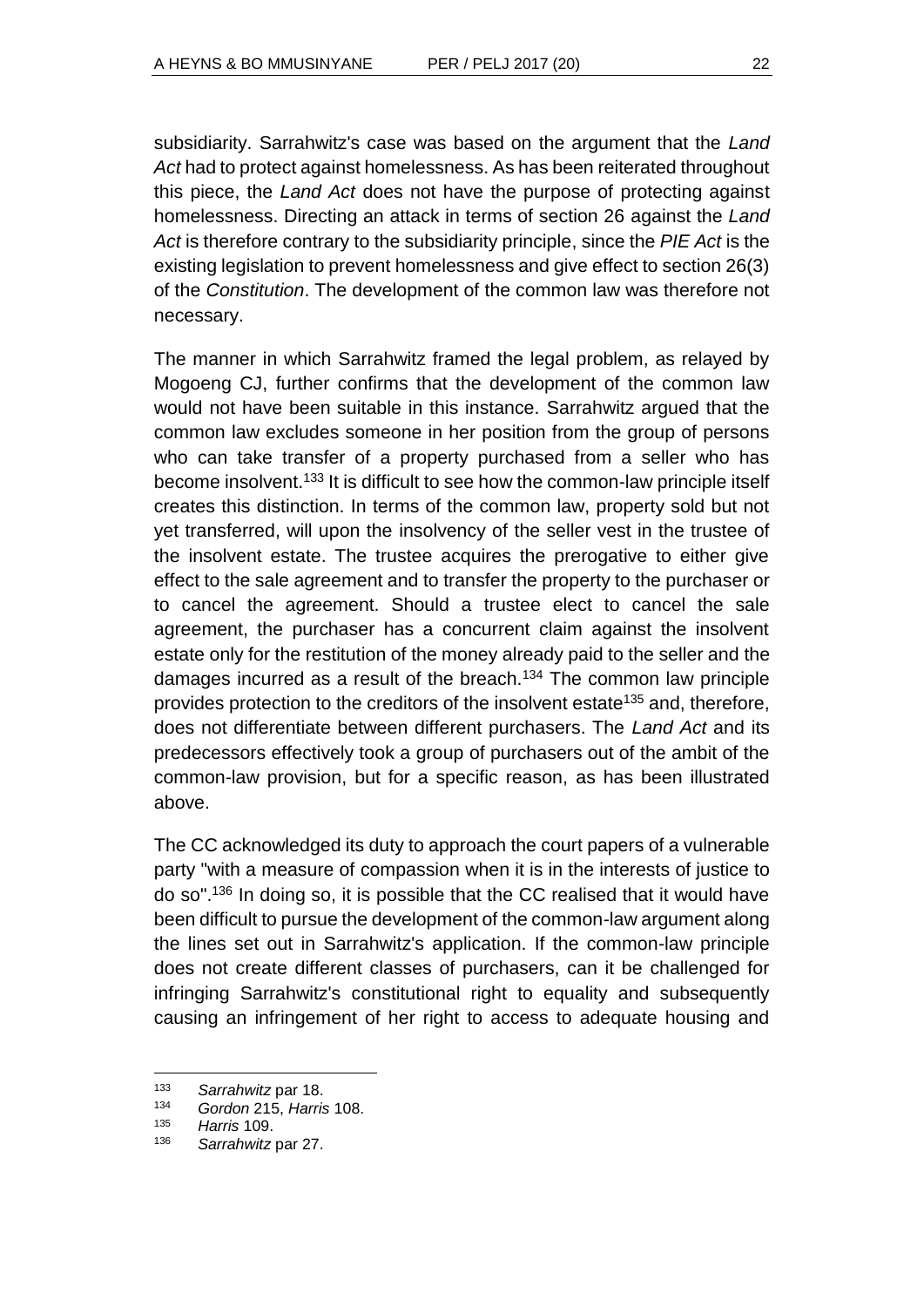dignity? Considering Davis and Klare's <sup>137</sup> argument that section 39(2) requires lawyers to consider how legal problems are framed, the CC cannot be faulted on its approach. It did not fixate on Sarrahwitz's reasoning but rather phrased the legal problem in such a manner as to serve the constitutional ideal it had identified as cardinal in the case: the protection of the vulnerable against homelessness.

Nevertheless, there may have been another basis on which the commonlaw principle could have been approached. While Sarrahwitz's right to equality was not necessarily at stake, her case shows that the common law can cause homelessness if the trustee elects to cancel the sale agreement and attempts to evict the purchaser.<sup>138</sup> This will not be the case where the purchaser is allowed to stay in the property after the trustee has cancelled the sale or if the purchaser has not yet taken occupation of the property before the seller became insolvent. If the property has already served as a home for the purchaser, however, the relevant provisions of PIE<sup>139</sup> can be invoked to protect against eviction, as was also argued by justices Cameron and Froneman in their minority judgment.<sup>140</sup> The minority judgment rightly confirmed that an eviction of someone such as Sarrahwitz would not be just and equitable and would fall foul of PIE's requirements for eviction to proceed.<sup>141</sup> By applying PIE, the CC therefore would in fact have reformed the manner in which a trustee can exercise its discretion in this regard, thereby effectively developing the common law.<sup>142</sup>

A further effect of the common law is that the purchaser is deprived of its right to take transfer of the property. Even though this right is a personal right, it relates to land and for the purposes of this paper it is assumed that this right to take transfer can be regarded as "property" for the purposes of section 25(1) of the *Constitution*. <sup>143</sup> Section 25(1) protects against a deprivation of property which does not take place in terms of a law of general application or which is arbitrary. Deprivation will be arbitrary if it is

<sup>137</sup> Davis and Klare 2010 *SAJHR* 412.

<sup>138</sup> It is not certain from the facts in *Sarrahwitz* whether an eviction order had been granted against her by the time the CC heard the matter.

 $139$  Sections 4(6) and 4(7) of PIE.

<sup>140</sup> *Sarrahwitz* par 90.

<sup>141</sup> *Sarrahwitz* par 95. This argument of Cameron J and Froneman J is further discussed below.

<sup>142</sup> See the discussion of the minority judgment below.

<sup>143</sup> See the discussion below.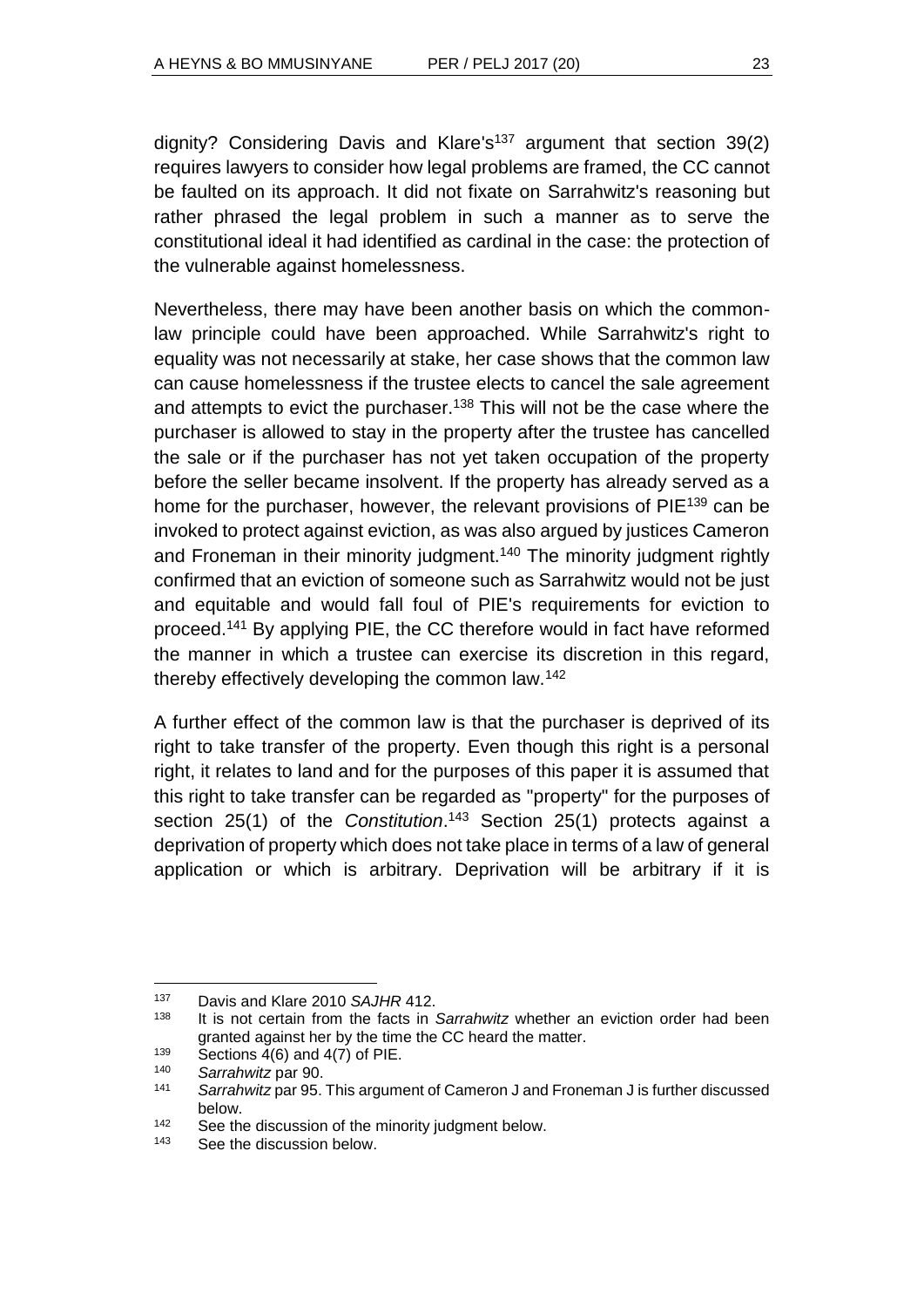procedurally unfair or if the law of general application does not provide sufficient reason for the deprivation.<sup>144</sup>

To determine whether the cancellation of the sale agreement would amount to a deprivation of the property of the purchaser, the creditors' interest in the trustee's prerogative not to transfer valuable property out of the insolvent estate of the seller would have to be weighed against the interest of the purchaser to obtain transfer of the purchased property. In *Sarrahwitz* the majority judgment determined, based on the indignity that accompanies homelessness,<sup>145</sup> that the rights of someone in Sarrahwitz's position would most likely outweigh the interests of the creditors of the insolvent estate.<sup>146</sup> The only other mention of the creditors' interests in the judgment is that these must be considered in the "crafting of the remedy". <sup>147</sup> As proposed here and in the minority judgment, the consequence of homelessness, and therefore the accompanying indignity, can be avoided by invoking the provisions of PIE. The deprivation of property does not create homelessness. Mogoeng CJ's argument that the purchaser's interests outweigh those of the creditors will furthermore not necessarily be applicable. It falls outside the scope of this paper to do a proper analysis of the deprivation caused by the common law. The protection of the creditors' interests, however, may very well serve as sufficient reason for the deprivation, especially if the indignity and homelessness of the deprived purchaser are not an issue.

That is not to say that the inability to own property is not accompanied by indignity, especially where this inability forms part of the legacy of racial discrimination. In instances where a seemingly neutral common-law principle unintentionally perpetuates the effect of racial discrimination in favour of the creditors of insolvent estates, it should be scrutinized. However, it seems as if the CC in *Sarrahwitz* was not in the position to undertake such an exercise.

l <sup>144</sup> *First National Bank of SA Ltd t/a Wesbank v Commissioner, South African Revenue Services; First National Bank of SA Ltd t/a Wesbank v Minister of Finance* 2002 4 SA 768 (CC) (hereafter *FNB*) pars 61-67.

<sup>145</sup> *Sarrahwitz* par 64. This paragraph follows an extract from Mokoro J's judgment in *Jaftha* setting out the link between dignity and the right to access to adequate housing.

<sup>146</sup> *Sarrahwitz* par 64.

<sup>147</sup> The remedy ordered to assist Sarrahwitz. *Sarrahwitz* par 73.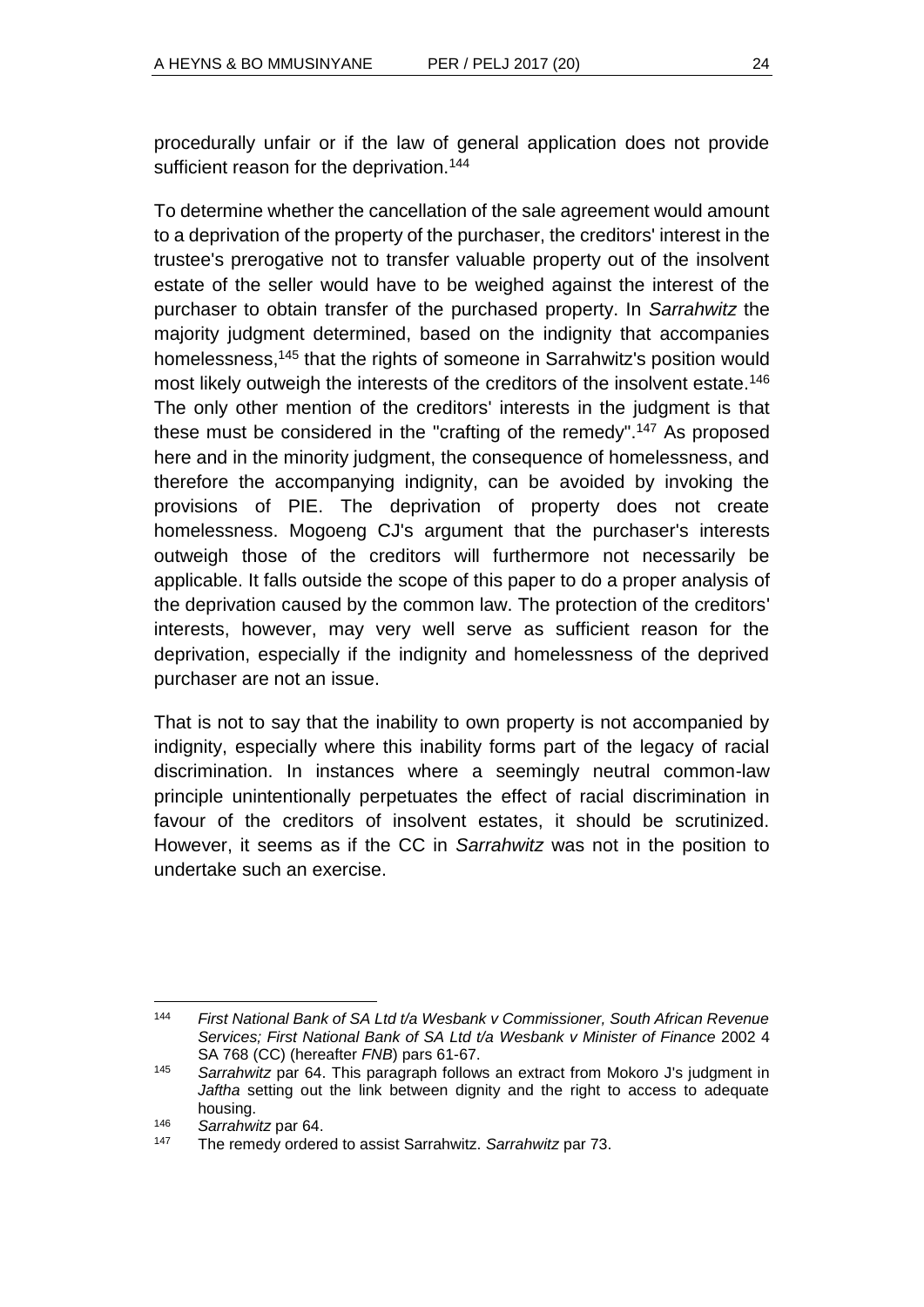# **5 Homelessness and property**

Sarrahwitz initially based her application before the CC on various constitutional rights (including section 9 - the right to equality, section 25 the right not to be arbitrarily deprived of property and section 26 – the right to access to adequate housing).<sup>148</sup> The majority judgment, however, confirmed in its very first sentence that the case was about homelessness and vulnerability, thereby excluding the other rights cited by Sarrahwitz.<sup>149</sup> Sarrahwitz certainly was vulnerable because of her lack of financial means and she would have been unable to procure another home, should she be evicted. She therefore faced homelessness because of the common-law principle providing the trustee of the insolvent seller with the prerogative to cancel the sale agreement, which would render her occupation of the property unlawful. There is, consequently, agreement that Sarrahwitz's vulnerability and pending homelessness were paramount in this case.

In considering whether leave to appeal should be granted, Mogoeng CJ confirmed that the constitutional rights that were implicated were the right to access to adequate housing, the right to dignity and the right to equality.<sup>150</sup> A footnote mentions that the rights to property and administrative justice were also relied upon, but it was stated without elaboration that these rights were not implicated in the matter.<sup>151</sup>

On a number of occasions the CC has accommodated applicants facing eviction or challenges to obtaining housing.<sup>152</sup> This may explain why

l <sup>148</sup> Sarrahwitz fn 5. The sections are listed: s 9 (everyone is equal before the law); s 10 (everyone has inherent dignity and the right to have their dignity respected); s 25(1) (no one may be arbitrarily deprived of property); s 26 (everyone has the right to access to adequate housing) and s 33 (everyone has the right to administrative justice that is lawful, reasonable and procedurally fair) of the *Constitution*.

<sup>149</sup> *Sarrahwitz* par 1.

<sup>150</sup> *Sarrahwitz* par 17.

Sarrahwitz fn 10. In Sarrahwitz fn 16 it is stated that the Minister of Trade and Industry "broadly agreed" with Sarrahwitz's contentions regarding the common law, but that the reliance on administrative fairness was misplaced. It is assumed that s 33 and the *Promotion of Administrative Justice Act* 3 of 2000 were not applicable due to the absence of administrative action.

<sup>152</sup> *Grootboom; Jaftha; Fischer v Persons Unknown* 2014 3 SA 291 (WC); *Motswagae v Rustenburg Local Municipality* 2013 2 SA 613 (CC); *City of Johannesburg Metropolitan Municipality v Blue Moonlight Properties 39 (Pty) Ltd 2012 2 SA 104* (CC); *Abahlali base Mjondolo Movement of South Africa v Premier of the Province of KwaZulu-Natal* 2010 2 BCLR 99 (CC); *Mazibuko v City of Johannesburg* 2010 3 BCLR 239 (CC); *Residents of Joe Slovo Community, Western Cape v Thubelisha Homes* 2009 9 BCLR 847 (CC); *Occupiers of 51 Olivia Road v City of Johannesburg*  2008 5 BCLR 475 (CC); *City of Johannesburg v Rand Properties (Pty) Ltd* 2007 1 SA 78 (SCA); *Minister of Health v New Clicks South Africa (Pty) Ltd* 2006 8 BCLR 872 (CC); *Port Elizabeth Municipality v Various Occupiers* 2005 1 SA 217 (CC);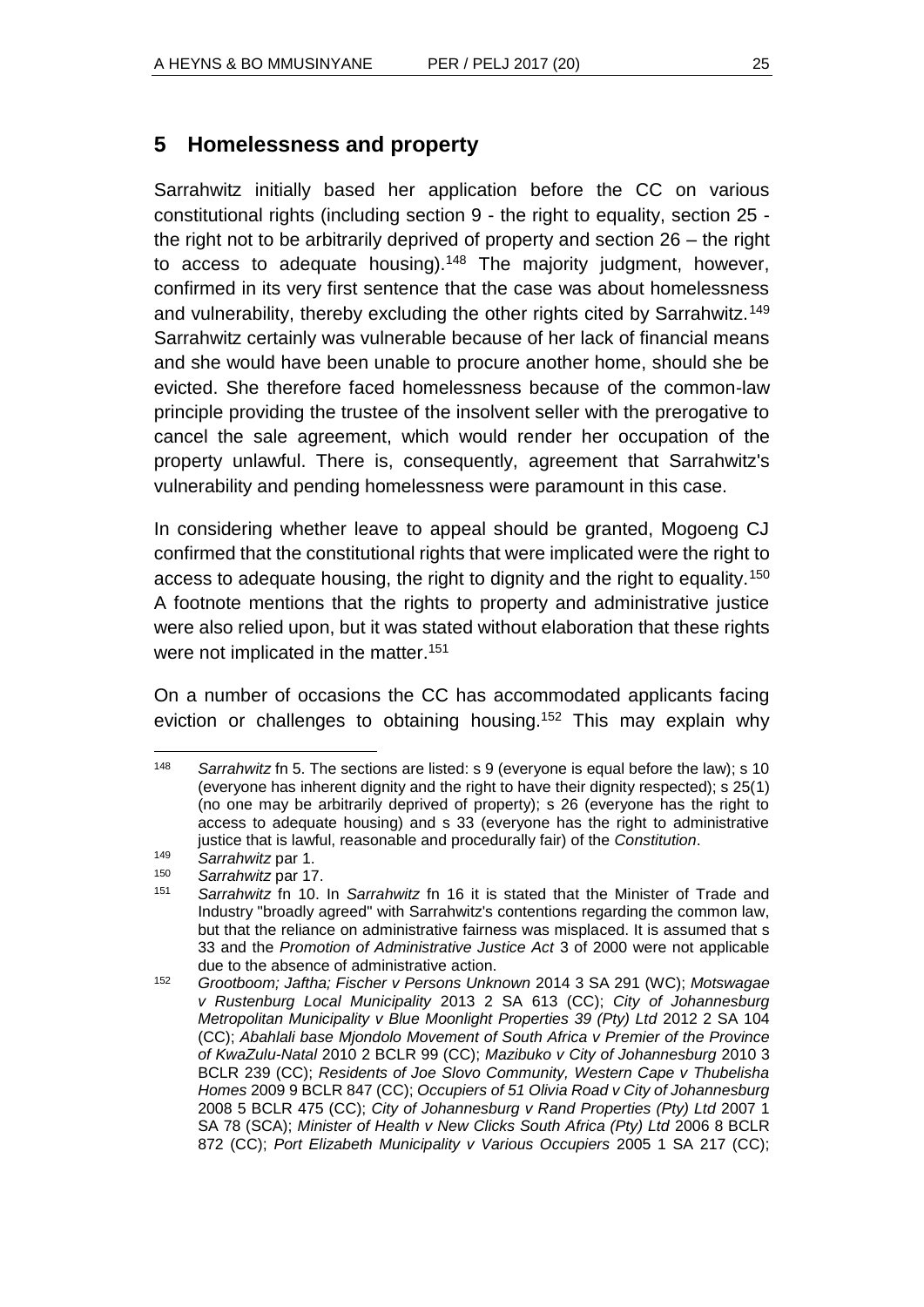Mogoeng CJ focussed on homelessness and not on Sarrahwitz's rights in terms of section 25(1) of the *Constitution*. Considering that the constitutionality challenge is directed at the *Land Act*, this is peculiar. The *Land Act* regulates the alienation of land and provides for the right to claim transfer of ownership. To repeat what has already been said, Sarrahwitz was in a vulnerable position and did possibly face homelessness. She was, however, also about to lose her right to claim the transfer of the ownership of the property she had purchased and paid for in full.

Mogoeng CJ described section 26, which provides for the right to access to adequate housing, as a "catalyst in the liberalisation of home-ownership" in the context of the legacy of apartheid.<sup>153</sup> He referred to the inability to own a home because of the insolvency of the seller, a situation that had been remedied for purchasers paying in instalments in terms of the *Land Act*. However, this protection is not afforded to purchasers paying the purchase price as a lump sum. His question was then whether this situation is constitutionally defensible, taking into account the fact that a purchaser may be rendered homeless if transfer does not take place.<sup>154</sup> It therefore seems as if the CC regarded section 26 as a means to achieve ownership or a property right.

Considering the purpose and background of the *Land Act*, the link Mogoeng CJ drew between home ownership and the right to access to adequate housing requires further contemplation. Can section 26 of the *Constitution* serve as means to obtain the right to transfer in terms of legislation that may relate more to the rights protected in terms of section 25(1) of the *Constitution*? We have argued above that the *Land Act* identifies a specific "consumer" (an instalment-sale purchaser) who faces a specific risk and accordingly provides protection for this consumer against the harsh consequences of the common law. This risk, however, does not necessarily relate to being rendered homeless. This consumer entered into a transaction in terms whereof land is alienated, and the *Land Act* regulates this alienation. It dictates which information should be provided to the consumer and under which circumstances the consumer can claim transfer of the ownership of the land. Very little is said about the actual possession

*President of the Republic of South Africa v Modderklip Boerdery (Pty) Ltd* 2005 5 SA 3 (CC); *Khosa v Minister of Social Development* 2004 6 SA 505 (CC); *Ekurhuleni Metropolitan Municipality v Various Occupiers, Eden Park Extension 5*, *City of Cape Town v Rudolph* 2003 11 BCLR 1236 (C); *Minister of Public Works v Kyalami Ridge Environmental Association* 2001 7 BCLR 652 (CC).

<sup>153</sup> *Sarrahwitz* par 2.

<sup>154</sup> *Sarrahwitz* par 3.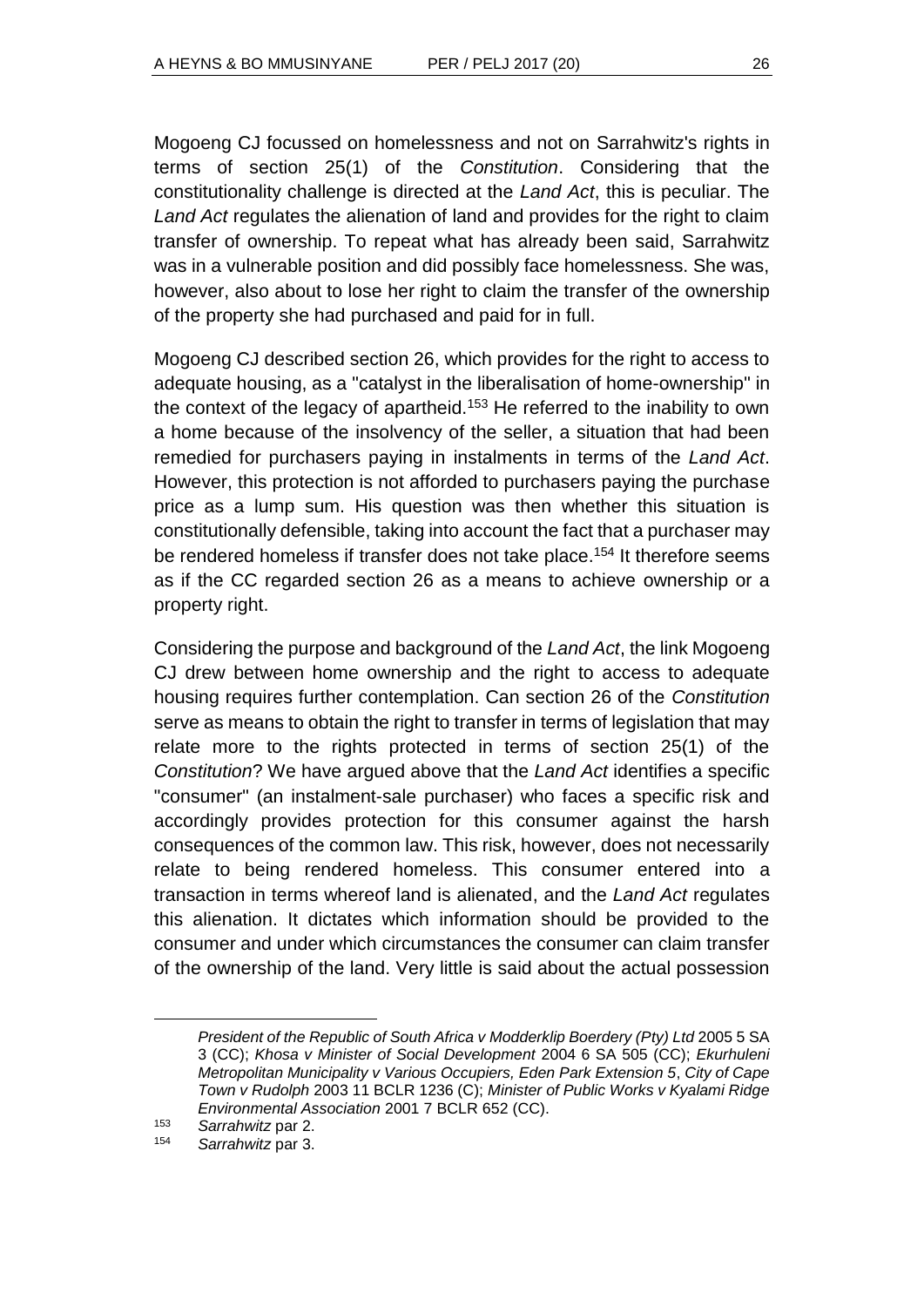of the land.<sup>155</sup> Even though "land" for the purposes of Chapter II means land used mainly for residential purposes, there is no indication that this ought to be interpreted as only being the home of the purchaser.

The instalment-sale purchaser at common law had a personal right to claim transfer only once the purchase price had been paid in full.<sup>156</sup> Van der Merwe<sup>157</sup> classifies the right this consumer obtains in terms of section 22 of the *Land Act* as one of the "new" real rights *sui generis*, arguing that this development was needed to "improve the disadvantageous position of a certain category of persons". He describes this category as purchasers paying for land in instalments who may take transfer of the land so purchased only upon the full and final payment of the purchase price. Furthermore, he emphasises the risk a purchaser runs (as was mentioned earlier) of the seller's becoming insolvent before the final payment of the purchase price is made.<sup>158</sup> Due to the effect of recording the contract in terms of section 20 at the Deeds Office,<sup>159</sup> the right afforded to the consumer in terms of section 22 possesses the characteristics of a real right: it is protected against third parties, it provides its bearer with preference on insolvency, and the first-in-time principle applies.<sup>160</sup> It can also be argued that the recording of the contract at the Deeds Office serves as publicity, even though it is not technically registered.

It is not the focus of this paper to question whether Sarrahwitz was deprived of property arbitrarily and in contravention of section 25(1). It will suffice, however, to say that the right provided for in section 22 of the *Land Act* will most likely constitute property for purposes of section 25(1) if it is considered that the nature of the right is, in essence, a real right and the object of the right is land. <sup>161</sup> By protecting constitutional property, the *Land* 

l <sup>155</sup> Section 6(k) of the *Land Act* determines that the contract must stipulate the conditions and date on which the purchaser may take possession and occupation of the land. S 28(1)(b), which regulates the consequences of a void deed of alienation, determines that the alienator may recover from the alienee reasonable compensation for the occupation, use or enjoyment the alienee may have had of the land.

<sup>156</sup> *Gordon* 215, 219-220. Also see *Harris* 106, 108, 109.

<sup>157</sup> Van der Merwe 2002 *SALJ* 813.

<sup>158</sup> Van der Merwe 2002 *SALJ* 812.

 $159$  The contract is recorded against the title deed of the land purchased. The purchaser of land in instalments obtains the right to claim registration in the event of the insolvency of the seller or the attachment of the property in execution or it acquires a preferential claim on the proceeds of the sale if the land is sold in execution.

<sup>160</sup> Van der Merwe 2002 *SALJ* 813.

<sup>161</sup> In *FNB* par 51 the CC held that regard should be had to both the nature of the right as well as to the object, to determine if we are dealing with property. The CC also held that the ownership of land lies at the heart of the constitutional concept of property. In *National Credit Regulator v Opperman* 2013 2 SA 1 (CC) the "purported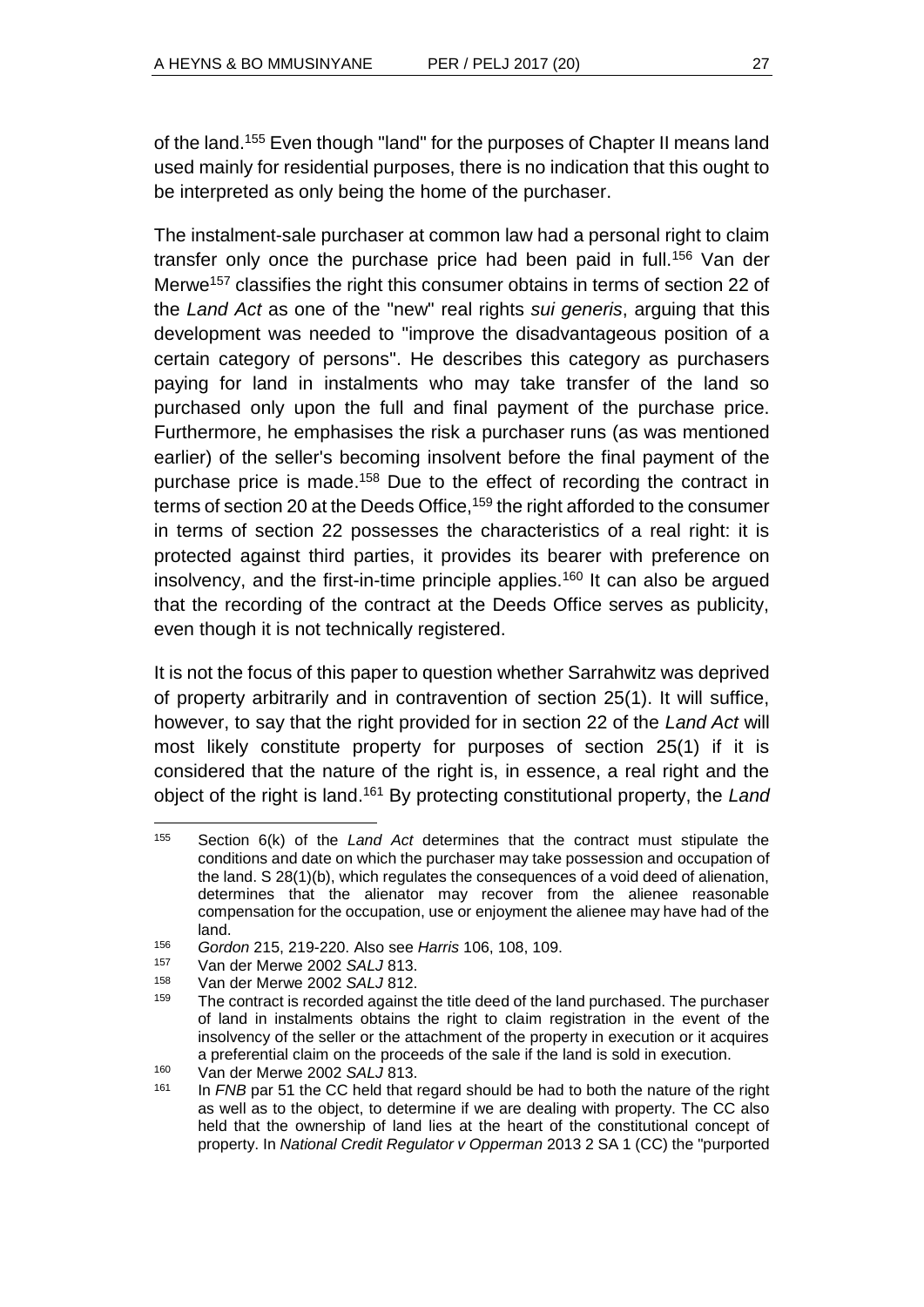Act may also prevent the homelessness of the instalment-sale purchaser, but this is an unintended (and fortunate for the instalment-sale purchaser) consequence of the *Land Act*. As was argued above, it is difficult to interpret the purpose of the *Land Act* as protection against homelessness.

Mogoeng CJ emphasised that section 26 requires us to do away with the indignity coupled with homelessness. The state, therefore, should take "all reasonable measures" to realise the right to access to adequate housing and should limit the "interference with that access unless otherwise justified". <sup>162</sup> For Mogoeng CJ, the *Land Act*, like the *Magistrates' Court Act* in *Jaftha v Schoeman; Van Rooyen v Stolz*, <sup>163</sup> presented such interference. He argued that Sarrahwitz's situation was similar to that of Jaftha: both Sarrahwitz and Jaftha were vulnerable, poor persons who had lived with their families in their homes for many years before facing eviction.<sup>164</sup> The manner in which the respective impugned acts affected Sarrahwitz and Jaftha, however, differed. Whereas Jaftha's situation clearly fell within the ambit of section 66(1) of the *Magistrates' Court Act*, the same cannot be said for Sarrahwitz's situation. In Jaftha's case, the legislative provision<sup>165</sup> allowed for the sale in execution that would lead to eviction – bearing in mind that any eviction must still take place in terms of PIE. The *Land Act* did not affect Sarrahwitz in the same manner. In fact, Sarrahwitz's situation did not fall within the ambit of the *Land Act* – that is what gave rise to the issue before the court. The *Land Act* protects a designated purchaser against the consequences of the common-law principle, which consequences may entail eviction. It is, however, not the *Land Act* in itself, which allows for the cancellation of the sale agreement that may lead to eviction. Consequently, it is submitted that the effect of the *Land Act* in *Sarrahwitz* cannot be compared with that of the *Magistrates' Court Act* of 1944 in *Jaftha,* and that

rights" of a credit provider under a credit agreement "to recover any money paid or goods delivered" as provided for in s 89(5)(c) of the *National Credit Act* 34 of 2005 was held to be property for the purposes of s 25 and a commercial trading licence authorising the sale of wine in a grocery store was held to be property for the purposes of s 25(1) in *Shoprite Checkers (Pty) Ltd v Member of the Executive Council for Economic Development, Environmental Affairs and Tourism, Eastern Cape* 2015 6 SA 125 (CC)*.*

<sup>162</sup> *Sarrahwitz* par 41.

<sup>163</sup> *Sarrahwitz* par 42 and fn 35. In *Jaftha* s 66(1) of the *Magistrates' Court Act* 32 of 1944 was declared unconstitutional. Due to the failure of the act to prescribe judicial oversight of the sales of execution against the immovable property of judgment debtors, vulnerable judgment debtors such as Jaftha and Van Rooyen were left homeless as a result of small amounts of debt they were unable to pay. S 66(1) was therefore declared unconstitutional for infringing the right to access to adequate housing of Jaftha and Van Rooyen.

<sup>164</sup> *Sarrahwitz* par 43.

<sup>165</sup> Section 66(1) of the *Magistrates' Court Act* 32 of 1944.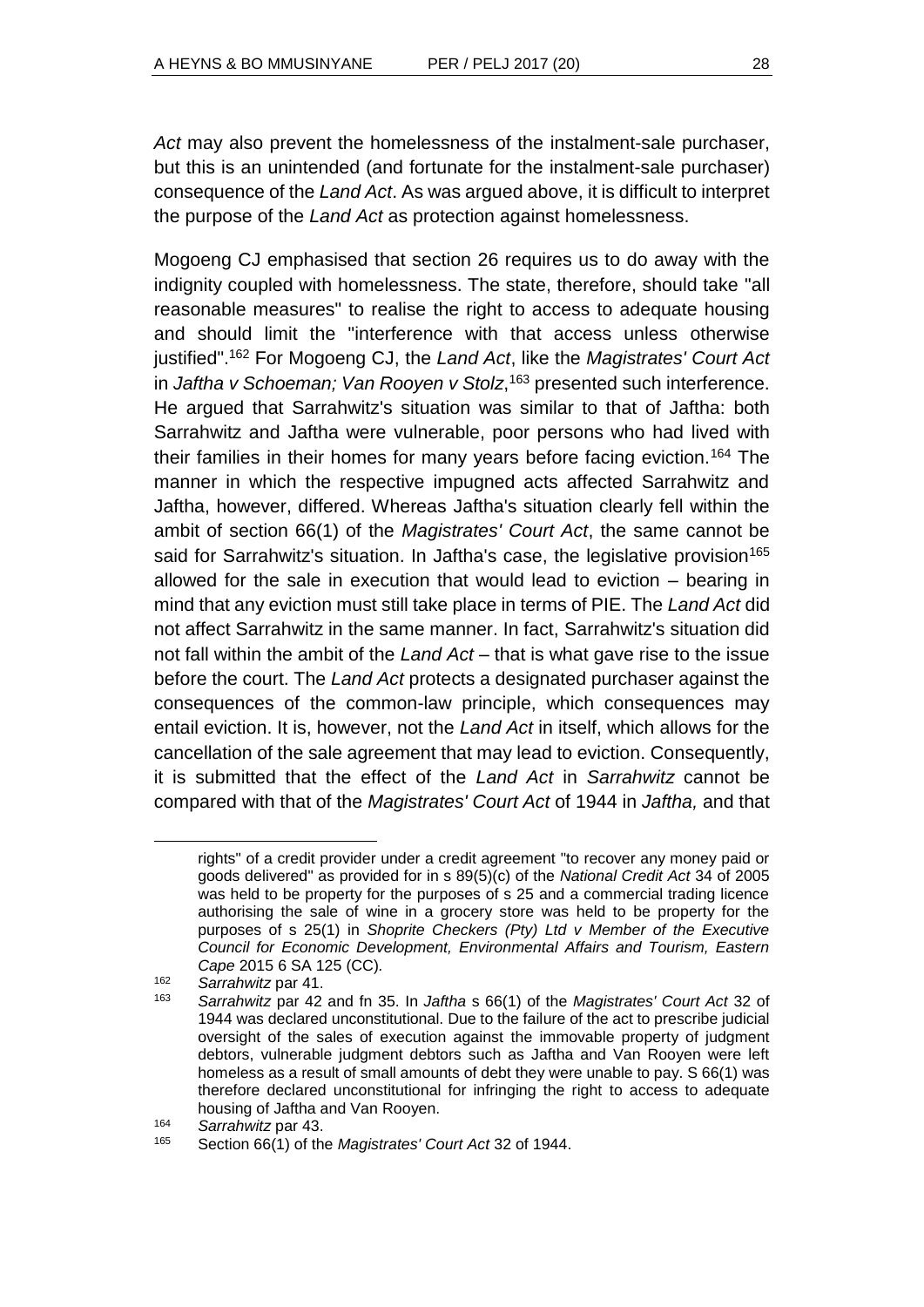the approach the CC took in *Jaftha* is not necessarily apt in the case of *Sarrahwitz*.

Thus far, we have argued that the judgment does not sufficiently substantiate the point that the *Land Act* intends to protect against homelessness. It has been shown that the purpose of the *Land Act*, and specifically sections 21 and 22, is to mitigate the risk an instalment-sale purchaser faces and that the unintended consequence of this protection is also to avoid the homelessness of the instalment-sale purchaser. Hence, it is difficult to argue that the *Land Act*, in fact, should make provision for someone such as Sarrahwitz.

The *Land Act*, however, is now required to give effect to the provisions of section 26. In other words, in the event of the insolvency of the seller, ownership should be transferred in order to prevent homelessness. Whereas Mogoeng CJ argued that the right to access to adequate housing serves as a "catalyst in the liberation of home-ownership", the judgment now has the opposite effect: home-ownership serves as a catalyst for the realisation of the right to access to adequate housing.<sup>166</sup> Sarrahwitz already had a home and in terms of her contractual or personal right to claim performance from the seller, she could have obtained ownership of it long before. Someone in her position requires protection as a vulnerable consumer in the sense that there should be consequences for sellers who exploit the vulnerability of ill-informed and financially constrained purchasers. The *Land Act* could serve such a purpose, but not based on impending homelessness.

# **6 Minority judgment**

The relevant legislation to prevent eviction and homelessness is the PIE, as Cameron J and Froneman J held in their minority judgment.<sup>167</sup> They concurred with the order made by the majority because of the unusual circumstances of the case, but not without reservations.<sup>168</sup> Whereas the majority judgment was a response to the suggestion made by the Minister,<sup>169</sup> the minority judgment considered the matter from the stance

 <sup>166</sup> *Sarrahwitz* par 2.

<sup>&</sup>lt;sup>167</sup> Because the Trustee had cancelled the sale agreement, Sarrahwitz would have been an illegal occupier for the purposes of PIE, and would therefore qualify for protection in terms of PIE.

<sup>168</sup> *Sarrahwitz* par 79.

<sup>169</sup> *Sarrahwitz* par 22. Due to the withdrawal from the matter by the Trustee, the Minister's submissions were the only submissions the CC could consider in this regard.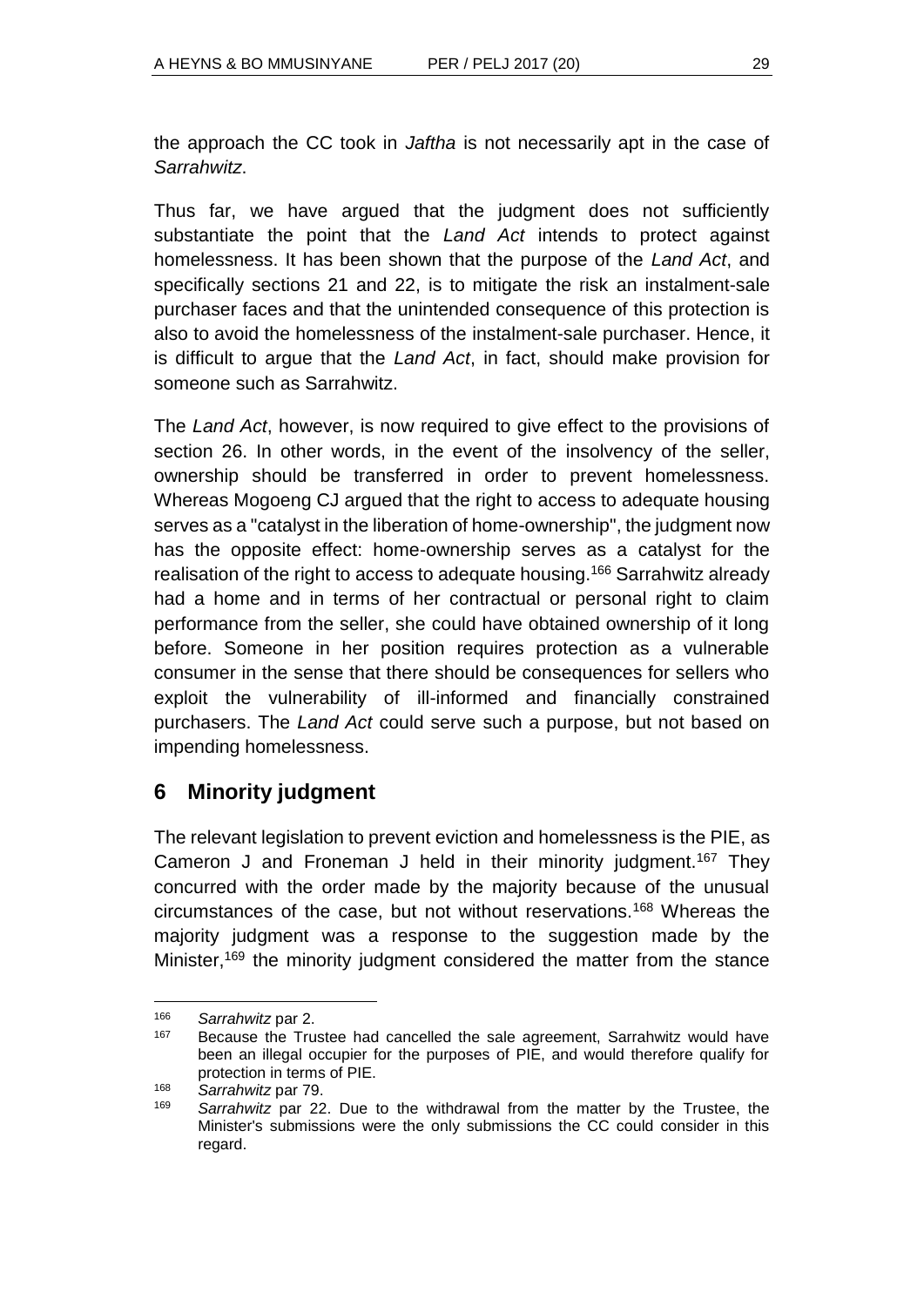that the CC was not bound to follow the approach proposed by the Minister.<sup>170</sup> In its submissions before the CC, the Minister did not use the opportunity to expose a legitimate reason for the *Land Act's* differentiating between instalment-sale purchasers and other purchasers. Rather, he contended that the legislator must have omitted extending protection to a vulnerable purchaser of residential property such as Sarrahwitz due to her unique and rare situation.<sup>171</sup>

The minority judgment, however, advanced another possible reason for the differentiation caused by the *Land Act*: Usually, a purchaser who is capable of paying for a residential property in one lump sum or within a year is in a stronger financial position than a purchaser who must make smaller payments over a longer period. It would therefore make sense that the former would require less protection than the latter.<sup>172</sup> Judges Cameron and Froneman furthermore argued that Parliament was ultimately in the best position to determine the extent of the group of vulnerable persons who ought to be protected by legislation.<sup>173</sup> The approach adopted in the majority judgment may be regarded as providing the CC with the authority to declare that any legislative protection created is irrational if not everyone is protected. The latter intervention would go too far. It would be risky to adopt the approach as a rule because it would reduce Parliament's ability to enact consumer protection legislation. Applying the reading-in remedy also effectively entailed performing the function of drafting policy determined by social needs, a function that ought to be performed by Parliament.<sup>174</sup> The difficulty for the courts to determine the extent of vulnerability that deserved protection was, according to the minority, well-illustrated in the majority judgment. According to the minority, the majority found that homelessness was the basis on which lump-sum purchasers deserved the same protection as instalment-sale purchasers in terms of the *Land Act*, in spite of the fact that the *Land Act* does not determine that the instalment purchaser should face homelessness in order to qualify for protection.<sup>175</sup>

Cameron J and Froneman J further argued that whereas the CC had in the past used section 9(1)<sup>176</sup> of the *Constitution* to strike down sections of

<sup>170</sup> *Sarrahwitz* par 82.

Sarrahwitz par 81.

<sup>172</sup> *Sarrahwitz* par 82.

<sup>173</sup> *Sarrahwitz* par 83.

<sup>174</sup> *Sarrahwitz* par 85.

<sup>175</sup> *Sarrahwitz* par 86.

 $176$  Mogoeng CJ argued that by differentiating between an instalment-sale purchaser and someone such as Sarrahwitz, the *Land Act* infringes on Sarrahwitz's right in terms of s 9(1) of the *Constitution* to receive equal treatment, protection and benefit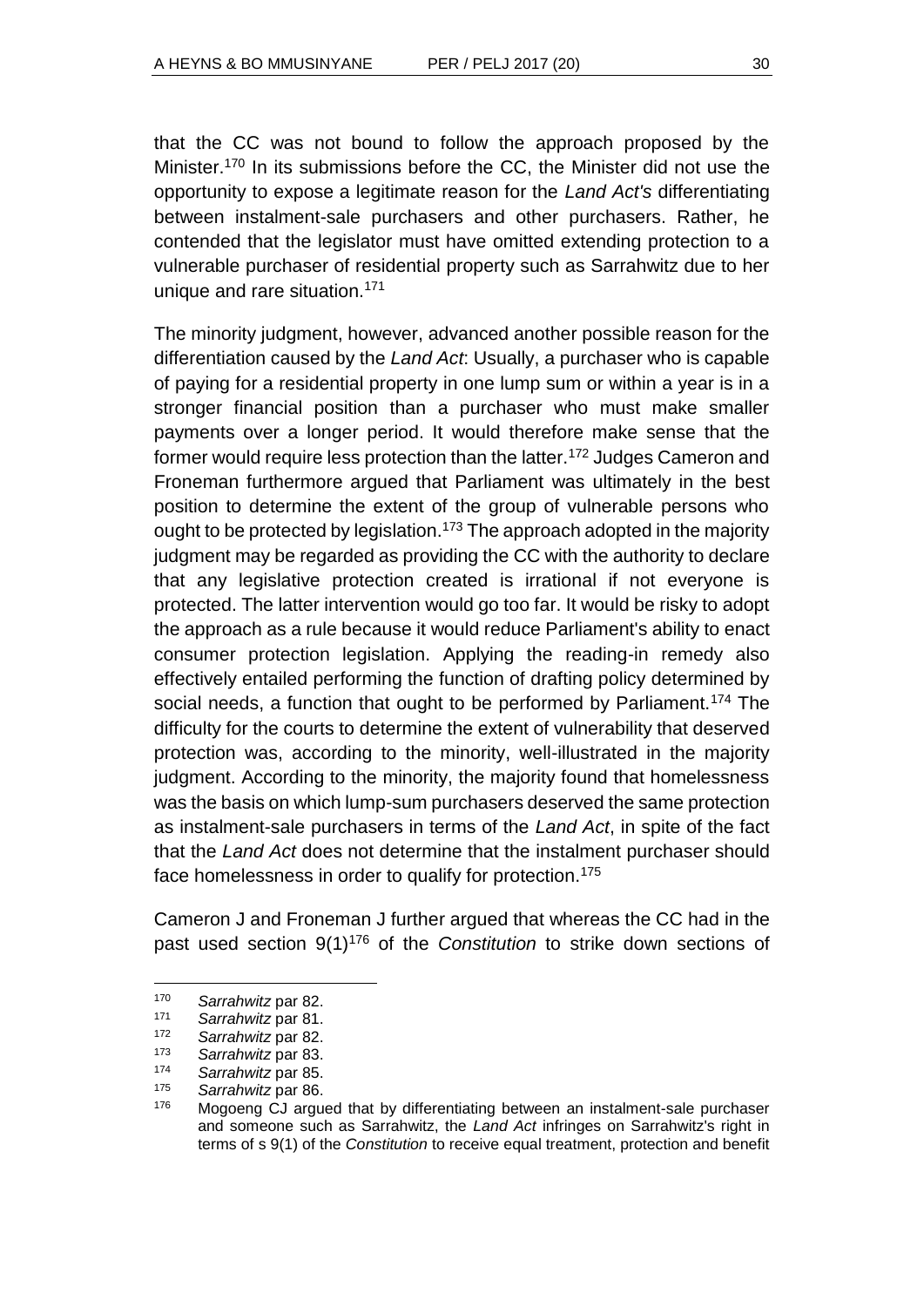legislation that irrationally differentiate between persons, these cases differed significantly from Sarrahwitz's situation.<sup>177</sup> Because the *Constitution* does not provide protection against homelessness in an absolute sense,<sup>178</sup> it was difficult to determine a constitutional breach in terms of an equality analysis.<sup>179</sup> Section 26(3), however, does determine that no one may be evicted from his or her home without a court order. Accordingly, as was mentioned above, they found that PIE provided Sarrahwitz with the necessary protection against eviction.<sup>180</sup> According to them, Sarrahwitz's situation provided the CC with the opportunity to establish a principle that would protect persons in similar situations in future. The principle was that, irrespective of the seller's insolvency, it would not be just and equitable to evict a person from a home he or she has lived in as the "owner" for a significant period and for which he or she has paid the full purchase price, if such an eviction will result in the person's homelessness.<sup>181</sup>

As is also held in the minority judgment,<sup>182</sup> it is submitted that the proposed amendments to the *Land Act* ordered in the majority judgment were not the only means of assisting Sarrahwitz. If the possession of Sarrahwitz's home had been secured, the obstacles frustrating transfer, according to Cameron J and Froneman J, would probably disappear.<sup>183</sup> If Sarrahwitz could not be evicted from the property, it would most likely lose its economic value and the creditors would not be interested in it any more. The Trustee could give effect to the sale agreement and transfer the property into Sarrahwitz's name if the creditors had lost interest in the property.<sup>184</sup> Judges Cameron

of the law. The CC described this differentiation as "mere differentiation", and decided that no legitimate governmental purpose was served by this differentiation. Mogoeng CJ disregarded the Minister's argument that Sarrahwitz's situation was highly improbable and concluded that the impugned provisions were unconstitutional since there was no rational basis for the differentiation. *Sarrahwitz* pars 49-68.

<sup>177</sup> *Sarrahwitz* par 88; *Van der Merwe v Road Accident Fund* 2006 4 SA 230 (CC); *Ngewu v Post Office Retirement Fund* 2013 4 BCLR 421 (CC).

<sup>178</sup> Section 26 of the *Constitution* determines that the state ought, through legislation and by other means within its reasonable resources, progressively to realise every person's right to access to adequate housing.

<sup>179</sup> *Sarrahwitz* par 90.

Sarrahwitz par 90. Ss 6 (applicable where the unlawful occupier has occupied the land in question for fewer than six months) and 7 determine that a court may order eviction only if it is of the opinion that it is just and equitable to do so after it has considered all the relevant circumstances.

<sup>181</sup> *Sarrahwitz* par 95. S 4(6) of PIE determines that a court may grant an order for eviction of an unlawful occupier who has been in occupation of the relevant premises for more than 6 months only if it would be just and equitable, considering all relevant circumstances.

<sup>182</sup> *Sarrahwitz* par 90.

<sup>183</sup> *Sarrahwitz* par 91.

<sup>184</sup> *Sarrahwitz* par 97.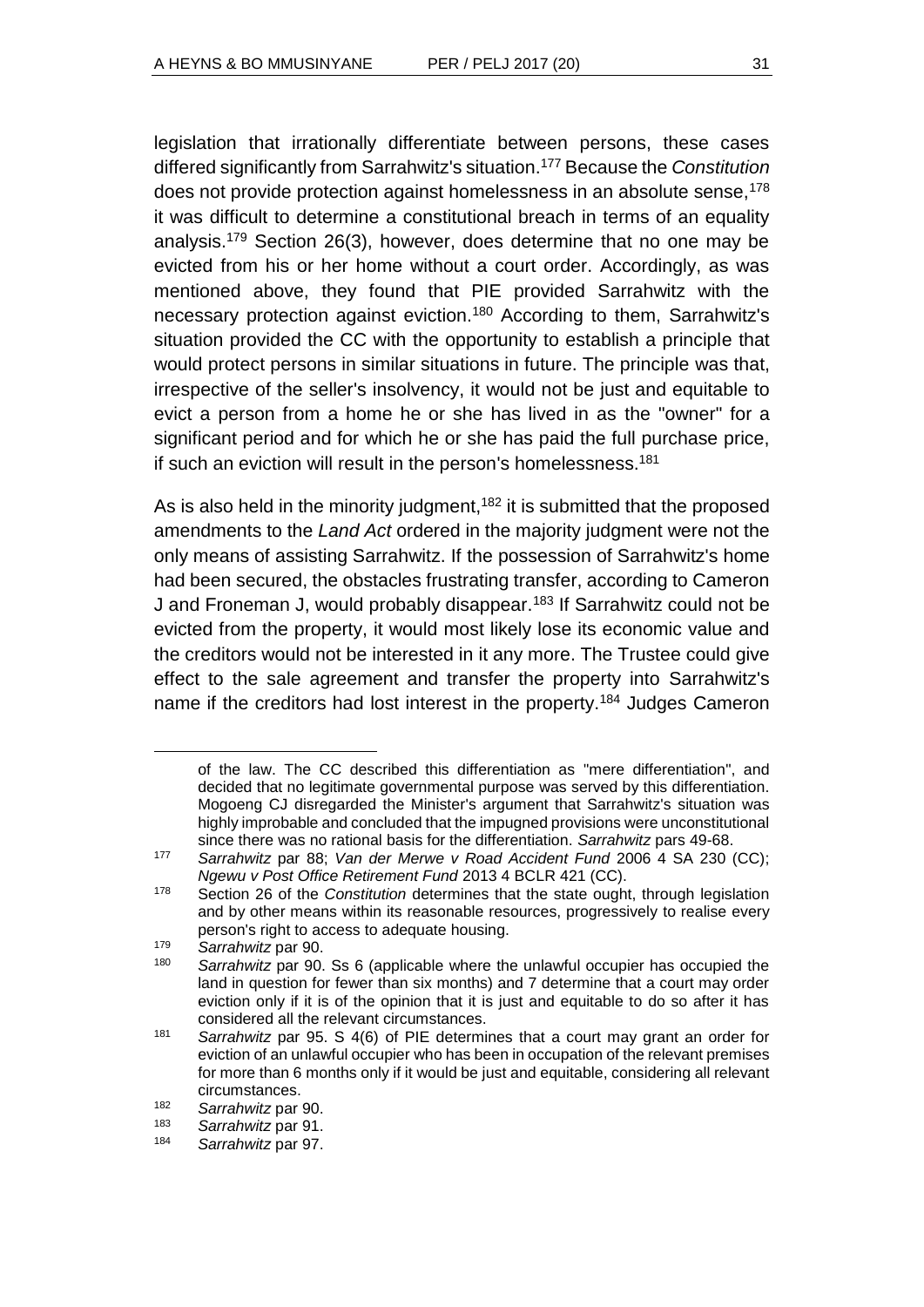and Froneman, therefore, argued that the CC should have ordered the parties to furnish further information as to the whether an eviction order had been obtained against Sarrahwitz.<sup>185</sup> The majority judgment did not make mention of an eviction order at all.

It would seem as if the minority judgment also regarded the realisation of the right to access to adequate housing as promoting the "liberation of home-ownership" but rather opted to use legislation intended to protect against homelessness. It is submitted that the approach of the minority judgment creates better constitutional jurisprudence for acknowledging the purpose of the *Land Act* and effectively separating the issue of the transfer of property from eviction from the property.

# **7 Conclusion**

In conclusion, the views of Davis and Klare<sup>186</sup> must be reiterated. In their opinion, section 39(2) of the *Constitution* requires judges to promote constitutional values when developing the common law or interpreting legislation, and not just to ensure strict adherence to laws. Judges should concern themselves not only with the coherence of the legal order, but also with its character.<sup>187</sup> Davis and Klare<sup>188</sup> stress that the common law requires re-imagining, because it still "largely reflects, constitutes, and sustains existing social relationships, power structures, and inequalities".

Nowhere are these inequalities more visible than in the warped patterns of access to land and housing in South Africa. Both sections 25 and 26 of the *Constitution* serve to address these patterns, but each protects or advances a different kind of relation to land. Protection of the one right will in some instances lead to the promotion of the other, but the two rights should not be conflated, as has inadvertently been done by the CC in *Sarrahwitz*. We do not wish to propose a formalistic distinction between the protection of property and the provision of housing, but in framing legal problems pertaining to land and housing, cognisance should be taken of the difference.

 <sup>185</sup> *Sarrahwitz* par 99; fn 84 indicates that the Trustee claimed in its answering affidavit that an eviction order was granted, but its opposing papers in the High Court do not state that the order had been granted. Sarrahwitz's founding papers before the CC mentioned only the application for obtaining an eviction order. No mention was made of an order for eviction granted against her. The minority judgment therefore found that further information was required on whether or not Sarrahwitz had been evicted.

<sup>186</sup> Davis and Klare 2010 *SAJHR* 410.<br>187 Davis and Klare 2010 *SAJHR* 410. Davis and Klare 2010 SAJHR 410.

<sup>188</sup> Davis and Klare 2010 *SAJHR* 411.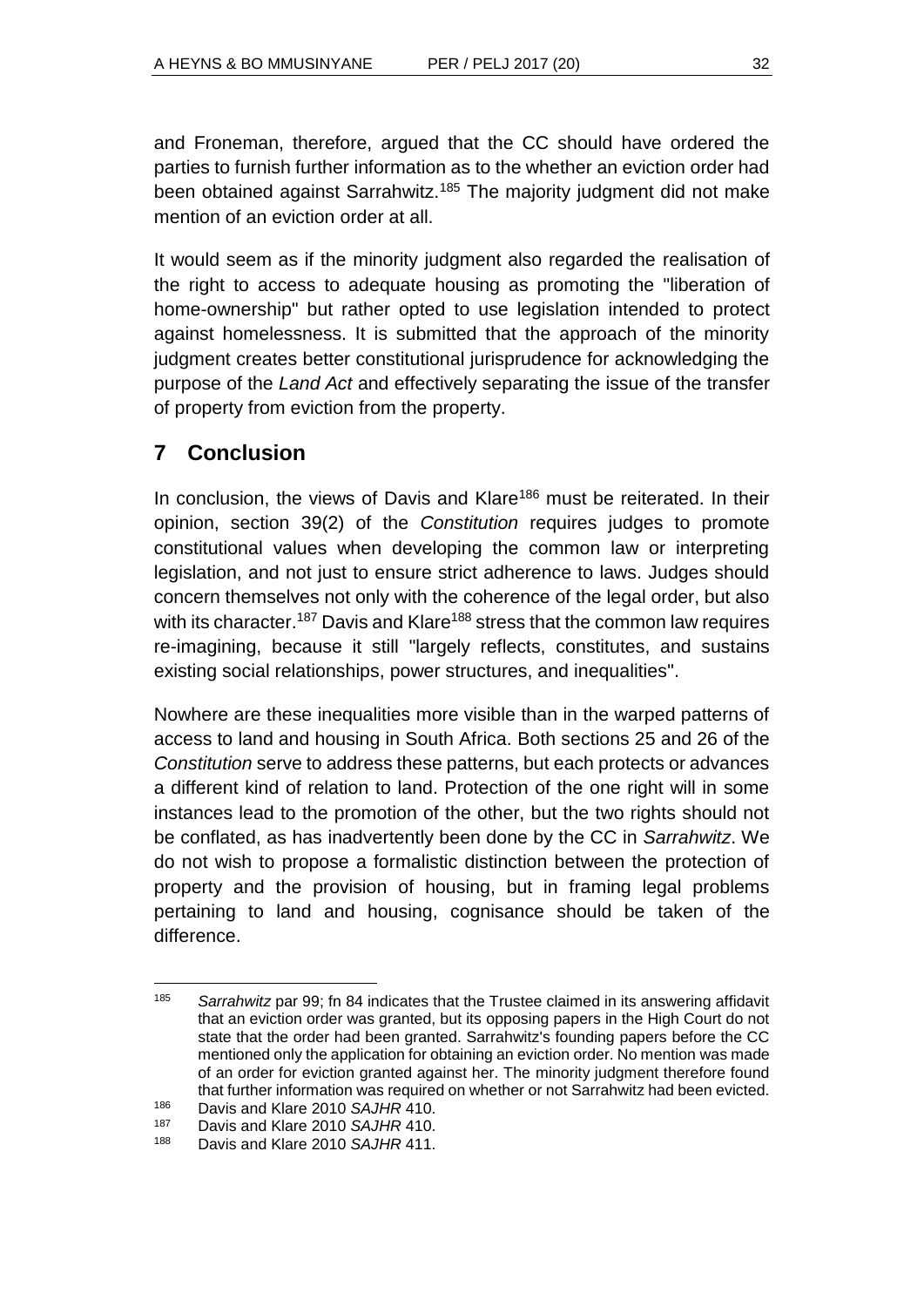Not only the common law but also legislation created before the enactment of the *Constitution* should be interrogated, based on its underlying political or ideological basis. Even though the role the legislature must play in transformation must be respected in this regard,<sup>189</sup> pre-constitutional legislation must be approached with care, for it may still reflect the policies of a previous age.<sup>190</sup> Should such implicit policies be in conflict with the values of the *Constitution*, the legislation must be developed. Legislation such as the *Land Act*, however, is not unconstitutional for not protecting against homelessness if its purpose is to protect vulnerable consumers against risks other than impending homelessness. If the *Land Act* ought to be developed to provide for protection against homelessness, the development cannot entail a few seemingly minor amendments without considering its actual purpose and the major consequences the amendments may have for the practical implementation of the Act and constitutional jurisprudence.

The majority judgment's approach to Sarrahwitz's dire situation speaks of an honest, maybe even desperate, attempt to comply with the duties provided for in section 39(2), but more importantly, to assist Sarrahwitz. If the CC cannot assist someone in Sarrahwitz's position, we should question the significance of the rights entrenched in the Bill of Rights. Fortunately, the CC found a way in which to protect Sarrahwitz's home and to make her a property owner. The legislative amendments ordered in *Sarrahwitz*, however, effectively provide property in order to avoid homelessness. The amendments also create ambiguity and uncertainty, and will have unintended consequences, because they cater for a very unlikely scenario within a legislative framework ill-suited to the intended purpose of the amendments.

# **Bibliography**

# **Literature**

Cohen *Section 19 of the Alienation of Land Act* Cohen S *Section 19 of the Alienation of Land Act 68 of 1981* (LLMdissertation University of the Witwatersrand 1985)

 <sup>189</sup> *SANDU.*

<sup>190</sup> Van der Walt 2008 *CCR* 111.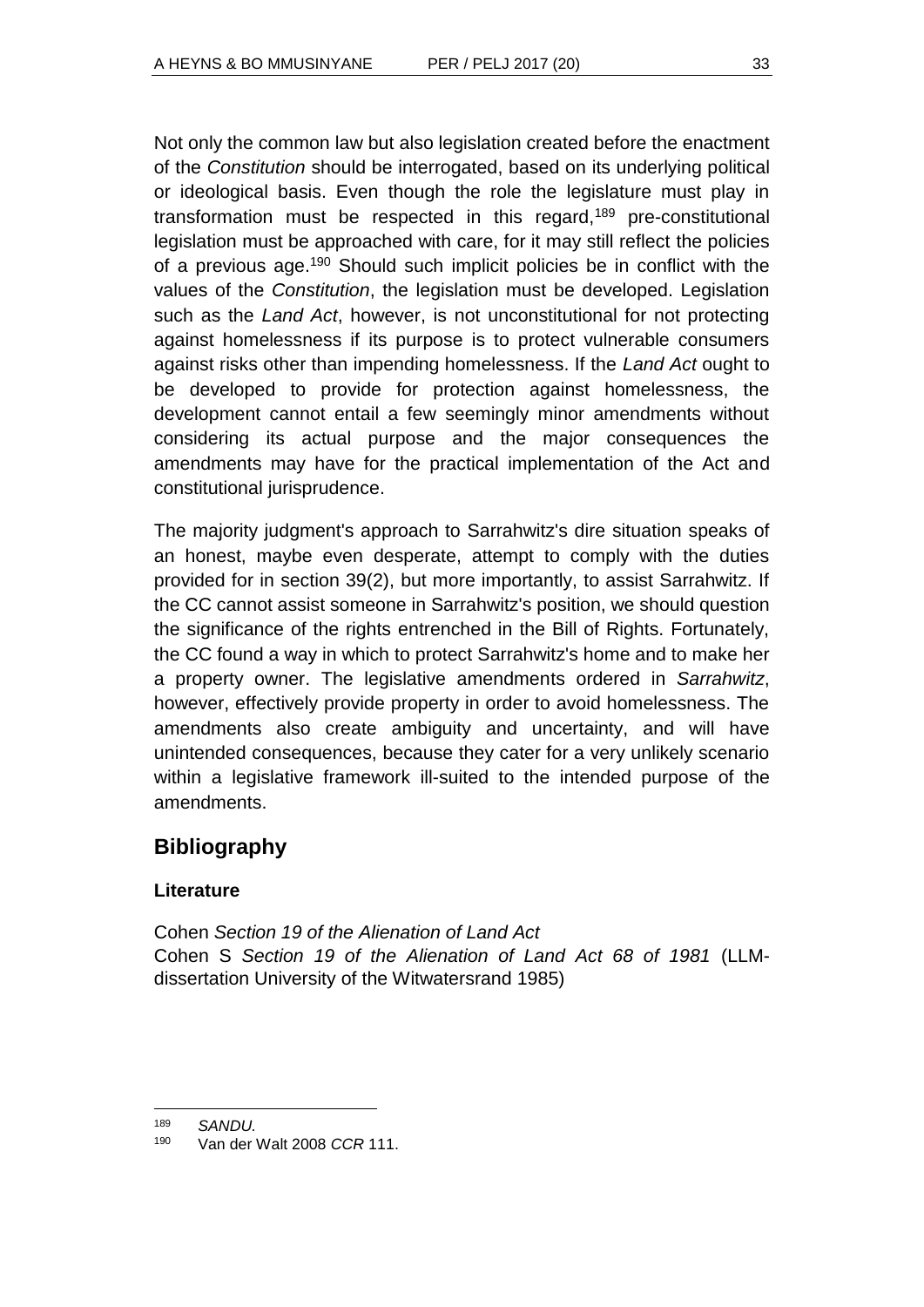Davis and Klare 2010 *SAJHR*

Davis D and Klare K "Transformative Constitutionalism and the Common and Customary Law" 2010 *SAJHR* 403-509

### Du Plessis 2000 *Stell LR*

Du Plessis L "The South African Constitution as Memory and Promise" 2000 *Stell LR* 385-394

### Dugard 2006 *SAJHR*

Dugard J "Court of First Instance? Towards a Pro-poor Jurisprudence for the South African Constitutional Court" 2006 *SAJHR* 261-282

### Krűger *Instalment Sales Agreement*

Krűger EE *Instalment Sales Agreement: An Alternative Home Financing Option in the Property Market* (MSc-dissertation University of Pretoria 2013)

### Natrass and Seekings "Economy and Poverty"

Natrass N and Seekings J "The Economy and Poverty in the 20<sup>th</sup> Century in South Africa" (Centre for Social Science Research, University of Cape Town Cape Town 2010)

Otto 2010 *Fundamina* Otto J "The History of Consumer Credit Legislation in South Africa" 2010 *Fundamina* 257-273

Van der Merwe 2002 *SALJ* Van der Merwe CG "Numerus Clausus and the Development of New Real Rights in South Africa" 2002 *SALJ* 802-815

Van der Walt 2008 *CCR* Van der Walt AJ "Normative Pluralism and Anarchy: Reflections on the 2007 Term" 2008 *CCR* 77-128

Van Rensburg and Treisman *Practitioners' Guide to Alienation of Land Act* Van Rensburg ADJ and Treisman SH *The Practitioners' Guide to Alienation*  of Land Act 2<sup>nd</sup> ed (Butterworths Durban 1984)

Verhoef "Financial Intermediaries in Settler Economies"

Verhoef G "Financial Intermediaries in Settler Economies: The Role of the Banking Sector Development in South Africa, 1850-2000" in Lloyd C, Metzer J and Sutch R (eds) *Settler Economies in World History* (Brill Leiden 2013) 404-434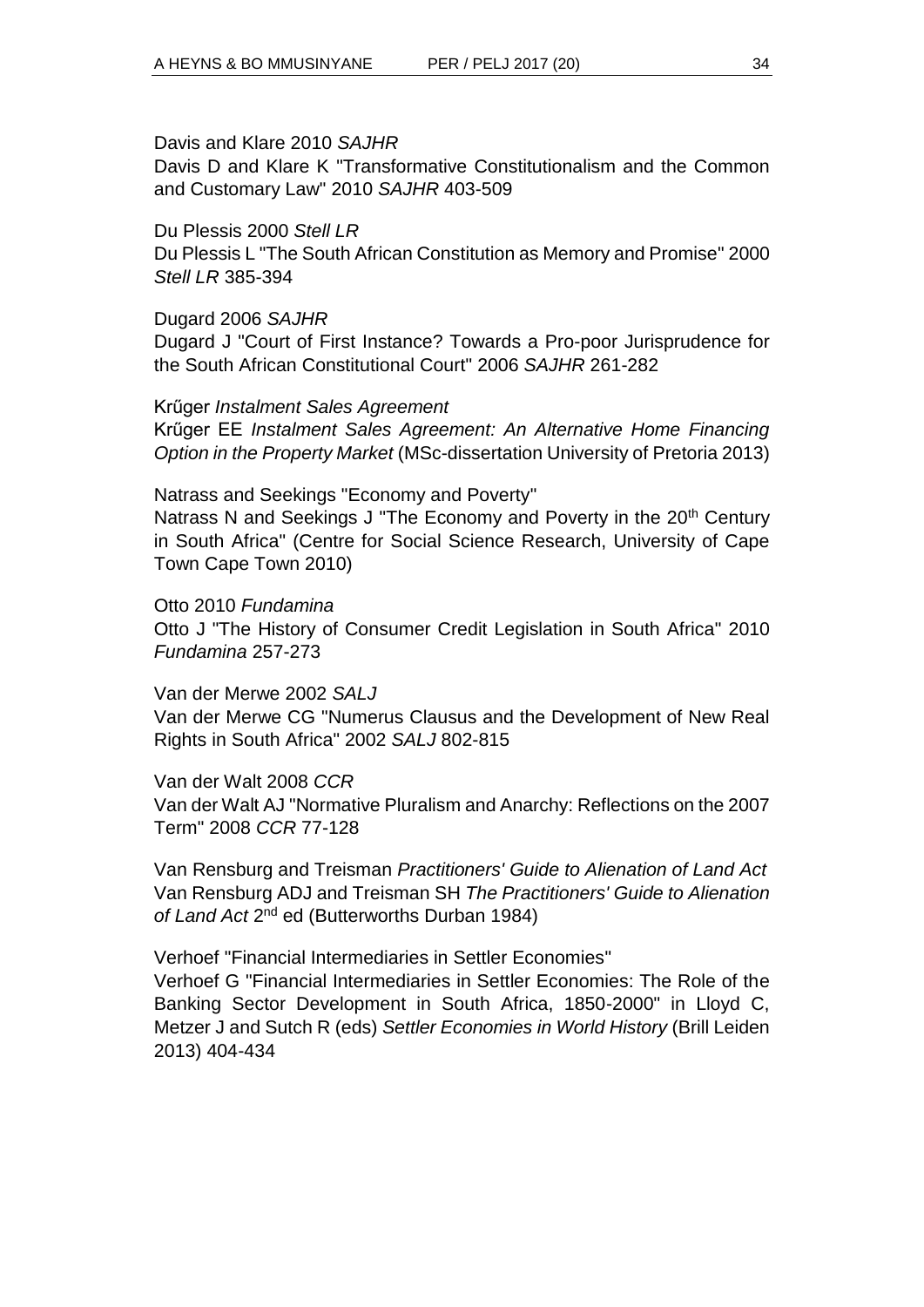Woker 2010 *Obiter*

Woker T "Why the Need for Consumer Protection Legislation? A Look at some of the Reasons behind the Promulgation of the National Credit Act and the Consumer Protection Act" 2010 *Obiter* 217-231

### **Case law**

*Abahlali base Mjondolo Movement of South Africa v Premier of the Province of KwaZulu-Natal* 2010 2 BCLR 99 (CC)

*Bato Star Fishing (Pty) Ltd v Minister of Environmental Affairs* 2004 4 SA 490 (CC)

*Botha v Rich* 2014 4 SA 124 (CC)

*Carmichele v Minister of Safety and Security* 2001 4 SA 938 (CC)

*Chirwa v Transnet Ltd* 2008 2 SA 24 (CC)

*City of Johannesburg Metropolitan Municipality v Blue Moonlight Properties 39 (Pty) Ltd* 2012 2 SA 104 (CC)

*City of Johannesburg v Rand Properties (Pty) Ltd* 2007 1 SA 78 (SCA)

*Ekurhuleni Metropolitan Municipality v Various Occupiers, Eden Park Extension 5*, *City of Cape Town v Rudolph* 2003 11 BCLR 1236 (C)

*Engelbrecht v Road Accident Fund* 2007 6 SA 96 (CC)

*Everfresh Market Virginia (Pty) Ltd v Shoprite Checkers (Pty) Ltd* 2012 1 SA 256 (CC)

*First National Bank of SA Ltd t/a Wesbank v Commissioner, South African Revenue Services; First National Bank of SA Ltd t/a Wesbank v Minister of Finance* 2002 4 SA 768 (CC)

*Fischer v Persons Unknown* 2014 3 SA 291 (WC)

*Fuel Retailers Association of Southern Africa v Director-General: Environmental Management, Department of Agriculture, Conservation and Environment, Mpumalanga Province* 2007 6 SA 4 (CC)

*Ghandi v SMP Properties (Pty) Ltd* 1983 1 SA 1154 (D)

*Glen Anil Finance (Pty) Ltd v Joint Liquidators, Glen Anil Development Corporation Ltd (in liquidation)* 1981 1 SA 171 (A)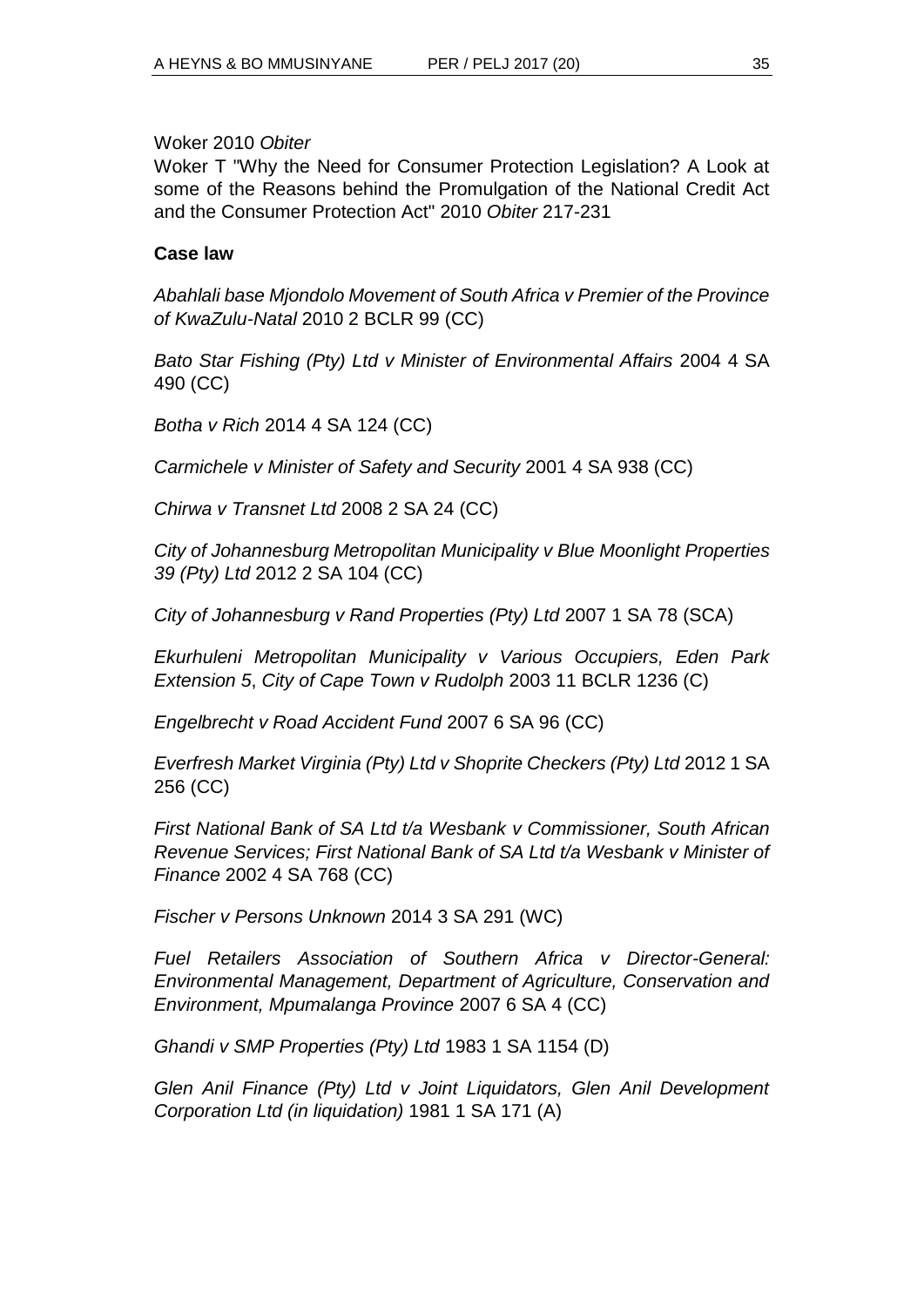*Gordon v Standard Merchant Bank Ltd* 1980 2 All SA 213 (C)

*Government of the Republic of South Africa v Grootboom* 2001 1 SA 46 (CC)

*Harris v Trustee of Buissinne* (1828-1849) 2 Menz 105

*Jaftha v Schoeman; Van Rooyen v Stolz* 2005 2 SA 140 (CC)

*Khosa v Minister of Social Development* 2004 6 SA 505 (CC)

*Mazibuko v City of Johannesburg* 2010 3 BCLR 239 (CC)

*MEC for Education: KwaZulu-Natal v Pillay* 2008 1 SA 474 (CC)

*Merry Hill (Pty) Ltd v Engelbrecht* 2008 2 SA 544 (SCA)

*Minister of Health v New Clicks South Africa (Pty) Ltd (Treatment Action Campaign as Amici Curiae)* 2006 2 SA 311 (CC)

*Minister of Health v New Clicks South Africa (Pty) Ltd* 2006 8 BCLR 872 (CC)

*Minister of Public Works v Kyalami Ridge Environmental Association* 2001 7 BCLR 652 (CC)

*Motswagae v Rustenburg Local Municipality* 2013 2 SA 613 (CC)

*National Credit Regulator v Opperman* 2013 2 SA 1 (CC)

*Ngewu v Post Office Retirement Fund* 2013 4 BCLR 421 (CC)

*Nokotyana v Ekurhuleni Metropolitan Municipality* 2010 4 BCLR 312 (CC)

*Occupiers of 51 Olivia Road v City of Johannesburg* 2008 5 BCLR 475 (CC)

*Port Elizabeth Municipality v Various Occupiers* 2005 1 SA 217 (CC)

*President of the Republic of South Africa v Modderklip Boerdery (Pty) Ltd*  2005 5 SA 3 (CC)

*Residents of Joe Slovo Community, Western Cape v Thubelisha Homes* 2009 9 BCLR 847 (CC)

*Sarrahwitz v Maritz* 2013 ZAECGHC 10 (7 February 2013)

*Sarrahwitz v Maritz* 2015 8 BCLR 925 (CC)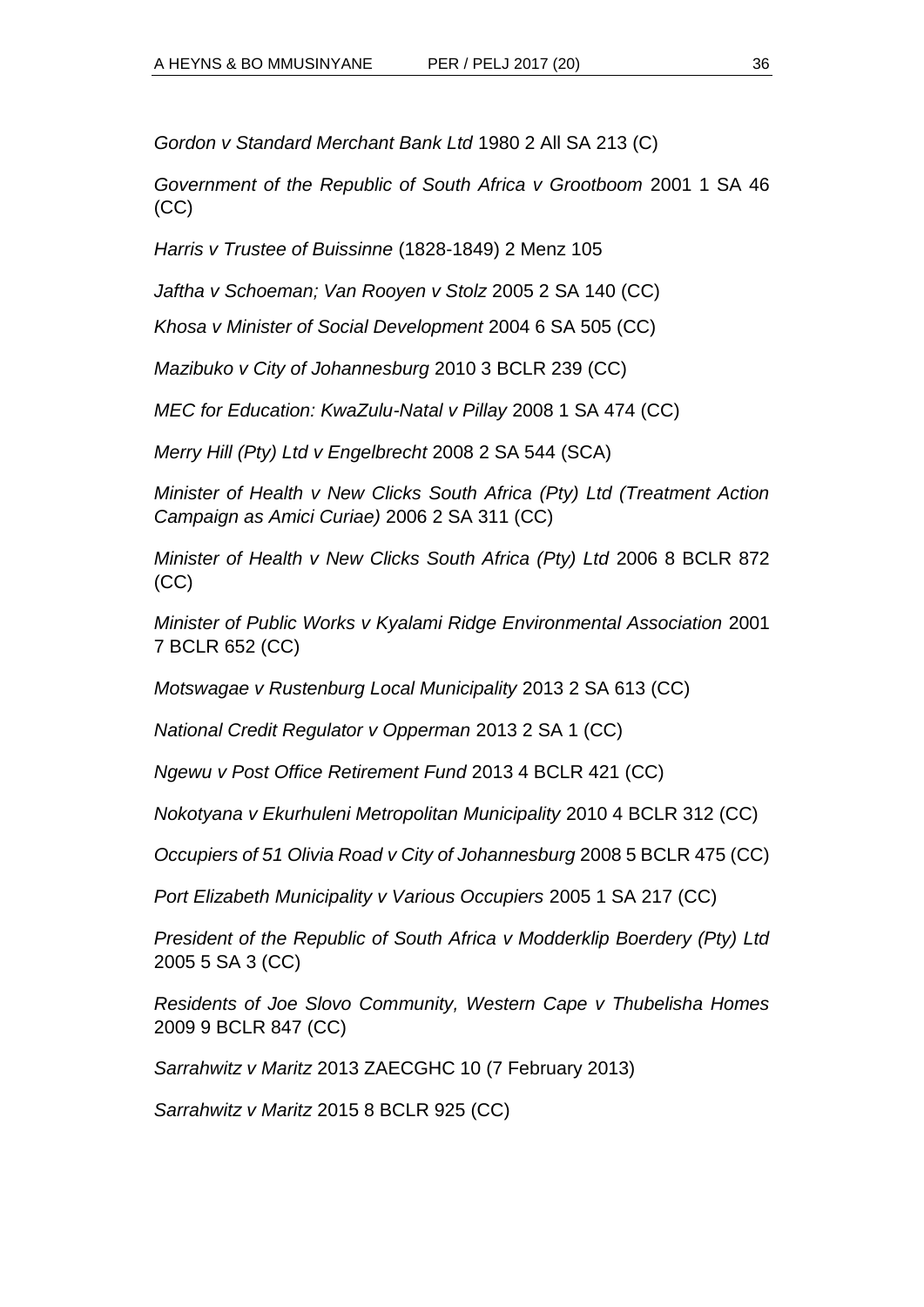*Shoprite Checkers (Pty) Ltd v Member of the Executive Council for Economic Development, Environmental Affairs and Tourism, Eastern Cape* 2015 6 SA 125 (CC)

*Sidumo v Rustenburg Platinum Mines Ltd* 2008 2 SA 24 (CC)

*Smit and Venter v Fourie* 1946 WLD 9

*South African National Defence Union v Minister of Defence* 2007 5 SA 400 (CC)

*Walele v City of Cape Town* 2008 6 SA 129 (CC)

### **Legislation**

*Alienation of Land Act* 68 of 1981

*Community Development Act* 3 of 1966

*Constitution of the Republic of South Africa*, 1996

*Consumer Protection Act* 68 of 2008

*Contracts of Sale of Land Act* 71 of 1969

*Formalities in Respect of Contracts of Sale of Land Act* 71 of 1969

*General Law Amendment Act* 68 of 1957

*Hire Purchase Act* 36 of 1942

*Housing Act* 4 of 1966

*Housing Act* 107 of 1997

*Insolvency Act* 39 of 1916

*Insolvency Act* 24 of 1936

*Long Term Insurance Act* 52 of 1998

*Magistrates' Court Act* 32 of 1944

*National Credit Act* 34 of 2005

*Prevention of Illegal Eviction from and Unlawful Occupation of Land Act* 19 of 1998